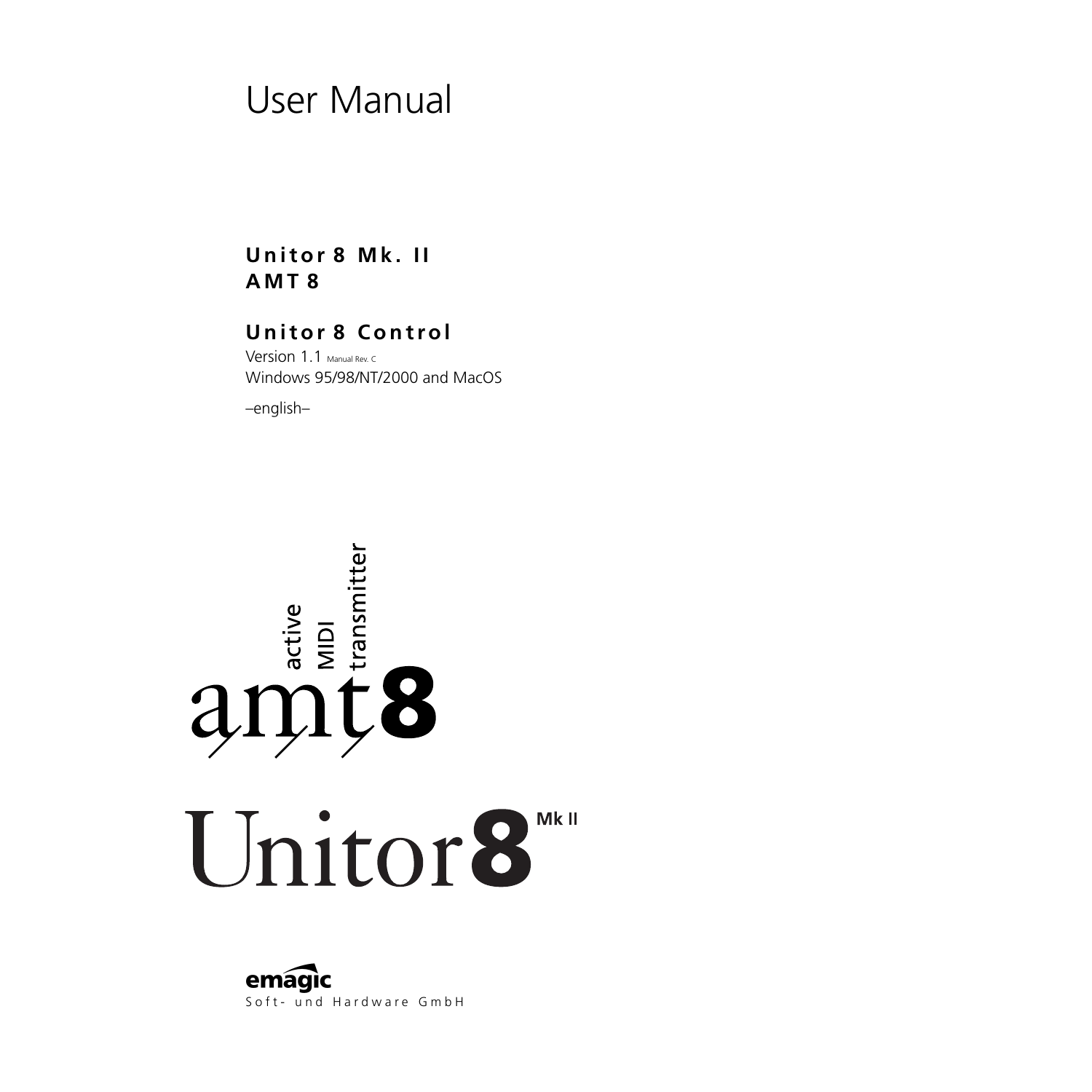All trademarks are property of their individual owners. "Unitor", "AMT" and "SoundDiver" are registered trademarks of Emagic Soft- und Hardware GmbH.

## **Credits**

The contributors to the Unitor8/AMT8 product line are:

## **Concept, AMT, Project Manager**

Dr. Gerhard Lengeling

## **Hardware, Firmware**

EES Technik für Musik

## **Unitor8 Control, SoundDiver Unitor8 Module**

Michael Haydn

## **Windows Drivers**

Andreas Tofahrn

## **USB Driver**

Markus Fritze

## **OMS Driver**

Michael Haydn

## **User Manual**

Clemens Haas, Michael Haydn, Jeff Bohnhoff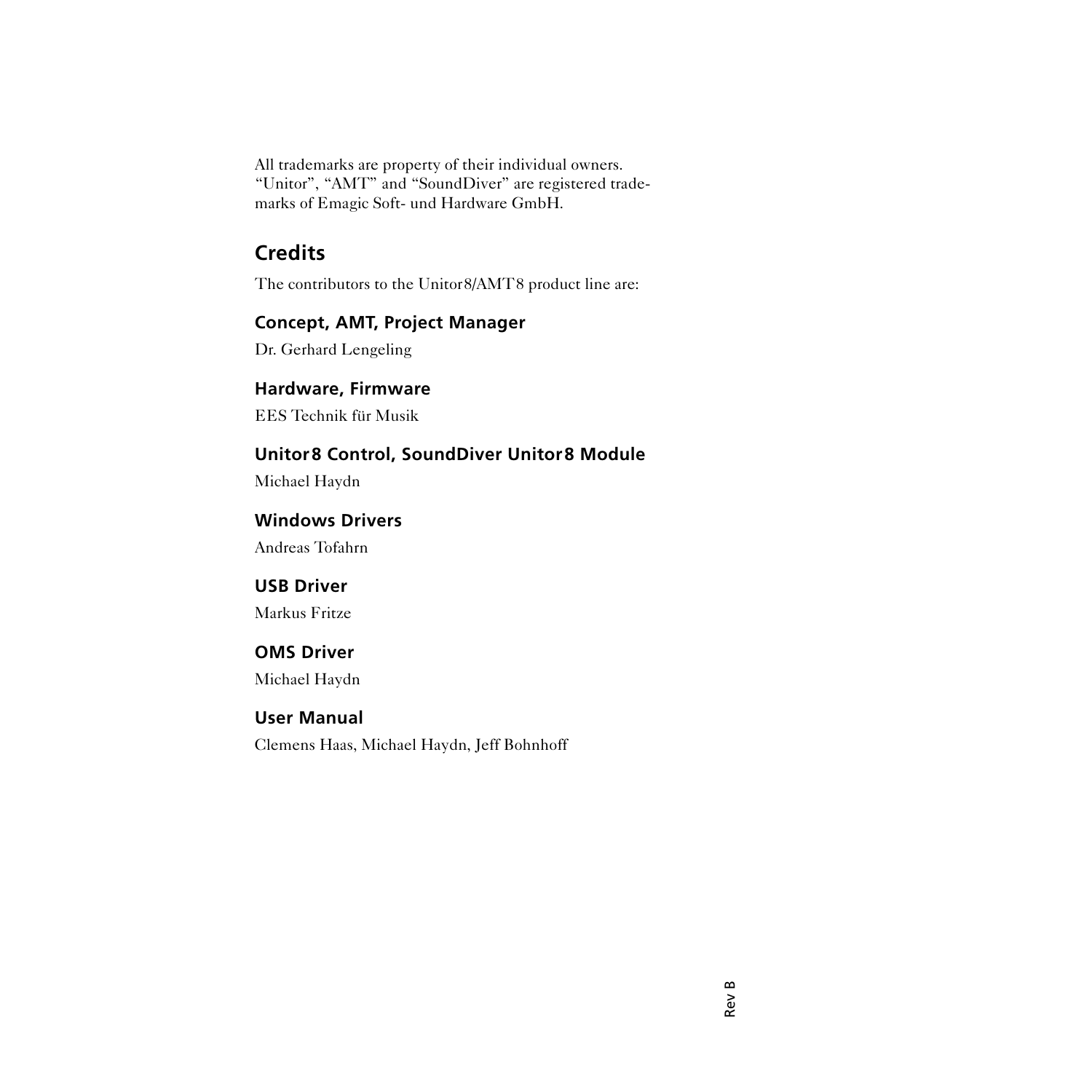## **EG-Konformitätserklärung DECLARATION OF CONFORMITY**

Wir bestätigen, daß das Produkt / We confirm that the product

## **Emagic Unitor8 Mk II /AMT8**

den Schutzanforderungen entspricht, die in der EG - Richtlinie 89/336/EWG zur Angleichung der Rechtsvorschriften der Mitgliedstaaten über die Elektromagnetische Verträglichkeit festgelegt sind. / is in conformity with the E.C. directive 89/336/E.E.C. relating to the Electromagnetic Compatibility.

Diese Erklärung gilt für alle Exemplare, die nach den anliegenden technischen Unterlagen - die Bestandteil dieser Erklärung sind - hergestellt werden. / This declaration is valid for all products<br>which are produced in accordance with the technical documentation which is a part of this declaration.

Zur Beurteilung des Erzeugnisses hinsichtlich der Elektromagnetischen Verträglichkeit wurden die folgenden harmonisierten Vorschriften angewendet: / For verification of conformity with regard to Electromagnetic Compatibility the following harmonized standards are applied:

| $\bullet$ EN 50081 - 1 / 03.93 | Fachgrundnorm Störaussendung (Wohnbereich)<br>Generic emission standard, residential environment |
|--------------------------------|--------------------------------------------------------------------------------------------------|
| $\bullet$ EN 50082 - 1 / 03.93 | Fachgrundnorm Störfestigkeit (Wohnbereich)<br>Generic immunity standard, residential environment |

Diese Erklärung wird verantwortlich für den Hersteller: This declaration is given under the sole responsibility of:

#### **EES Technik für Musik**

Dipl. Ing. Thomas Wieschiolek Kolberger Straße 2 D - 23879 Mölln

abgegeben durch: / from:

Herrn Thomas Wieschiolek Technical Manager

 $D$ -23879 Mölln 10.5.2000  $AB$  (element

Dipl. Ing. Thomas Wieschiolek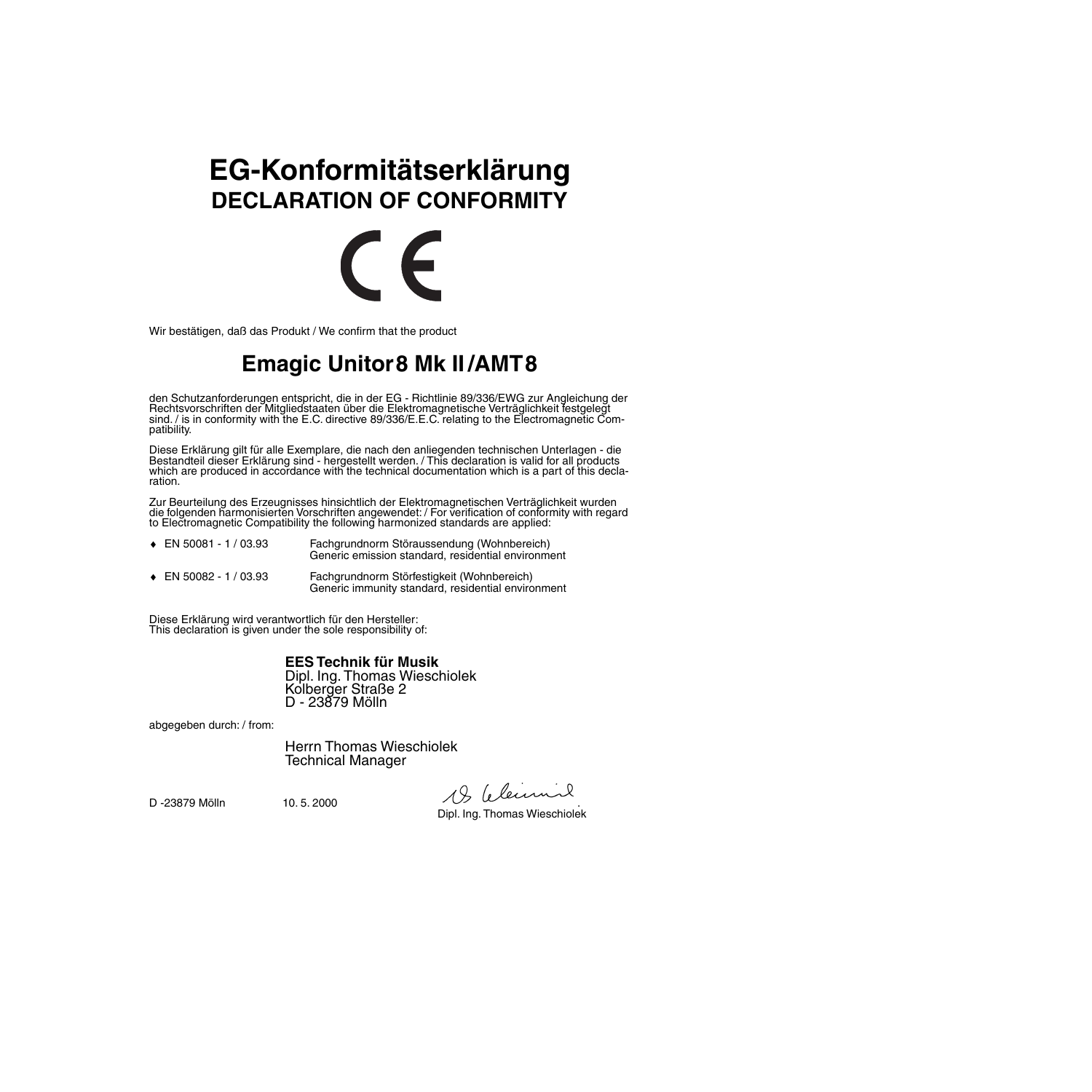(For the USA:)

#### **FCC Statement**

This equipment has been tested and found to comply with the limits for a Class B digital device, persuant to Part 15 of the FCC Rules.

These limits are designed to provide reasonable protection against harmful interference in a residental installation.

This equipment generates, uses and can radiate radio frequency energy and if not installed and used in accordance with the instructions, may cause harmful interference to radio communications. However, there is no guarantee that interference will not occur in a particular installation. If this equipment does cause harmful interference to radio or television reception, which can be determined by turning the equipment off and on, the user is encouraged to try to correct the interference by one or more of the following measures:

- Reorient or relocate the receiving antenna.
- Increase the separation between the equipment and receiver.
- Connect the equipment into an outlet on a circuit different from that to which the receiver is connected.
- Consult the dealer or an experienced radio/TV technician for help.

#### **Important**

This equipment was tested for FFC compliance under conditions that include the use of shielded cables and connectors between it and the peripherals. It is important that you use shielded cables and connectors to reduce the possibility of causing Radio and Television interference.

Unauthorized changes or modifications of the unit or its connection cable in any way can void the users authority to operate this equipment.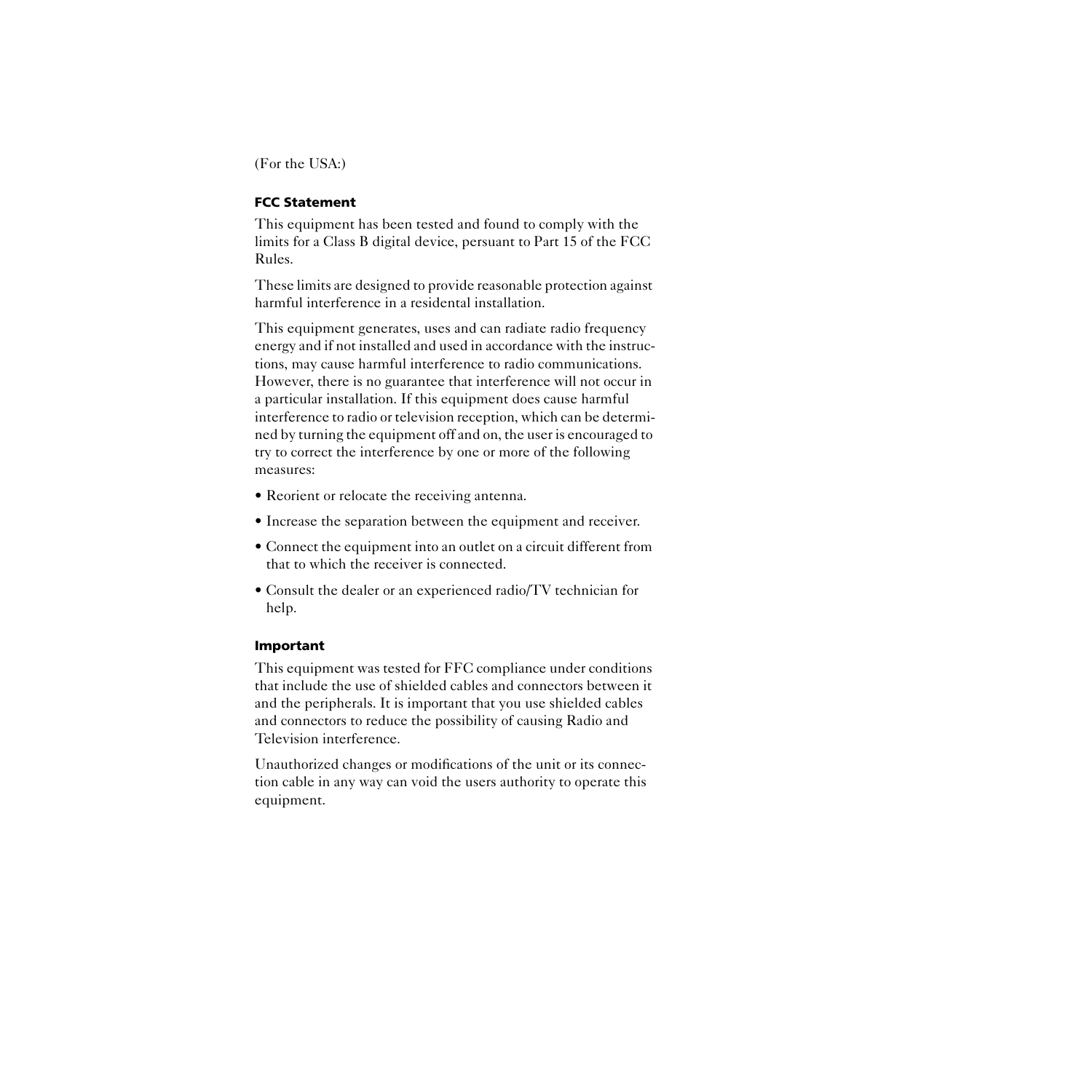# Unitor<sup>8</sup>

## [Chapter 1](#page-14-0) **Setup**

| 1 <sub>1</sub> |                                            |
|----------------|--------------------------------------------|
| 12             |                                            |
|                |                                            |
|                |                                            |
|                |                                            |
|                |                                            |
|                |                                            |
|                |                                            |
| 13             |                                            |
|                |                                            |
|                |                                            |
|                |                                            |
|                |                                            |
|                |                                            |
|                |                                            |
|                |                                            |
|                |                                            |
|                |                                            |
| 14             | Connecting the Unitor8 to Two Computers 31 |
| 15             |                                            |
|                |                                            |
|                |                                            |
| 16             |                                            |
|                |                                            |

## Chapter 2 **[Operation—Unitor8](#page-36-0)**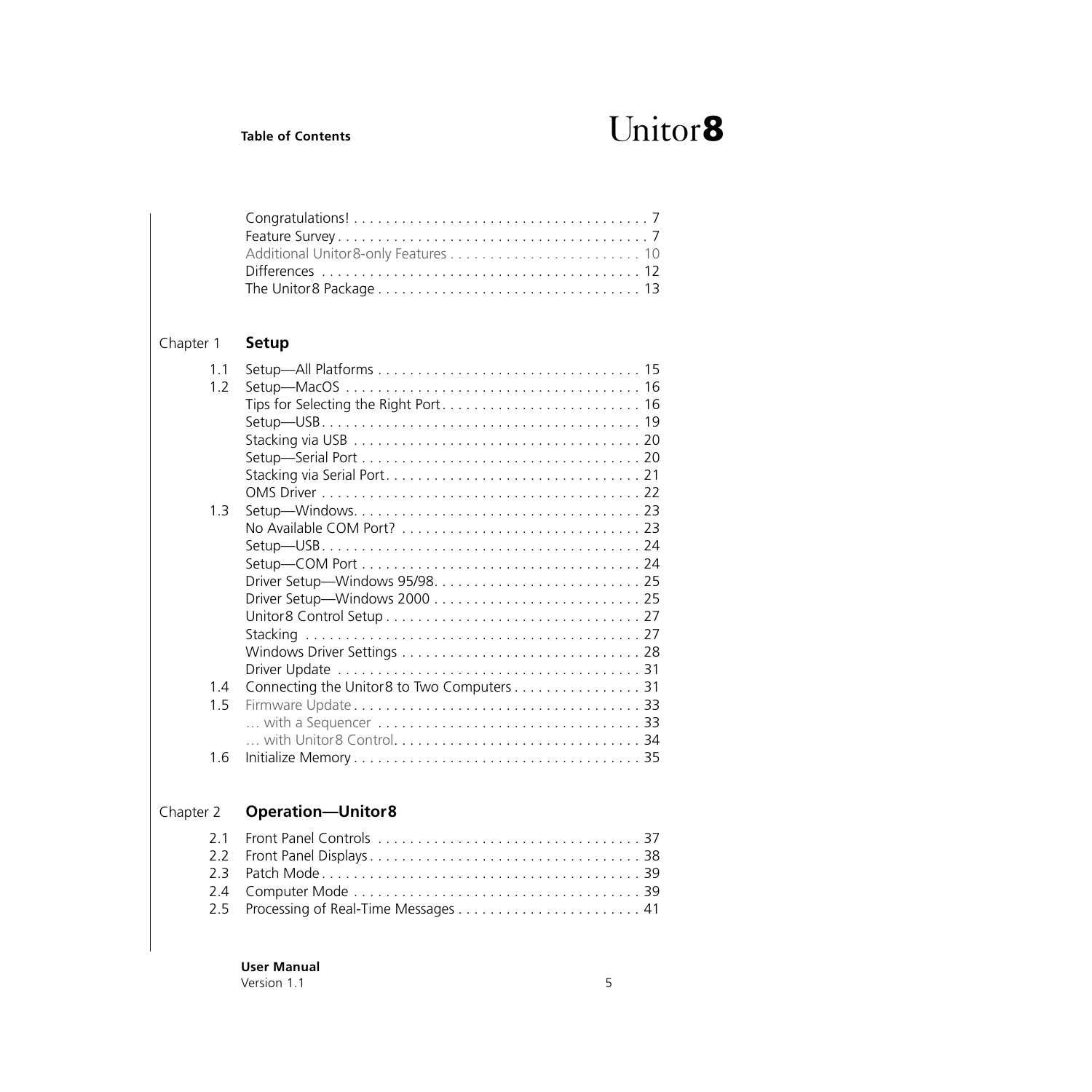| Chapter 3 | <b>Unitor8 Control</b>                                       |  |
|-----------|--------------------------------------------------------------|--|
| 3.1       |                                                              |  |
| 3.2       | Running Unitor8 Control together with  44                    |  |
|           |                                                              |  |
|           | OMS-compatible Software on MacOS 45                          |  |
|           |                                                              |  |
| 33        |                                                              |  |
| 3.4       | Patch Mode: Configuration of MIDI Routings. 48               |  |
|           |                                                              |  |
|           |                                                              |  |
| 35        |                                                              |  |
|           |                                                              |  |
| 36        |                                                              |  |
| 37        |                                                              |  |
|           |                                                              |  |
| 38        |                                                              |  |
| 39        | Several Unitor 8 Units on Both Serial Ports (MacOS only). 65 |  |
|           |                                                              |  |

## **[Appendix](#page-66-0)**

|--|--|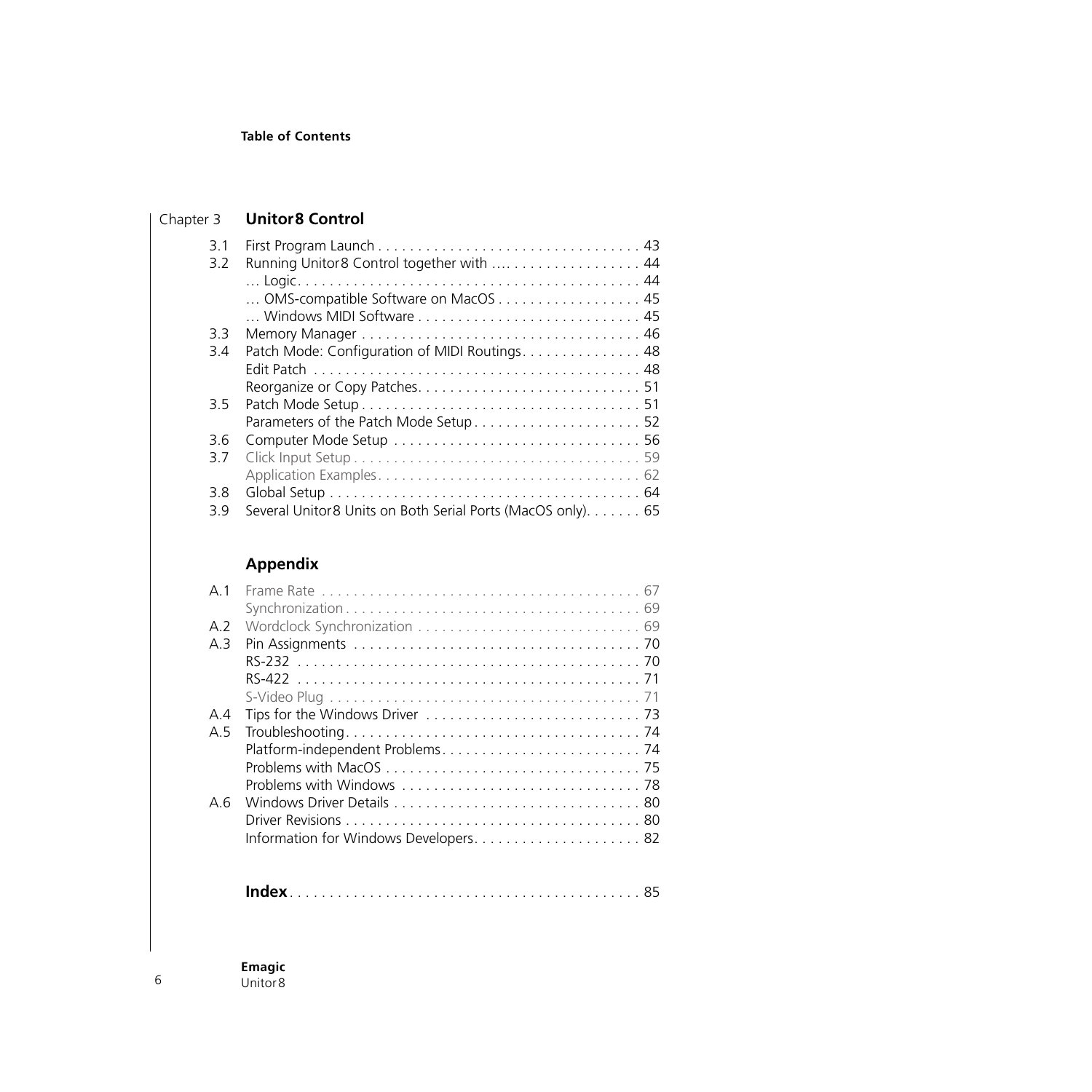# $Unitor8$

#### **Important**

This manual describes the Unitor8 Mk II and the AMT8. Passages describing the "Unitor8" apply to both devices, unless stated otherwise. Passages that only refer to the Unitor8 Mk II, are marked as shown here and are written in gray text. ✖ excludes AMT8

## <span id="page-6-0"></span>**Congratulations!**

The Unitor<sup>8</sup> is not only a reliable piece of equipment, but also a secure future investment. We are convinced that the new Unitor8 will serve your purposes much longer than your current computer. (Even if you don't believe us right now– remember our words in five years!).

A Unitor8 system is able to accommodate the growing needs of your expanding studio because future system updates can be accomplished via MIDI (excluding AMT8). The Unitor8 is also compatible with several operating systems (MacOS, Windows 95, Windows 98, Windows NT and Windows 2000). The Unitor8 system will satisfy any professional demands from scoring movies to video synchronization.

Operating the Unitor8 is far from being complicated. Simply plug in the cable—switch on—that's it! Even a system containing several Unitor8 units is configured automatically when switched on. If you want to use the Unitor8 just as a MIDI interface for your computer, you are ready to start! (Windows users, please be sure to install the driver delivered with this package first).

This manual will assist you, whether the Unitor8 is your first MIDI interface, or if you are an experienced MIDI musician who wants to learn about Unitor8's other advanced features (such as operation without a computer, or synchronization).

## <span id="page-6-1"></span>**Feature Survey**

Here is a complete summary of your new Unitor8's features…

✖ excludes AMT8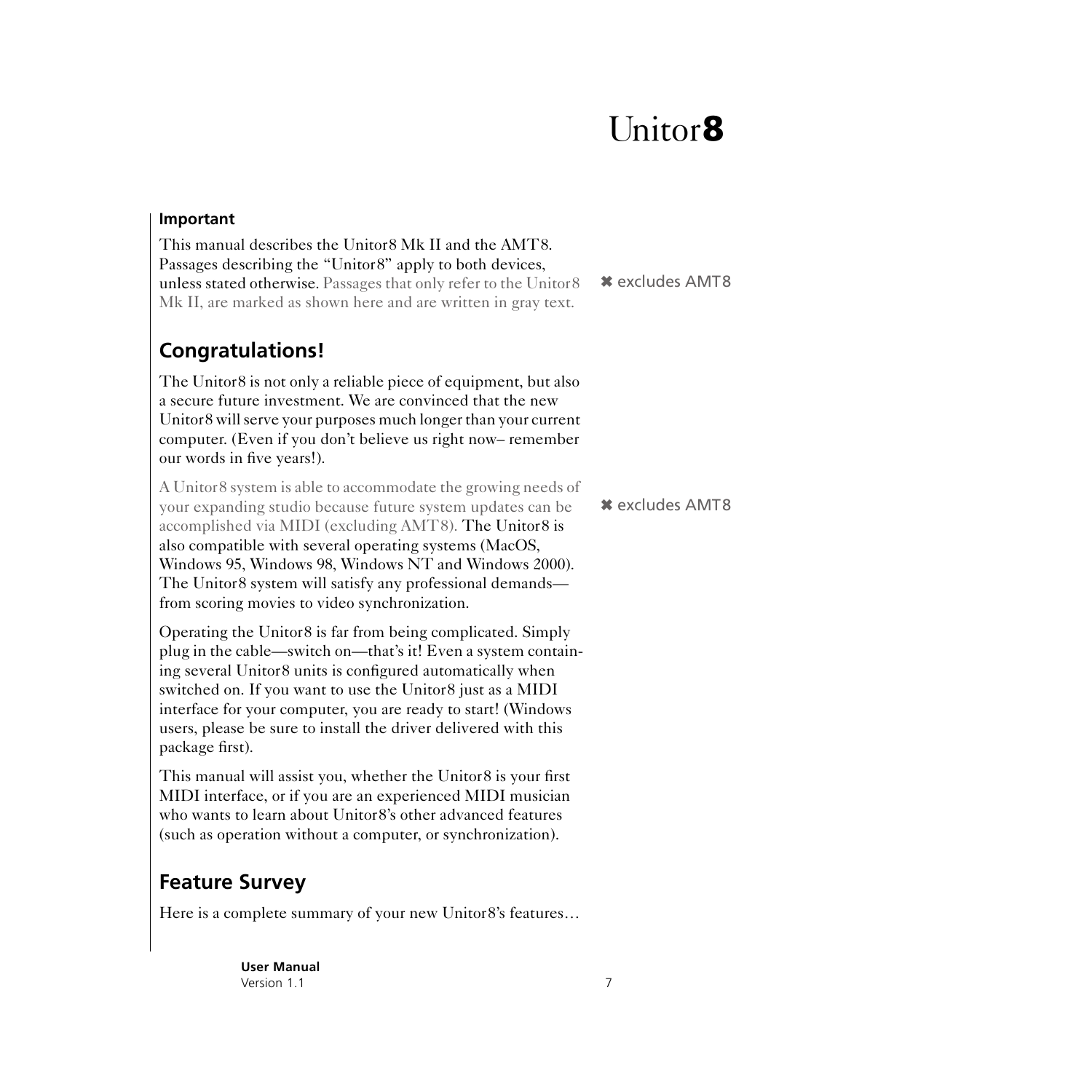## **Professional 8** × **8 MIDI Interface**

Using a Unitor8, eight MIDI Inputs and eight MIDI Outputs are available to your computer. However, if the 128 MIDI channels addressable with a single Unitor8 are not sufficient for your MIDI needs, you can take advantage of the Unitor8's ability to stack several units.

## **AMT—Active MIDI Transmission**

With AMT, Emagic has developed a technology which achieves the best-possible MIDI timing in large setups. AMT is currently supported by Logic Audio Silver, Gold and Platinum. Steinberg has announced AMT support for its Cubase line.

As AMT is optional, the Unitor8 is still compatible with MIDI software which does not support it.

## **USB Compatibility**

In addition to the serial ports, Unitor8 Mk II or AMT8 can be connected to the computer via a USB interface. Here, the installation is even easier.

## **USB Hot Plugging**

One of USB's advantages is its abiltiy to "hot swap" connected devices. This means that USB devices may be powered on or off, or their USB cable may be connected or disconnected, while the computer and the programs accessing the device are running. The system and the programs adjust themselves to the new situation.

Hot swapping is supported by Unitor8 Mk II/AMT8, and its USB driver, as well as Logic Audio and SoundDiver.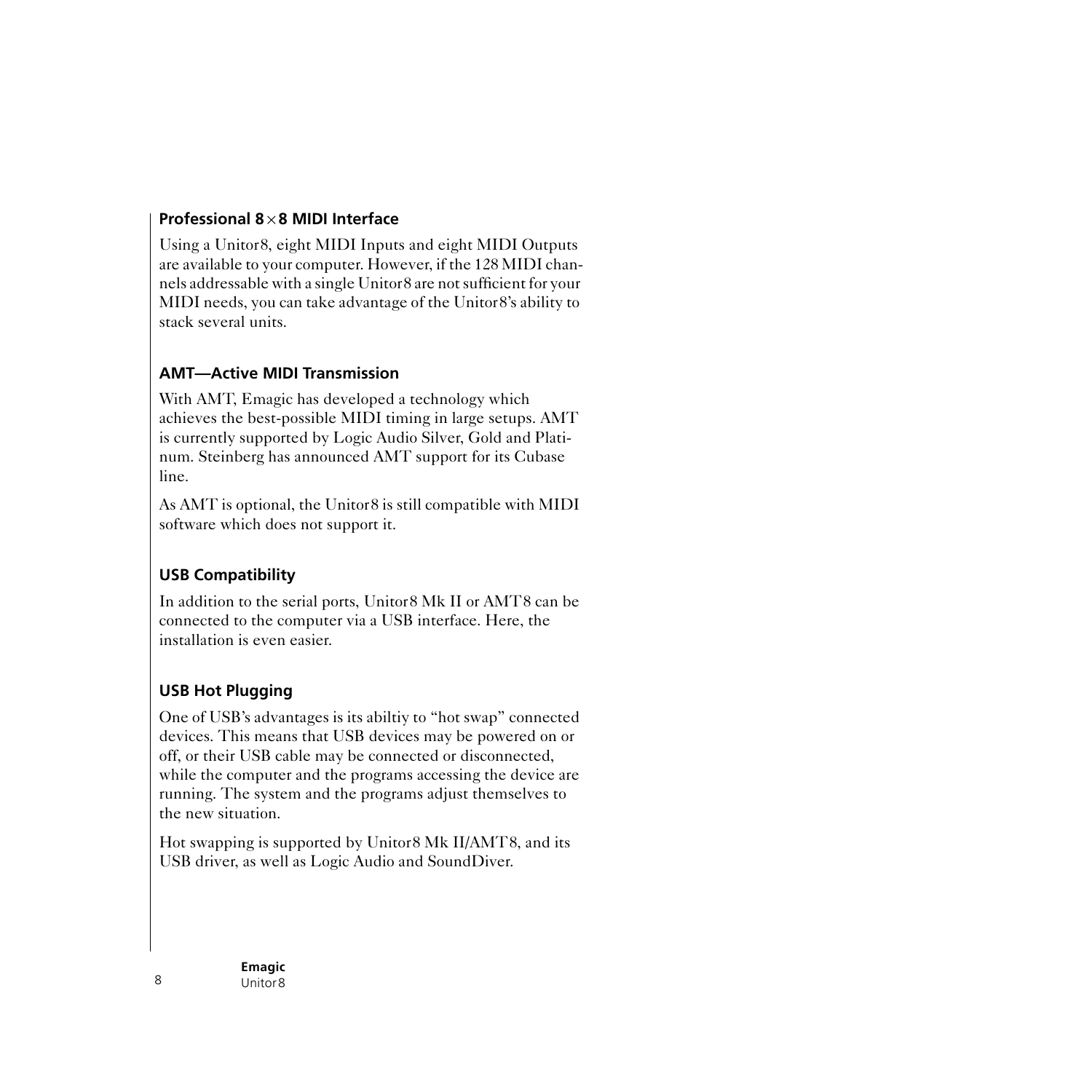# $\overline{\mathrm{Uniform}}$

## **Stacking**

Each serial port connects up to eight Unitor8 or AMT8 units (this does not apply to Windows 95). Thus, 64 MIDI ports with a maximum of 1024 channels are at your disposal. With MacOS computers, using two serial ports and one USB port, you can run as many as of 192 MIDI ports, with 3,072 addressable MIDI channels.

If one day you should discover that 24 Unitor8 units are not sufficient anymore, we would like to treat you to dinner, in order to find a workable solution together.

Naturally, you want to know whether the Unitor8 will operate with the your favorite sequencer software...

## **Compatibility with OMS, FreeMidi and MME**



With MacOS computers, the Unitor8 emulates a MIDI Time Piece (MTP) from the company Mark of the Unicorn (MotU). The MTP constitutes the industry standard with regard to the communication

protocol for multi port interfaces. Unitor8 supports the fast speed and normal speed modes. The Unitor8 defaults to being in Fast Mode and automatically operates at 1 MHz if contacted in this speed by the software. This way, the Unitor8 is compatible with passive, "dumb" 1 MHz interfaces.

MTP emulation enables the Unitor8 to be compatible with nearly every existing MacOS software package, including OMS and FreeMidi.

The included OMS driver provides all features of the Unitor8, including stacking of up to eight units, to OMS users.



Using a PC, the Windows Multimedia Extension (MME) driver enables the Unitor8 to operate with nearly all MME compatible software. Please note however that Windows 95 is not able to manage more than 11 MIDI ports. This bug does not apply

to Windows 98, Windows NT or Windows 2000.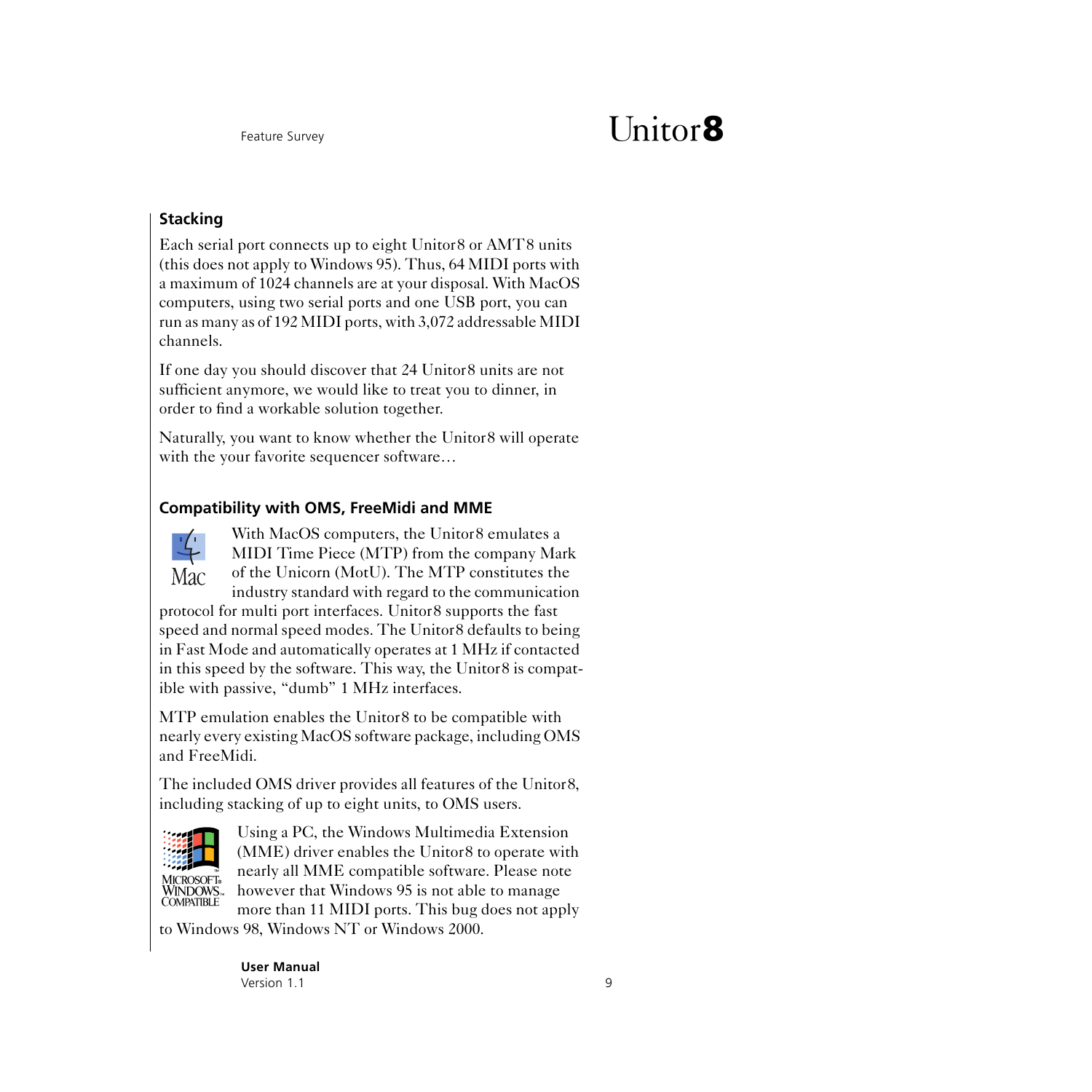If you want to work with your Unitor8 without your computer (live on stage for example), you can rely on Unitor8's…

#### **Stand-alone Operation**

With "Patch Mode" it is possible to use the multiple routing and sync modes of the Unitor8, even when your computer is switched off. The Unitor<sub>8</sub> will keep the respective sync mode (independent from the settings in "Computer Mode") as well as 32 different routing settings ("Patches") in its memory. These Patches can be activated via MIDI Program Change commands, for example by using a master keyboard. Programming of the Patches has to be done with your computer beforehand. The Patches are backed up by EEPROM, so you don't have to worry if there's a power failure while you're performing on stage. This means that the modes are not lost, even without a battery and a power supply. The "Panic/Patch" button on the front panel sends an "All Notes Off" command to your instruments, which can be very useful in the event you experience stuck MIDI notes.

## <span id="page-9-0"></span>**Additional Unitor8-only Features**

So far, we have only mentioned the "basic features" of the Unitor8. Let's move on and take a look at some of its more advanced capabilities. If, for example, you want to drive your sequencer in sync with other devices, like a tape machine or a VCR, the next feature is of great importance:

## **SMPTE/LTC Synchronizer (Read & Write)**

The Unitor8 employs a highly precise sync circuit for the purpose of syncing tother devices via SMPTE/LTC time code. The latter is designed to decode the LTC from 25% up to 1000% of the nominal speed of the tape. During time code writing ("striping"), LTC is recorded to a separate audio track. During time code reading, LTC is converted into MIDI Time Code (MTC), which MIDI sequencers are able to decode.

**Emagic** 10 Unitor8

✖ excludes AMT8

#### ✖ excludes AMT8

#### ✖ excludes AMT8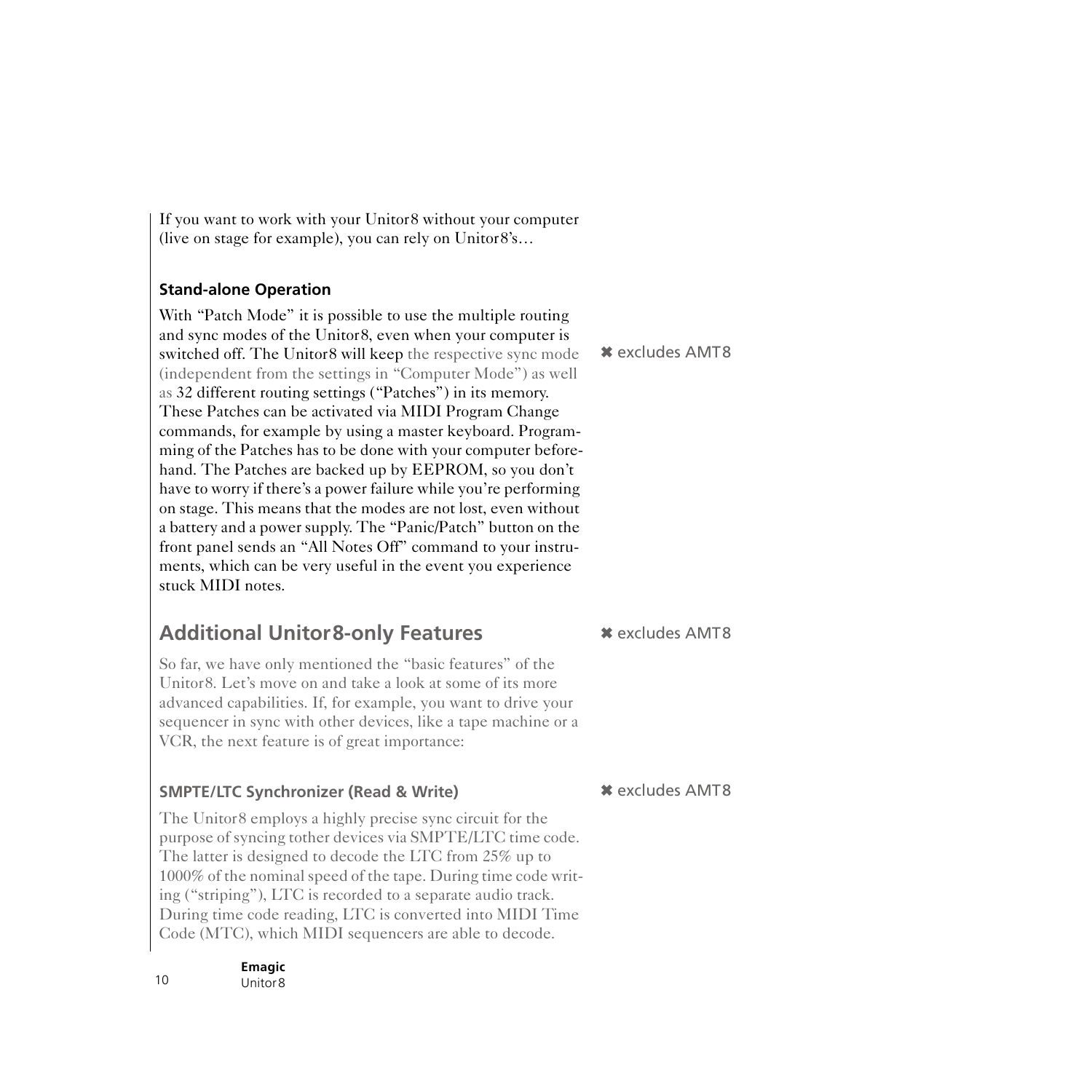More powerful than LTC, but less commonly used, is VITC. In order to enjoy this extra you will need to use Unitor8's…

#### **SMPTE/VITC Synchronizer (Read & Write)**

In addition to LTC synchronization, the Unitor8 offers the ability to sync to a VCR via VITC time code. VITC is taped as an integral part (not discernible on the screen) of the video signal. This allows the slave device to stay in synce even during extreme tape speeds (slow motion, cueing forward and backward) and in still picture mode (naturally, VITC can only be used with a VCR). Unitor8 is not only able to read, but also to write VITC. Regardless of whether you choose to work with LTC or VITC, the Unitor8 offers the ability to...

#### **Time Code Burn-in**

While working with the Unitor<sub>8</sub>, you can use the option to burn the time code (current SMPTE time) into a video picture. The display and position of the burn-in window can be selected. This option saves you from having to look back and forth between the computer monitor and video screen as you work with video. Moreover, anyone dubbing music to a video will also see the current SMPTE time of the tape on the video picture.

If you ever find yourself in a position which requires working with a device that is sending unstable, incorrect time code, you will appreciate the next feature:

#### **Freewheeling**

The Unitor8 has an individually selectable freewheeling duration. This is the amount of time which a drop-out of the time code track may last before the Unitor8 stops synchronized operation. In other words, if the drop-out proves to be of shorter In other words, if the drop-out proves to be of shorter duration than the defined freewheel value, the Unitor8 will continue to

> **User Manual** Version 1.1

#### ✖ excludes AMT8

 $Unitor8$ 

#### ✖ excludes AMT8

#### ✖ excludes AMT8

11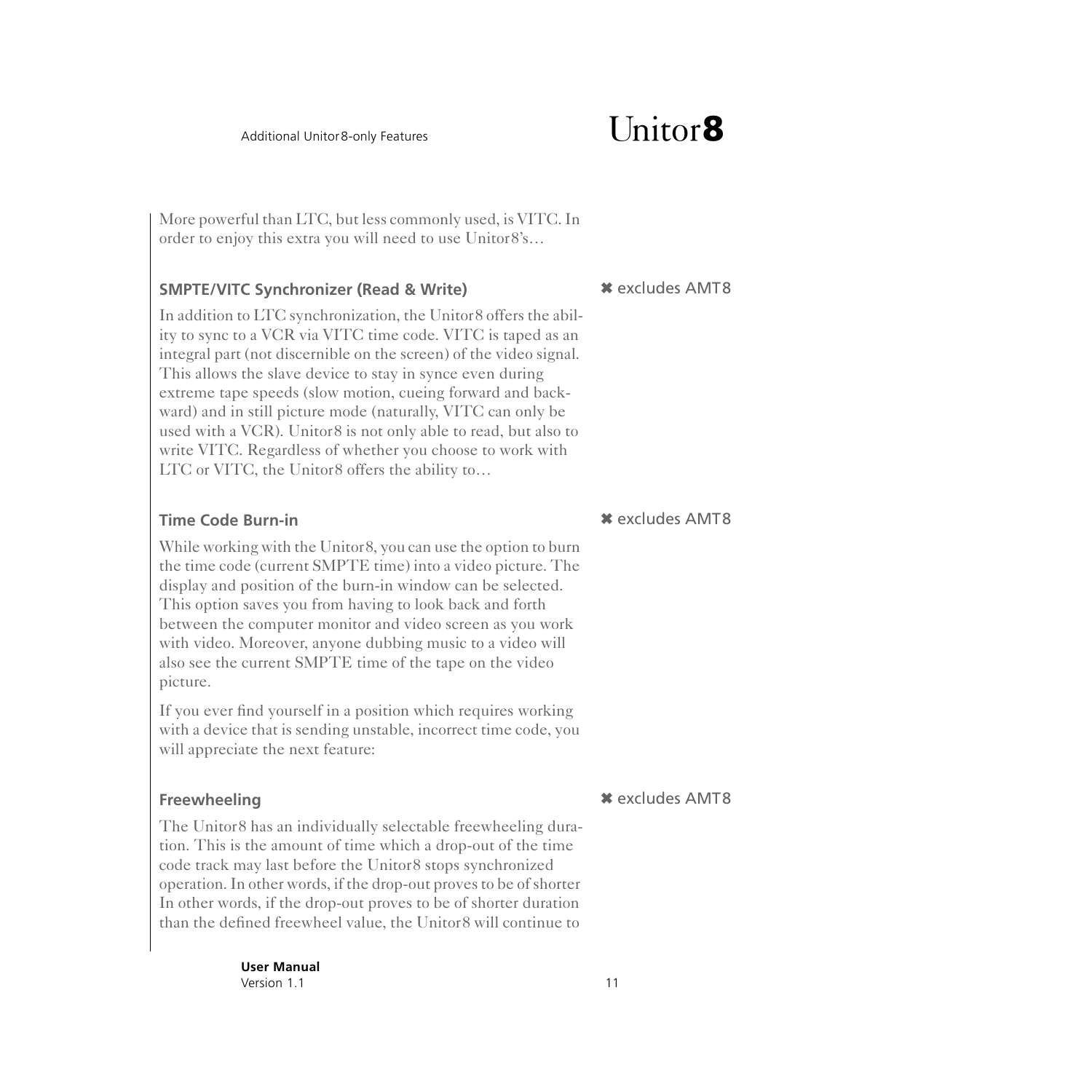operate. However, it is not recommended that you set the freewheel parameter to too high a value. This is because each time you stop the tape machine or the VCR, you will have to wait the respective amout of time before Unitor8 itself will stop. The freewheeling time can be set separately for LTC and VITC.

You have learned about nearly all of Unitor8's (current) features, but there are still a few more.

#### **Freely Assignable Audio Input**

If you take a look at the front panel you will see a quarter inch jack which is labeled "Click In". This Click Input allows you to "feed" the Unitor8 with external signals. This can be done with a foot switch, or almost any common audio signal. It is up to you to decide how the Unitor8 will react to whatever signal is sent to this input. For example, you can send start or stop commands to the sequencer by using the foot switch, or extract timing information from a bass drum: The applications for the Click Input are virtually unlimited (within the MIDI specification). The same applies to the future range of features of the Unitor8 itself, because of…

#### **Updatable Firmware**

Future system updates of the Unitor8 are easily achieved via MIDI. So don't worry when considering the trouble of opening the Unitor8 or exchanging the EPROMs: By downloading special MIDI files into the EPROM, the firmware will be updated. This will take you just a few mouse clicks.

## <span id="page-11-0"></span>**Differences**

The AMT8 is a stripped-down version of the Unitor8 Mk II. The following list shows the differences in detail, alsocomparing them to the old Unitor8 model.

#### ✖ excludes AMT8

#### ✖ excludes AMT8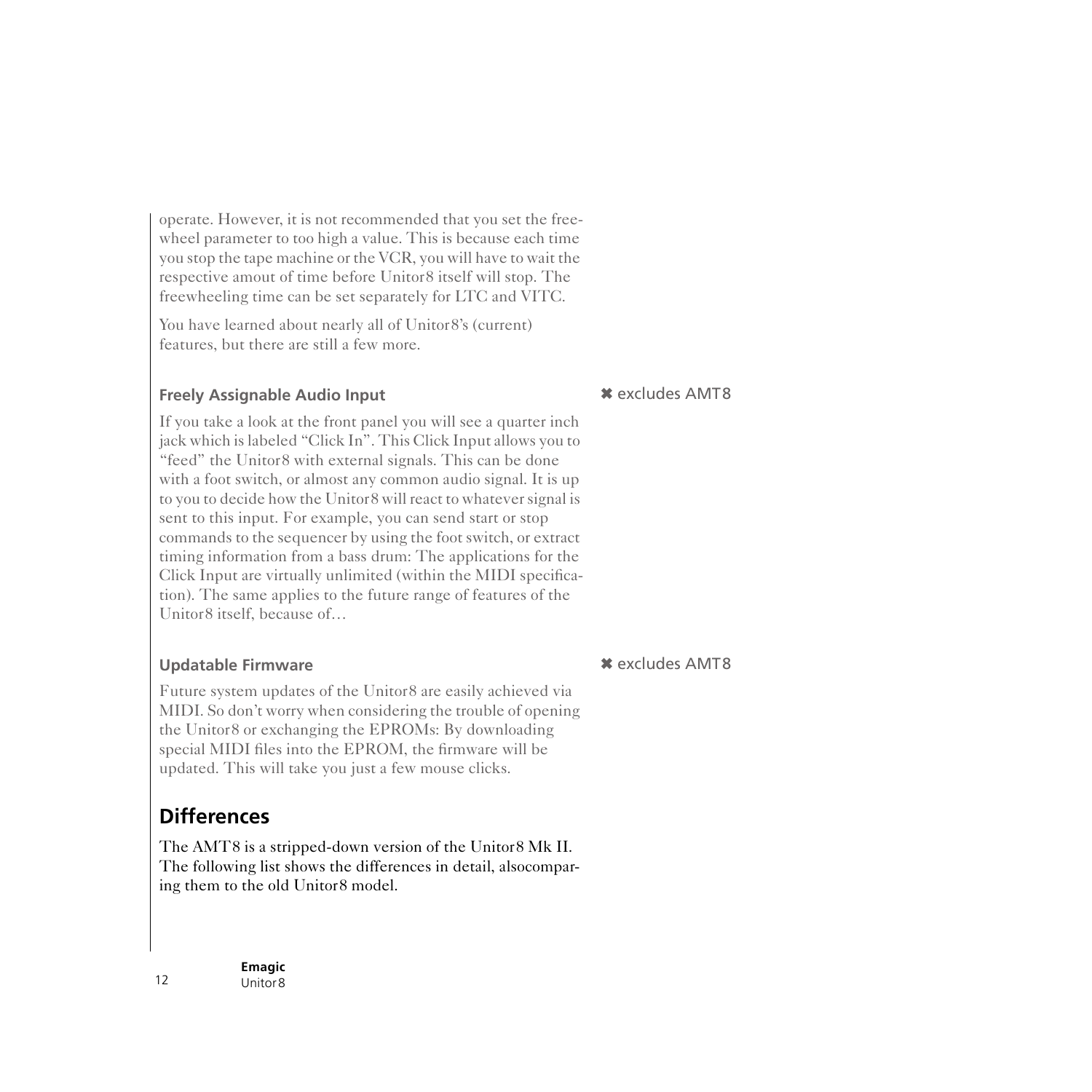# Unitor<sub>8</sub>

| <b>Feature</b>          | Unitor <sub>8</sub> | Unitor <sub>8</sub><br>Mk II | AMT8 |
|-------------------------|---------------------|------------------------------|------|
| 8x8 MIDI Interface      |                     |                              |      |
| 32 Patches              |                     |                              |      |
| Computer Mode           |                     |                              |      |
| up to 8 units stackable |                     |                              |      |
| Patch Mode              |                     |                              |      |
| LTC synchronization     |                     |                              |      |
| VITC synchronization    |                     |                              |      |
| Click input             |                     |                              |      |
| Updatable firmware      |                     |                              |      |
| Mac Thru jack/switch    |                     |                              |      |
| <b>USB</b>              |                     |                              |      |

## <span id="page-12-0"></span>**The Unitor8 Package**

Please make sure your package is complete. It should contain the following components:

- his manual (we can assume that since you're reading this, that you got the manual),
- a power supply,
- a serial RS-422 cable to connect with MacOS compatible computers or for stacking,
- a serial RS-232 cable to connect with Windows PCs or for stacking,
- a USB cable,
- a CD-ROM containing "Unitor8 Control" software which is used to configure your Unitor8 for stand-alone Patch operation (MacOS, Windows), or for operation with software other than Logic; and to install the MME driver (Windows only) and USB driver (MacOS only).
- a registration card
- and, of course, your new Unitor8 unit.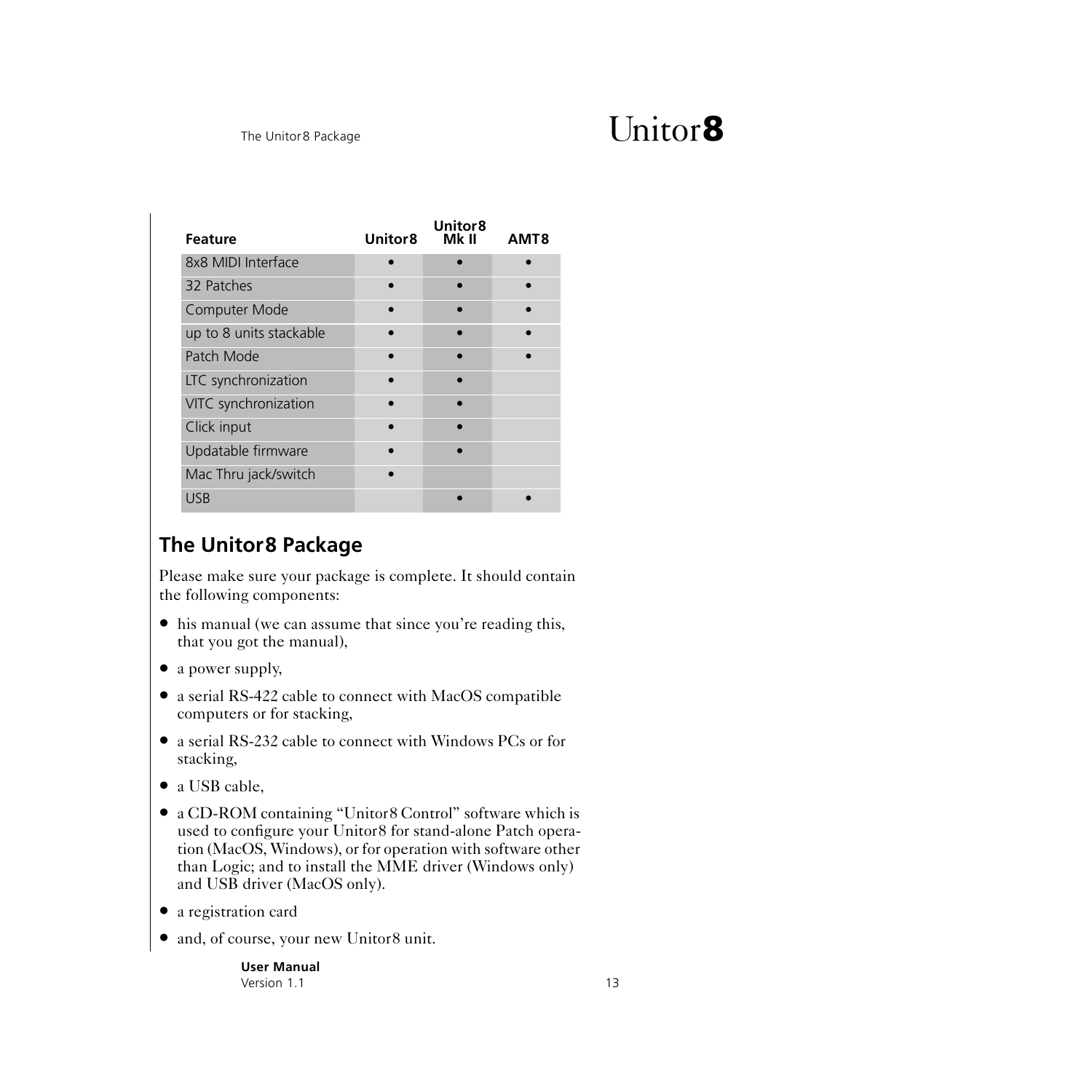| If one of the above-mentioned components is not included in<br>this package, please don't hesitate to contact your retailer at<br>once. The missing component will be delivered to you as soon<br>as possible.                                                          |                        |
|-------------------------------------------------------------------------------------------------------------------------------------------------------------------------------------------------------------------------------------------------------------------------|------------------------|
| However, we are confident that everything is in order and that<br>we can now tackle the next step: Setup of your Unitor8.                                                                                                                                               |                        |
| Please send your completed registration card to your country's<br>distributor, because it is only after you have registered that you<br>will have access to:                                                                                                            |                        |
| • Free firmware updates of Unitor 8 as well as updates of<br>Unitor <sub>8</sub> Control,                                                                                                                                                                               | <b>*</b> excludes AMT8 |
| • free updates of the Unitor 8 Control software,                                                                                                                                                                                                                        |                        |
| • support via your country's Emagic distributor. You can look<br>up the contact information in Unitor8 Control in the Apple<br>(MacOS) or Help (Windows) menu, menu item "Emagic<br>distributors", or at our web site http://www.emagic.de                              |                        |
| Whether you connect the Unitor 8 to a MacOS computer with<br>the RS 422 cable, to a Windows PC with the RS 232 cable, or<br>with the USB cable, please keep the cables you are not using.<br>You may need them later on, in order to cascade several Unitor 8<br>units. | <b>Note</b>            |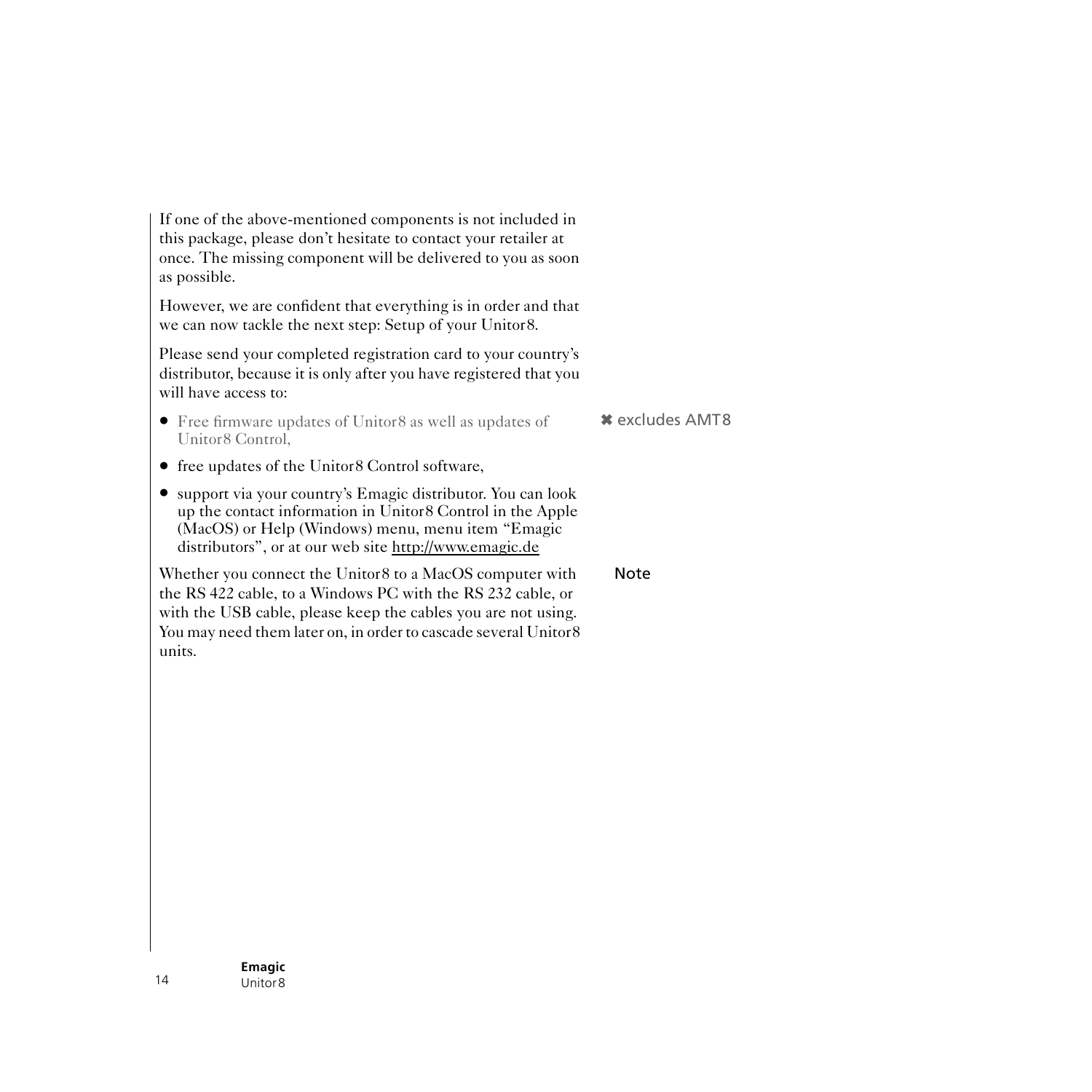# $Unitor8$

## <span id="page-14-0"></span>**Setup** Chapter 1

Setting up the Unitor8 involves two basic steps: simply connect the hardware components then instal the control software.

## <span id="page-14-1"></span>**1.1 Setup—All Platforms**

Here are the details:

- Connect the cable of the power supply to the Power jack of the Unitor8, and the power plug into the socket.
- Connect the MIDI Outs of your MIDI devices to the MIDI Ins of the Unitor8, and vice versa.

With those MIDI devices which send MIDI data but do not receive it (such as master keyboards, drum pads or fader boxes), you need only connect the MIDI out of the device to a MIDI in of the Unitor8. Likewise, it is not generally necessary that MIDI devices such as sound modules or samplers send MIDI data to the sequencer—you just need to connect the MIDI Ins of the these MIDI devices to a MIDI Out of the Unitor8. If you want to manage and edit the sounds of your instruments with a an editor/librarian program like SoundDiver, then cabling your sound modules in both directions, for the transmission of of the MIDI SysEx data is necessary. (It is a good idea to label all of your MIDI cables to avoid confusion when troubleshooting problems later on.) Tip

- If you wish to work with the SMPTE/LTC synchronizer of the Unitor8, connect the LTC Out of Unitor8 to the input of the audio track which is to record the LTC, and the output of that audio track to the LTC Input of the Unitor8. ✖ excludes AMT8
- If you want to work with the SMPTE/VITC synchronizer of the Unitor8, and/or want to burn in time code to the video ✖ excludes AMT8

**User Manual** Version 1.1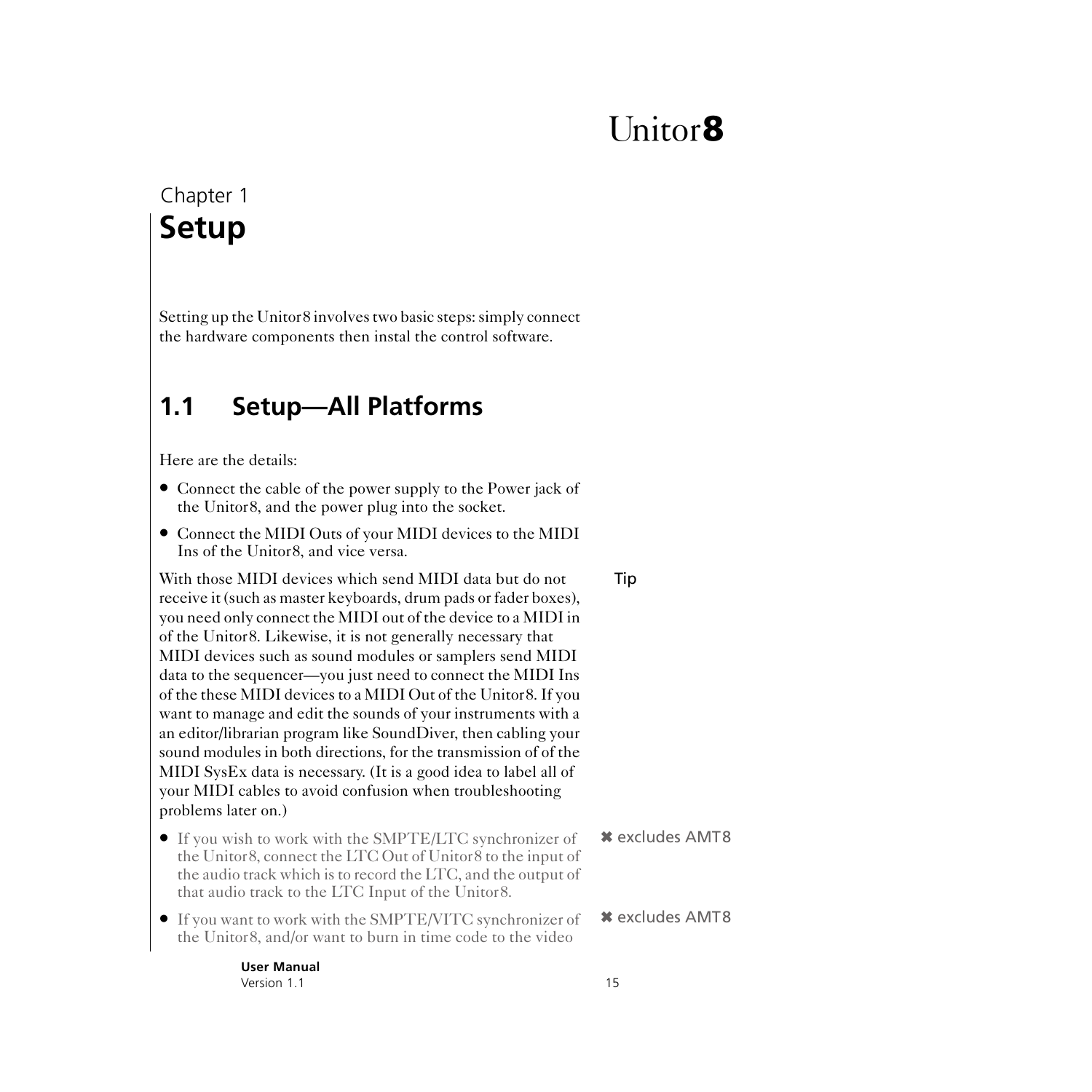picture, connect the video output of your VCR to the video input of the Unitor8. You must also connect the video output of the Unitor8 to the video input of your video screen (or TV).

If your VCR and/or video monitor (or TV) are not equipped with the necessary connector jacks, please be sure to get proper adapters to S-Video (Coax or Scart to S-Video) at your retailer. Note

For information about the setup of Windows please turn to the [section "Setup—Windows" on page 23](#page-22-0).

## <span id="page-15-0"></span>**1.2 Setup—MacOS**

You can connect your Unitor8 either via USB or a serial port. If your MacOS computer is equipped with USB, you should use USB.

## <span id="page-15-1"></span>**Tips for Selecting the Right Port**

## **Modem/Printer or USB?**

If your MacOS computer has a USB port, and one of your Unitor8 units does as well (i.e. it's a Unitor8 Mk II or an AMT8), you should use USB.

However, only Logic Audio 4.0.1 or newer and SoundDiver 2.1 or lateer can access the Unitor8 units via USB without OMS. For other software OMS (and the Unitor8 OMS driver) is required. If your MacOS computer also has a serial port, it might be more sensible to use the serial port, especially if you want to use third party software which does not support OMS.

If you have more than one Unitor8, you can use both USB and the serial ports. If you have more than eight Unitor8s, you may even have to.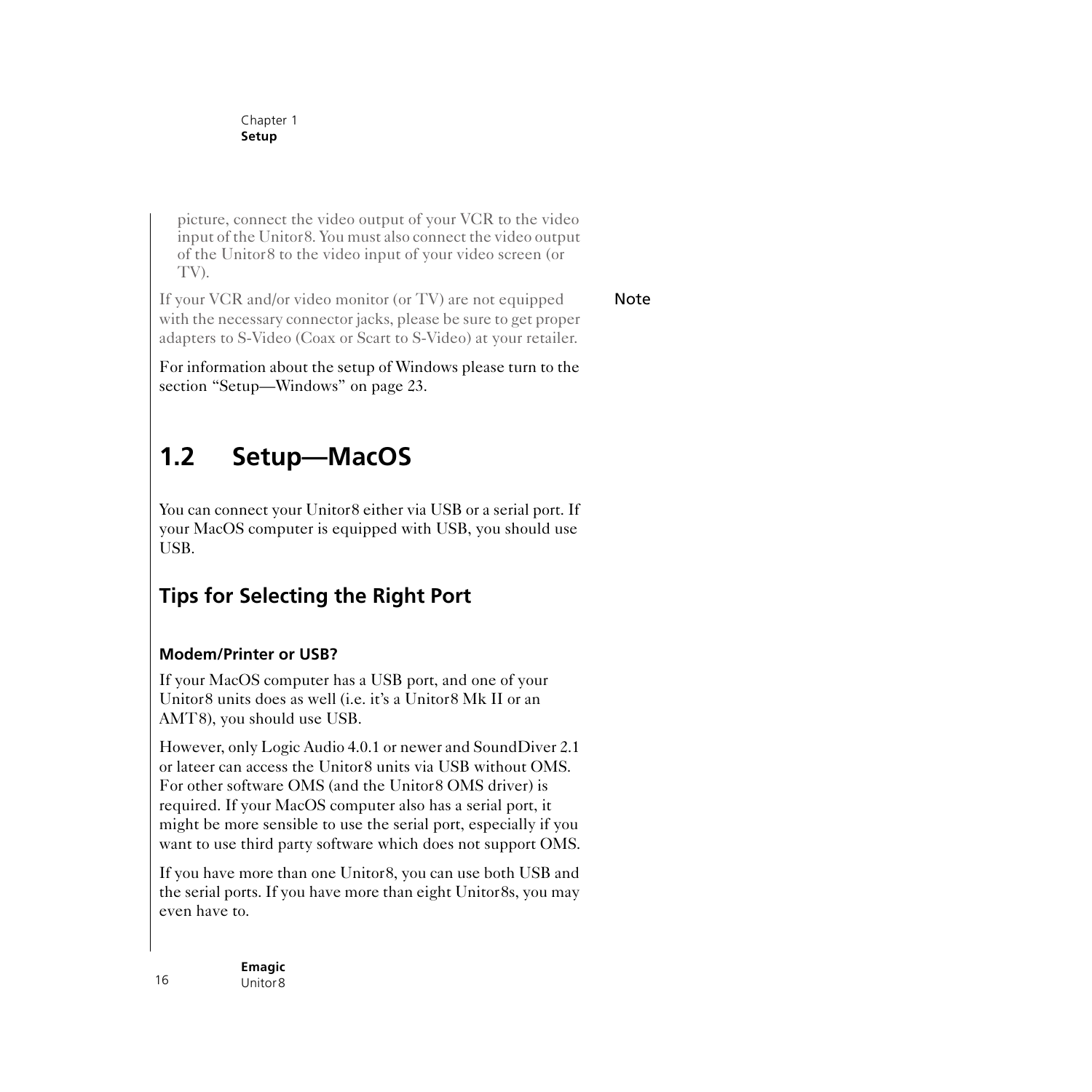With a MacOS computer which has two serial ports, and a USB PCI card installed (for details see the [section "Setup—USB"](#page-18-0)  [on page 19\)](#page-18-0), you can connect up to 24 Unitor8 units, and thus have up to 192 MIDI ins and outs, which equals up to 3,072 MIDI channels.

#### **One or Two Serial Ports?**

If you have several Unitor8 units, you can connect up to eight of them to one serial port—or you can divide thhem between both ports.

The following items apply when using only one port:

- Only one connection between the computer and Unitor 8 chain is required. This makes for an easier installation, especially if the computer is located in a machine room (in which case a long cable is required, which must be installed in a cable channel).
- As there is only one cable, there is one potential failure source less. The MiniDIN plugs cannot be locked and might fall off the jack.
- When using AMT, the throughput advantage of using two ports doesn't apply, unless there is extremely high MIDI traffic.
- In Patch Mode, any connections between all MIDI ports of all Unitor8 units can be made. So if you sometimes want to play one of your sound generators from your master keyboard without starting up the computer, this is an important consideration.

Advantages which result from using both the Modem and Printer Port are:

- If you have more than eight Unitor<sub>8</sub> units, there is no other choice, then you have to use both serial ports (or one serial port and the USB port, if available)
- Better throughput; in particular, better timing if AMT is not in use

 $\overline{\mathrm{Uniform}}$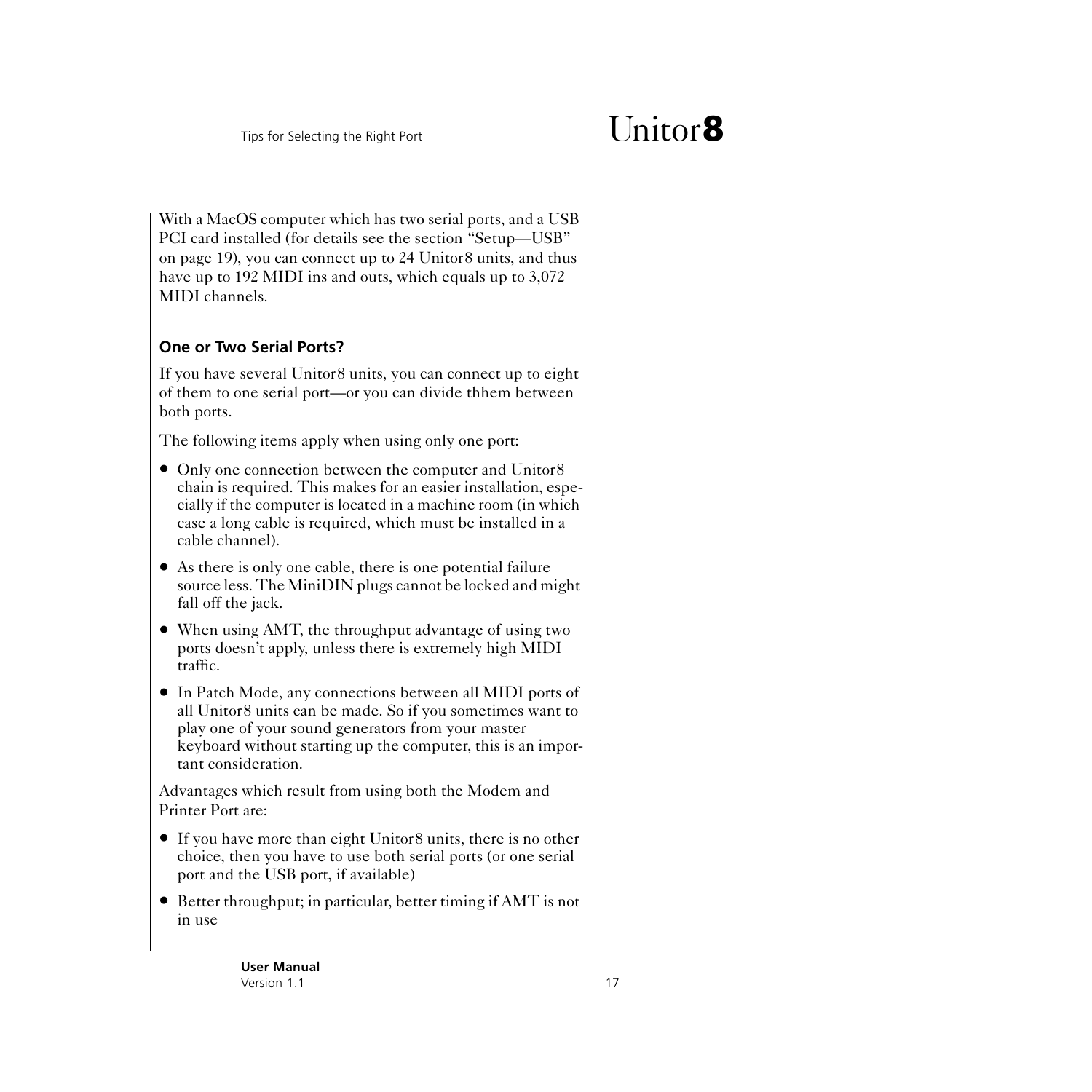• If you want to use MTP compatible third party software without OMS, you can address up to 32 MIDI ports; when using only one serial port you can address only up to 16.

There are rumors that the Printer Port of some Mac models are unreliable. We cannot confirm this however; in our tests, it worked perfectly.

#### <span id="page-17-0"></span>**Can I Connect a Unitor8 without USB to a Blue/white G3?**

Yes, if you install a GeeThree "Stealth" or a Griffin "gPort". See the [section "Setup—Serial Port" on page 20](#page-19-1).

These add-ons are 100% compatible with a "normal" modem port. Fast Mode and AMT are supported. However you lose the ability to install an internal modem.

**1** The provided system extension ("Stealth Serial Port 1.0.2" or "gPort Driver") is required if you use Logic Audio 4.0.1, or SoundDiver 2.1 or newer. These versions confirm the existance of the serial ports. Without these system extensions, the System does not know that the Stealth or gPort is installed, and the modem port will not be available in Logic / SoundDiver.

## **Can I Connect a Unitor8 without USB to an iMac?**

Only as the second unit in a chain, where the first unit is a Unitor8 Mk II or an AMT8, which is connected to the Mac via USB.

The available USB-serial adaptors don't work with MIDI interfaces, as they don't support external clocking.

## **Can I Connect Several Unitor8 Chains to USB?**

The Unitor8 system allows chains of up to eight units connected to a single computer port. If you should really need more than 64 MIDI ins or outs, you have to connect a second Unitor8 chain to a serial port (see the [section "Can I Connect a](#page-17-0)  [Unitor8 without USB to a Blue/white G3?" on page 18](#page-17-0)). Logic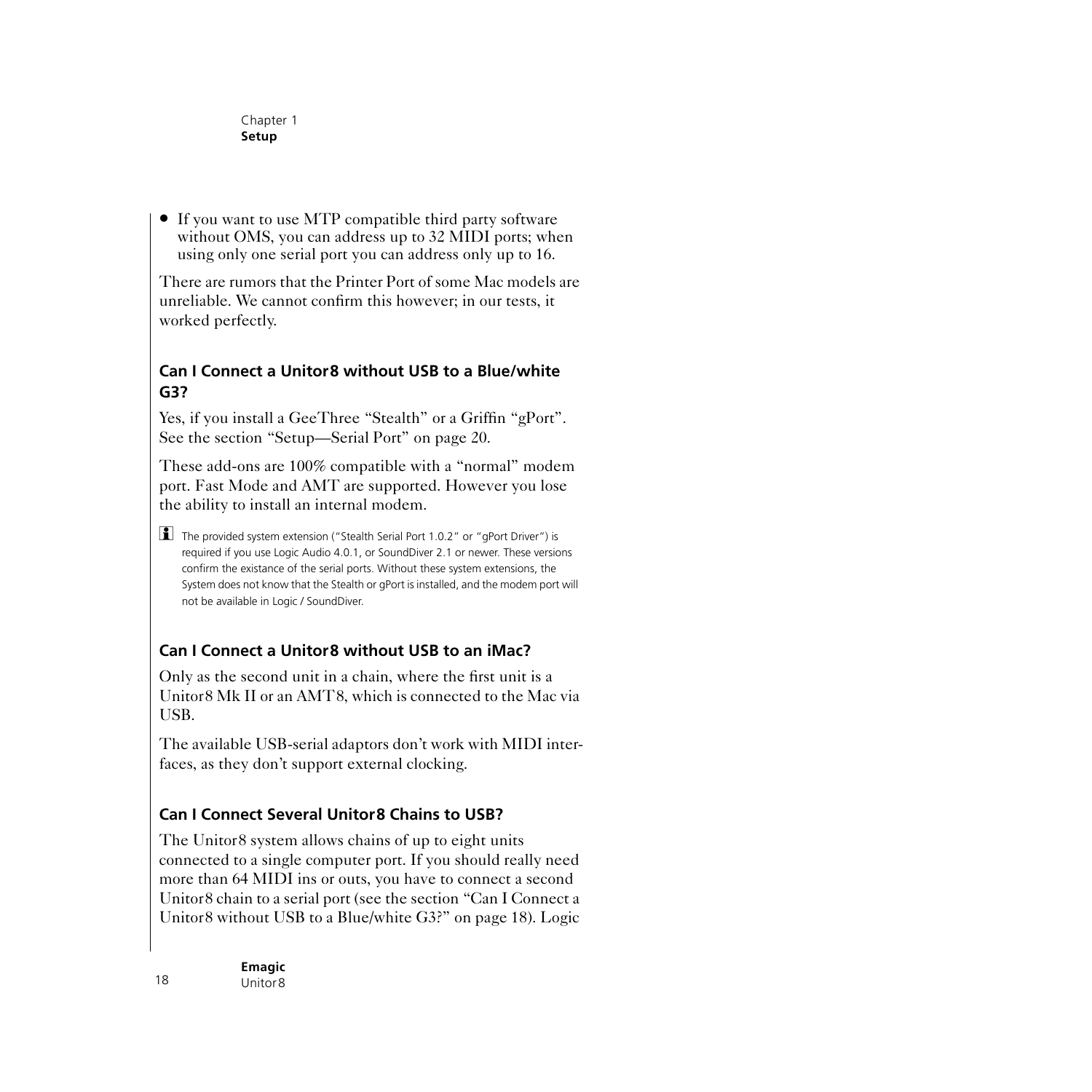# $\overline{\mathrm{Uniform}}$

and SoundDiver currently allow "only" up to three Unitor8 chains, which means a maximum of 192 MIDI ins and outs.

## <span id="page-18-0"></span>**Setup—USB**

This setup option is only available for MacOS computers with a built-in USB port (e.g. iMac, or blue/white Power Macintosh G3), or equipped with a USB PCI card supported by Apple (e.g. the KeySpan USB Card).

If this does not apply, please connect your Unitor8 via a serial port (see the [section "Setup—Serial Port" on page 20](#page-19-1)).

- Insert the provided CD-ROM and start the setup (in case it does not start automatically). It will install the Unitor8 Control software, the USB driver and the OMS driver. A restart is not required.
- Connect the Unitor8 to the USB connector of your MacOS computer, using the provided USB cable.
- Switch on the Unitor 8.

If you get the message "The software needed to use the USB device "Unknown Device" cannot be found. Please refer to the device documentation to install the necessary software.", you must install the driver from the CD, then power the Unitor8 off and on.

- You should always use the latest MacOS version, but at least 8.6. OS 8.6 offers significantly improved USB support. This should especialy improve MIDI timing.

Setup is now complete. You may now switch on your Unitor8, your MIDI devices, your tape machine and/or your VCR and start Unitor8 Control or your sequencer software.

**1** Only Emagic Logic Audio 4.0.1 or higher and SoundDiver 2.1 or higher can access the Unitor8 connected to USB without the OMS driver. For any third-party software, you must use OMS, even if the software is MTP compatible. If you don't want to use OMS, you must connect the Unitor8 to a serial port.

If you have several Unitor8 units, please continue with the next section, otherwise go to the [section "OMS Driver" on page 22](#page-21-0).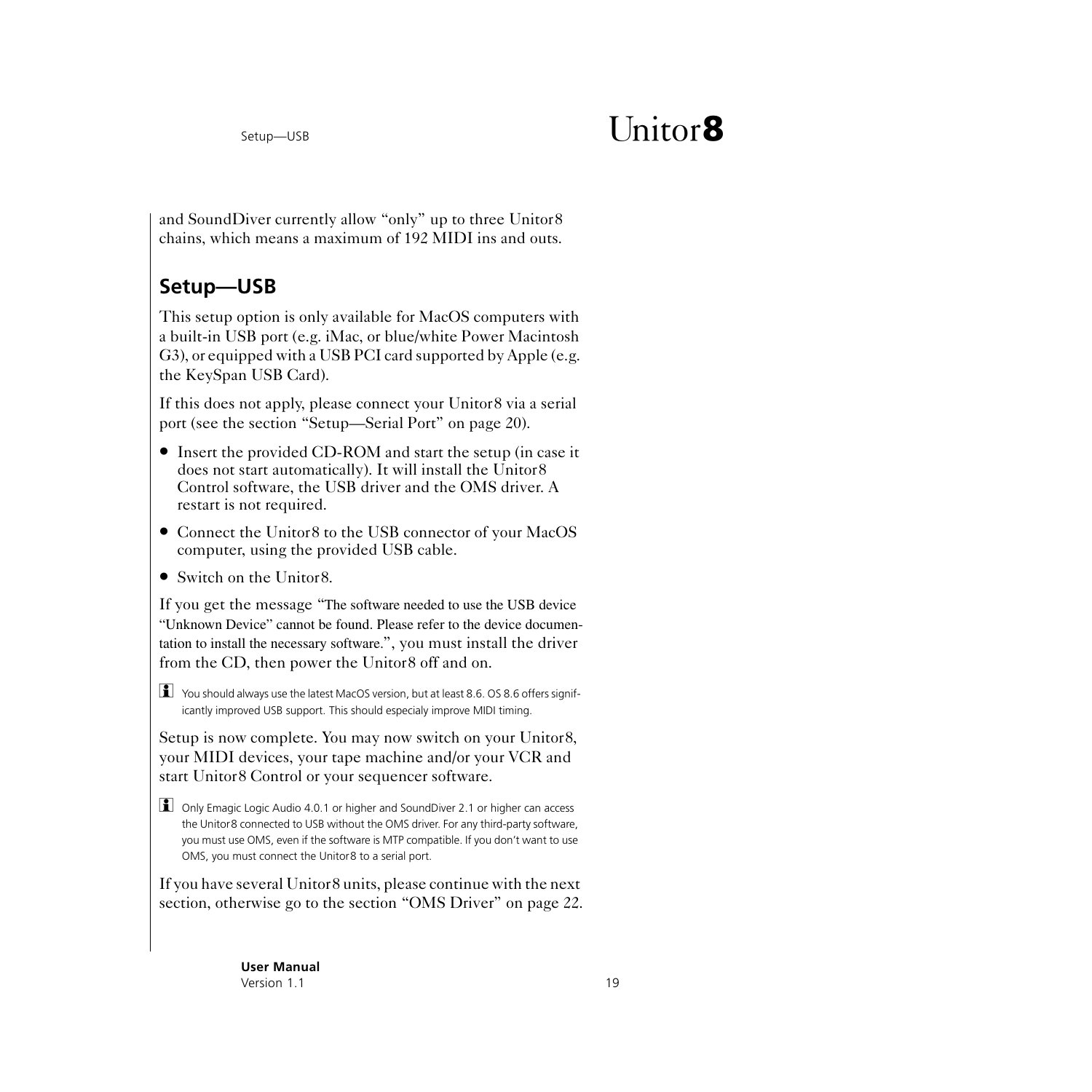## <span id="page-19-0"></span>**Stacking via USB**

If you plan use additional Unitor8 units with a Unitor8 connected via USB, simply connect the first Unitor8 with the second using the RS-422 cable ("Mac"). Do *not* the RS-232 cable.

**1** You cannot use the RS-232 cable for connecting the first unit with the second, as the RS-232 port is internally shared with the USB port.

A third Unitor8 would be connected to the second using the RS-232 cable, the third to the fourth with the RS-422 cable and so on (see illustration). Up to eight Unitor8 units can be connected in this way to the USB port.



**1** You can stack Unitor8 Mk II, AMT8 and old Unitor8 in any order. Regarding stacking, these three models are identical.

Please turn to the [section "OMS Driver" on page 22.](#page-21-0)

## <span id="page-19-1"></span>**Setup—Serial Port**

This setup option is only possible with MacOS computers which have at least one built-in serial port (modem port or printer port). This includes a blue/white ("Yosemite") Power Macintosh G3, with an installed "Stealth" card from GeeThree, or a "gPort" from Griffin Technology. However, USB to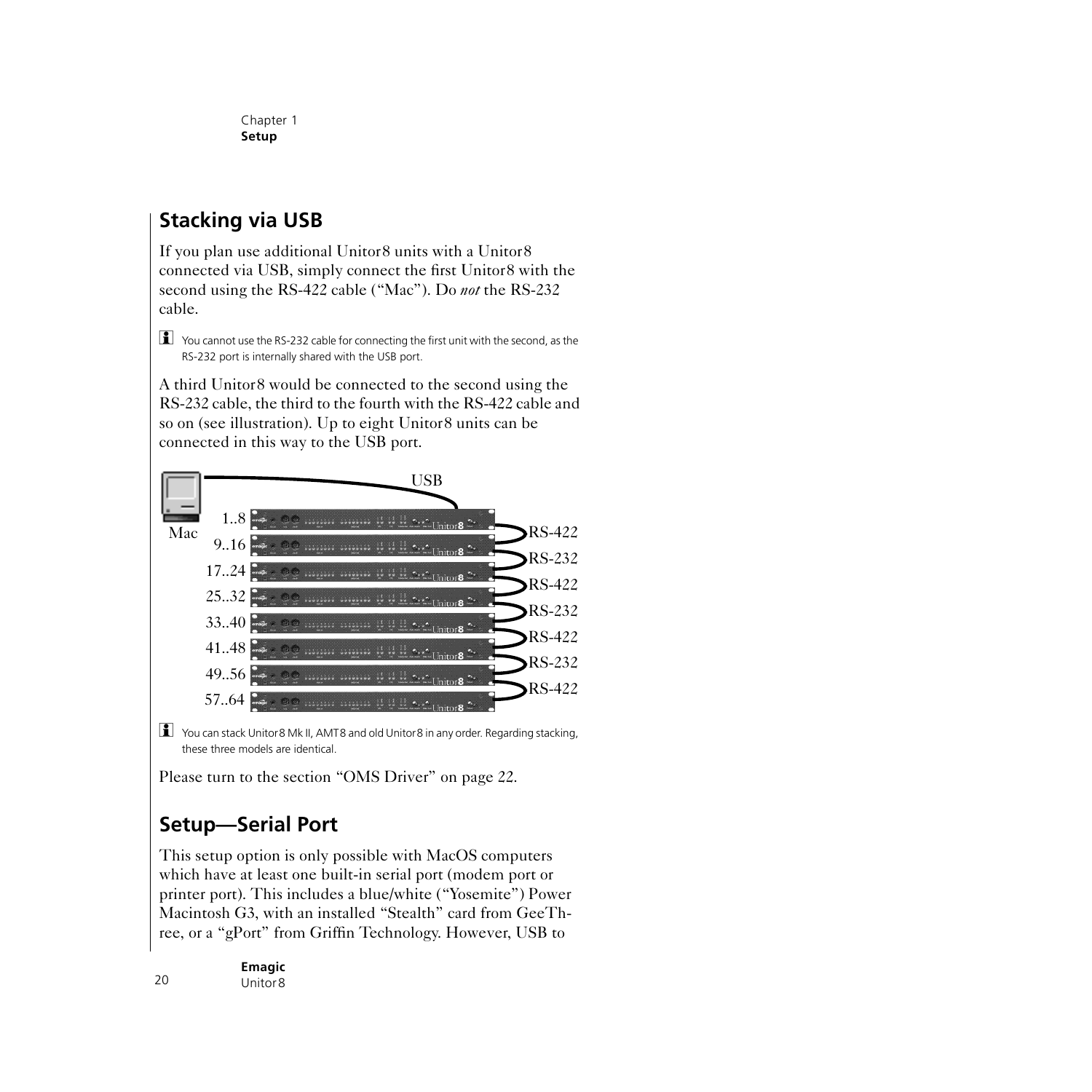# $\overline{\mathrm{Uniform}}$

Serial adapters, such as the "iPort" from Griffin Technology, or KeySpan's USB Serial Adapter, are not suitable, as they don't provide the external clock option. In this case, you should connect your Unitor8 via USB (see the [section "Setup—USB"](#page-18-0)  [on page 19\)](#page-18-0).

- Use the RS-422 cable to connect the Unitor8 to a serial port of your MacOS computer.
- If you have a Mac IIfx, Quadra 900 or Quadra 950, you must install the "Serial Switch" control panel (if not yet done), and select "Compatible" rather than "Faster".
- Install the Unitor8 Control software on your MacOS computer.
- If you want to work with another device which uses the same serial port of the computer as the Unitor8 (such as a printer or modem), you need a serial switch box to which you can connect the Unitor8 and the other device. Of course you can use only one of them at a time.

**B** Before running any MIDI software, always switch the switch box to the Unitor8 setting. Otherwise, the Unitor8 will not be recognized.

Setup is now complete. You may now switch on your Unitor8, your MIDI devices, your tape machine and/or your VCR and start Unitor8 Control, or your sequencer software.

If you have several Unitor8 units, please go to the [section](#page-20-0)  ["Stacking via Serial Port" on page 21](#page-20-0). Otherwise, please continue with the [section "OMS Driver" on page 22](#page-21-0).

## <span id="page-20-0"></span>**Stacking via Serial Port**

If you plan to set up additional Unitor8 units to a Unitor8 connected to a MacOS computer' serial port, simply connect the first Unitor8 with the second using the RS-232 cable. A third Unitor8 would be connected to the second using the RS-422 cable, the third to the fourth with the RS-232 cable, and so on (see illustration). Up to eight Unitor8 units can be connected per serial port of the MacOS computer.

> **User Manual** Version 1.1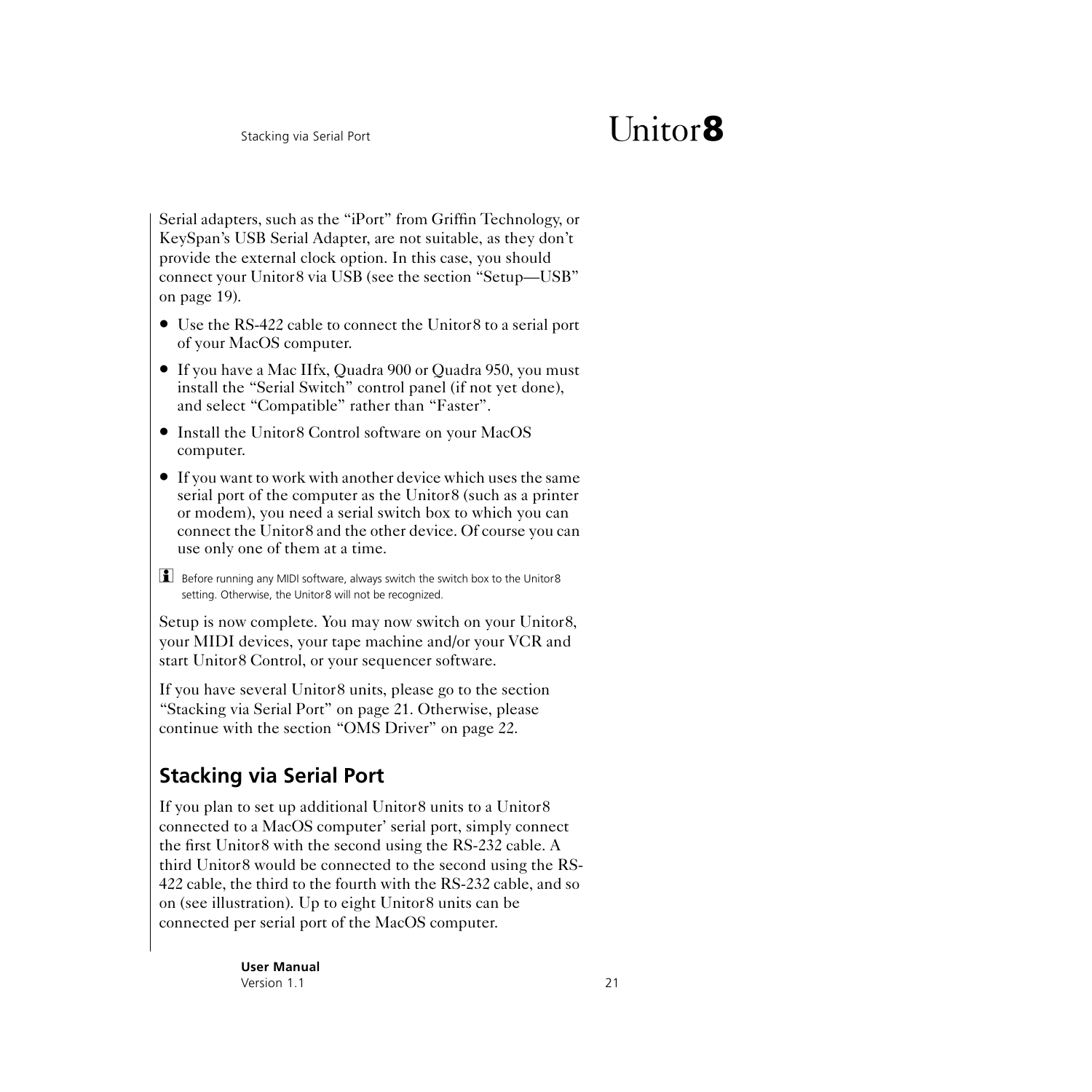#### Chapter 1 **Setup**



**1** You can stack Unitor8 Mk II, AMT8 and old Unitor8 in any order. Regarding stacking, these three models are identical.

Please see the [section "OMS Driver" on page 22](#page-21-0).

## <span id="page-21-0"></span>**OMS Driver**

If you intend to run the Unitor8 with OMS (Open Music System, formerly known as "Opcode MIDI System"), it is necessary to install the OMS software. For OMS use, there is a dedicated driver for the Unitor8. Although the MTP driver which comes with OMS will recognize the Unitor<sup>8</sup>, it will only recognize the first unit of of a chain , and will work only in the slow 1 MHz mode.

The Unitor8 OMS driver must be copied into the folder "OMS Folder" in the System folder. Then you can start "OMS Setup", and scan for interfaces.

I If you want to use Unitor8 units connected to the USB port with OMS, version 1.1 or higher of the Unitor8 OMS driver is required.

If OMS has already recognized the MTP, but you want to use the Unitor8 OMS driver instead, simply start OMS Setup, select the menu item "Studio > MIDI Cards & Interfaces…" and then "Update Setup".

Tip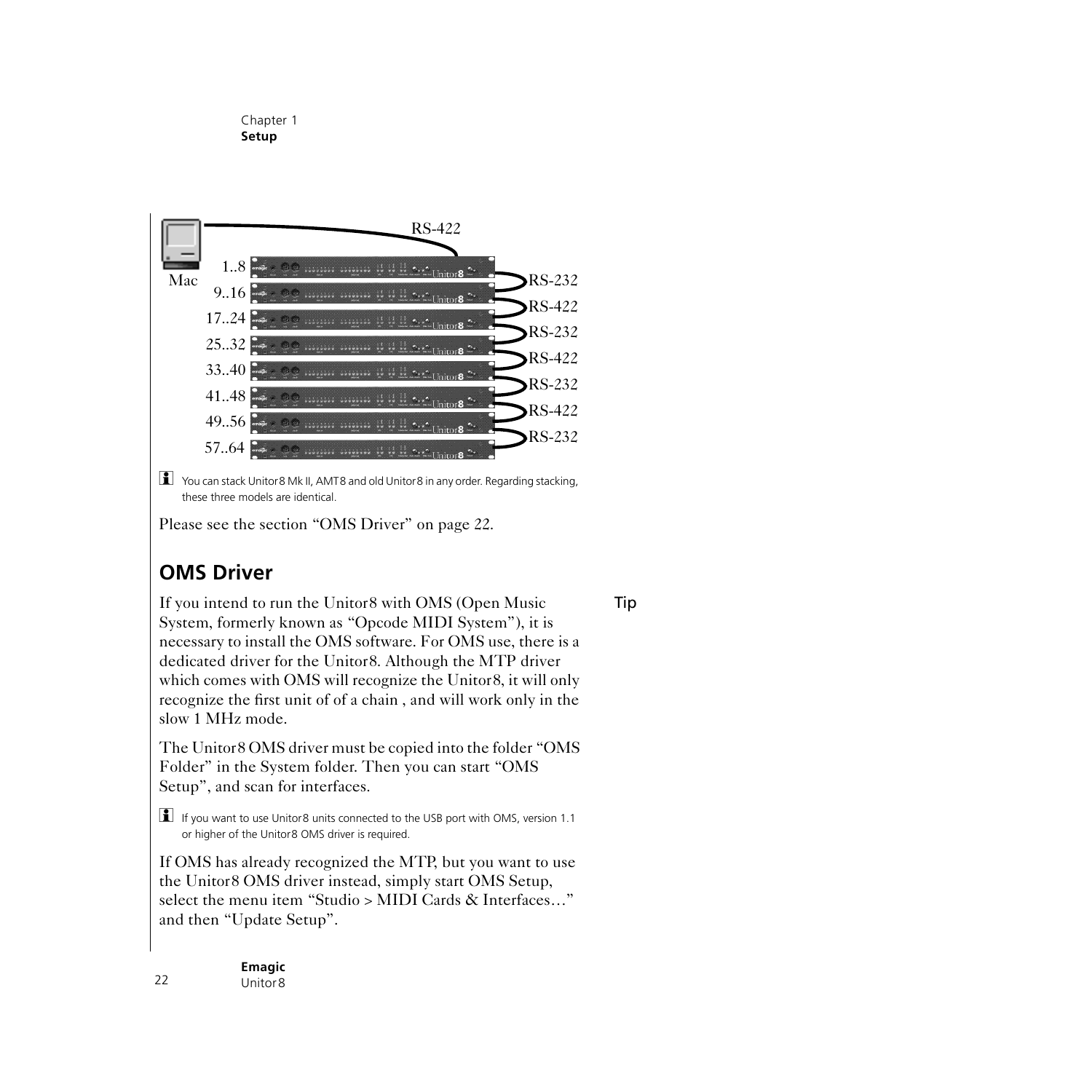# $\overline{\mathrm{Uniform}}$

If you are a Logic user and therefore do not need OMS, you should de-install it in order to optimize the timing of MIDI communication.

Please see the [section "Operation—Unitor8" on page 37](#page-36-0).

## <span id="page-22-0"></span>**1.3 Setup—Windows**

As of the printing of this manual, the Unitor 8 can only be connected to a COM port on Windows computers. Please read the Readme file on the CD-ROM to see if this has changed in the meantime.



**1** When the driver required for USB is available, you will be able to download it from our web site at www.emagic.de/english/support/download.

## <span id="page-22-1"></span>**No Available COM Port?**

It may be that all your COM ports are already occupied by other peripheral devices. Here are some tips how you can free up a COM port:

• If your mouse is connected to a COM port, and your computer has a PS/2 connector, you can also connect the mouse via PS/2. Check the label at the bottom of your mouse. If it reads "Serial and PS/2 Compatible", you should try this. Your mouse should have come with an adapter (usually PS/2 to DB9).

**1** OEM mice (i.e. mice which came with the computer) often don't have this feature.

- **1** It may be that your PS/2 connector is not yet activated. Either you have to set a bridge connector on the main board, or you must enable the PS/2 interrupt in the BIOS (see the main board's user manual for details). Before rebooting, you should have connected the mouse to the PS/2 port, so it can be recognized by Windows' Plug & Play.
- **1** If your computer has two PS/2 ports, make sure that the mouse is plugged into the PS/2 mouse connector, not the PS/2 keyboard connector.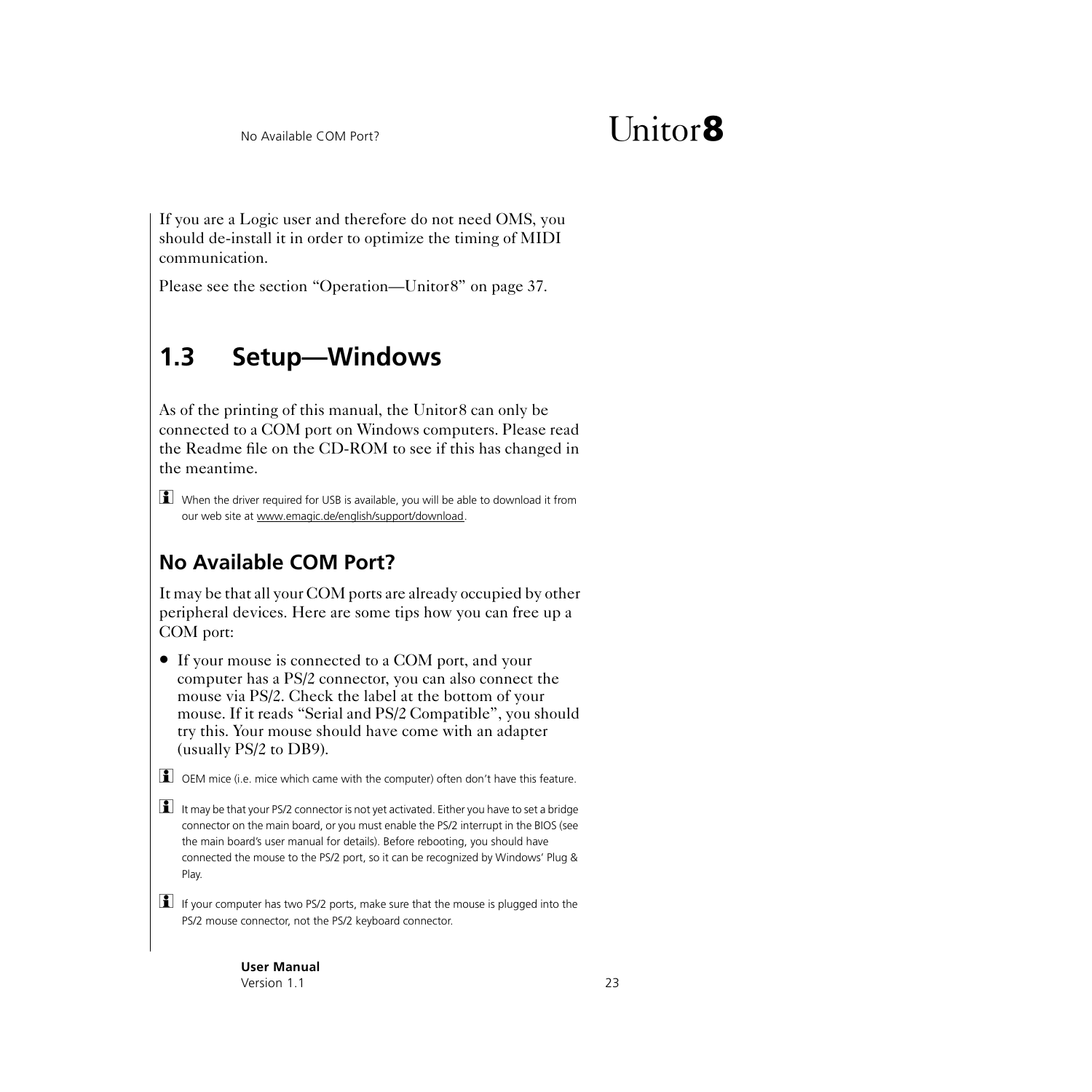- A serial mouse can also be connected to the Logic dongle's "Thru" port.
- **1** If this does not work (especially if you have an IntelliMouse), please contact your Emagic distributor's hotline.
- As of Logic version 3.6, you can connect the Unitor 8 to the Logic dongle's Thru connector. See the [section "Setup—](#page-23-1) [COM Port" on page 24](#page-23-1).
- If you have an external modem, you might also be able to use it connected to the Logic dongle. You will then have to adjust the COM port setting in the "Modem" control panel.
- **1** You should not use ISA cards with additional COM ports (COM3 and COM4). These usually share the interrupts of COM1 and COM2. Therefore, COM1 and COM3 as well as COM2 and COM4 can be used only alternatively, not simultaneously. It might work however to share a COM port between a modem and the Unitor8, as it does not make much sense to use them simultaneously.
- Another workaround is to connect both the modem (or any other device which requires a COM port and is not needed while using MIDI software) and Unitor8 to the same COM port using an RS-232 switch box.

## <span id="page-23-0"></span>**Setup—USB**

As of the printing of this manual, this setup option is not yet supported. Please read the Readme file on the CD-ROM to see if this has changed in the meantime.

**1** When the driver required for USB is available, you will be able to download it from our web site at www.emagic.de/english/support/download.

## <span id="page-23-1"></span>**Setup—COM Port**

- Use the provided RS-232 cable to connect your Unitor8 with a COM port of your PC. You may need a 9-to-25 pin adapter for this purpose.
- If you run Logic Audio 3.6 or newer, you may connect the Unitor8 to the "Thru" jack of the Logic dongle.
- Power up the Unitor8.

**Emagic** 24 Unitor8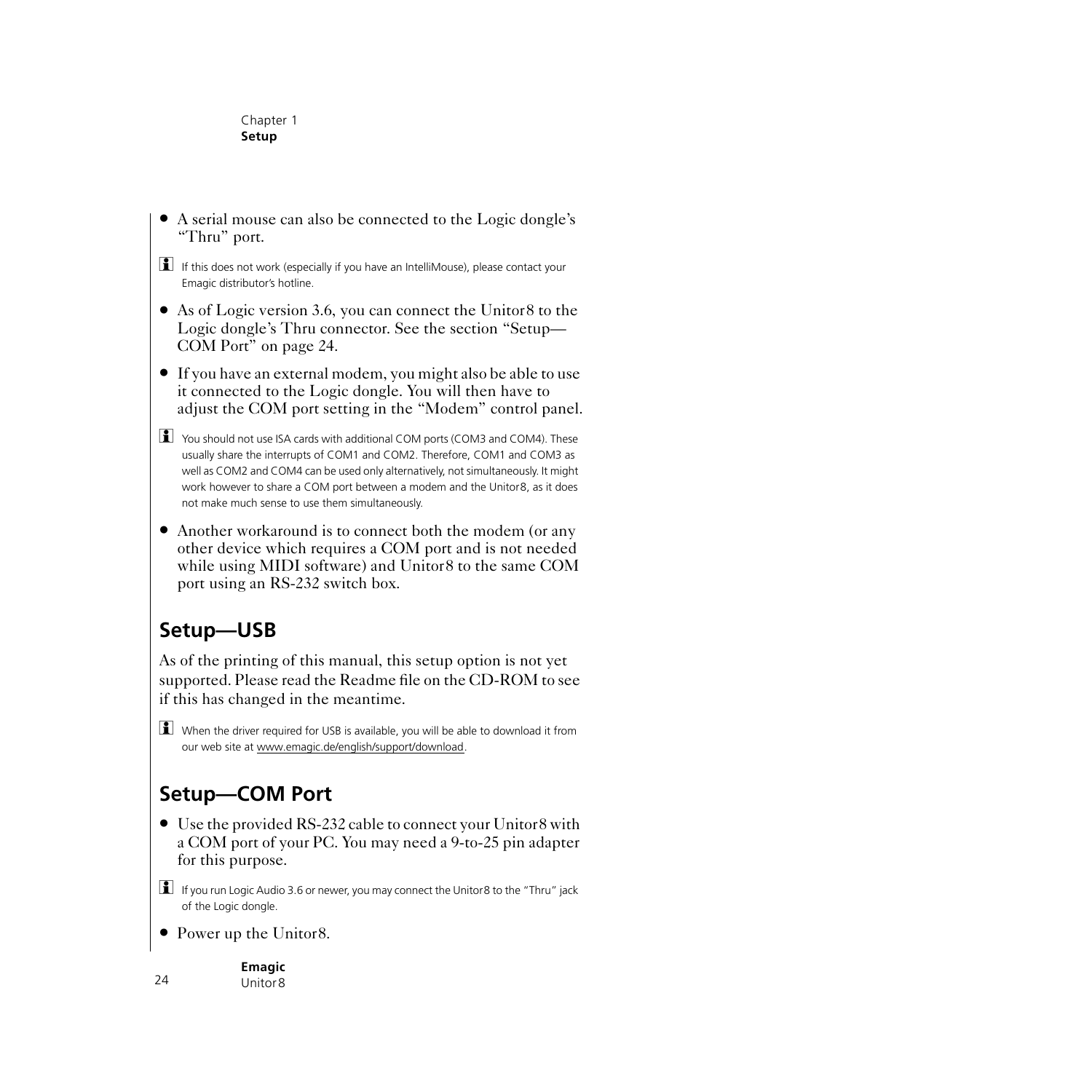• Install the MME driver delivered with this package and the software Unitor8 Control on your PC:

## <span id="page-24-0"></span>**Driver Setup—Windows 95/98**

- select the menu "Start > Settings > Control Panel", then double-click the "Add/Remove Hardware" control panel.
- click "Next"
- Only on Windows 98: click "Next"
- click "No" (the Unitor8 cannot be automatically detected by Windows), then "Next"
- select "Sound, video and game controllers", then "Next"
- Click "Have disk…"
- Insert the provided CD-ROM, make sure that the path is the one to your CD-ROM drive, then click "OK"

If an error is displayed, continue with "Browse…" and re-select the folder containing the file "UNITOR08.INF".

- The driver "emagic Unitor 8—MIDI, SMPTE, VITC, LTC" should now be displayed.
- Click "OK"

#### You're done—the driver will be installed.

**1** If you work with Windows 95, a message box may pop up indicating that the maximum of 11 outputs has been exceeded, and that less outputs have been activated. This is due to a bug in Windows 95. A system crash may occur while starting Windows, or during opening of the "Multimedia"control panel, or while starting MIDI applications if more than 11 MIDI Out ports are activated. This bug has been fixed in Windows 98, and does not occur with Windows NT and Windows 2000. The number of activated MIDI Outs of the Unitor8 can be changed later on (see below).

Please go to the [section "Unitor8 Control Setup" on page 27](#page-26-0).

## <span id="page-24-1"></span>**Driver Setup—Windows 2000**

**1** The following instructions refer to Windows 2000 Beta 3. Some details may differ in the release version of Windows 2000.

Tip

 $\overline{\mathrm{Uniform}}$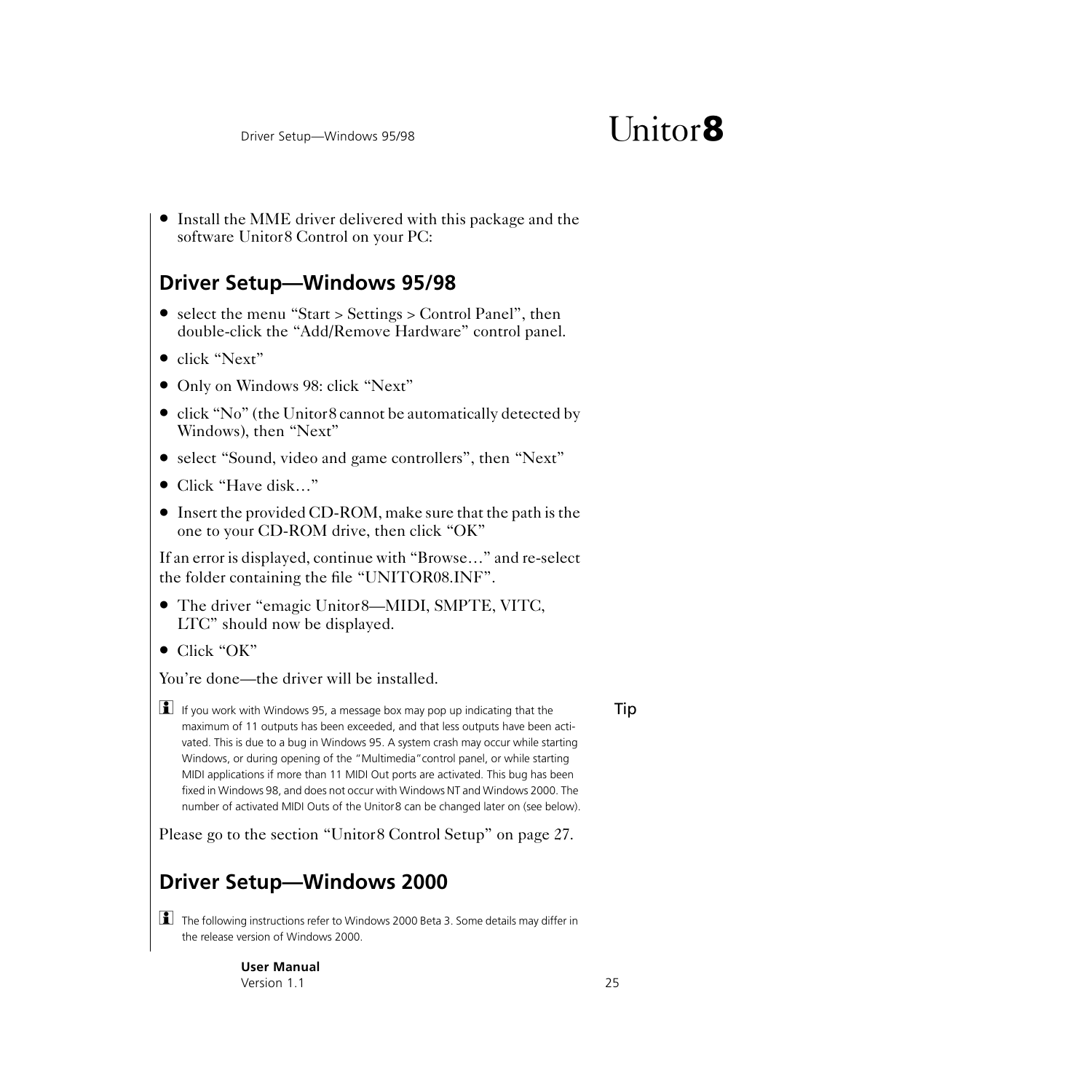- Choose the menu "Start > Settings > Control Panel", then double-click the "Add/Remove Hardware" control panel.
- Click "Next".
- Make sure that "Add/Troubleshoot a device" is selected, then click "Next". Windows 2000 will search for for Plug and Play devices. As the Unitor8 is not Plug and Play, you will get the "Choose a Hardware Device" page.
- Select "Add a new device", then click "Next".
- Select "No, I want to select the hardware from a list", then click "Next".
- Select "Sound, video and game controllers", then "Next"
- Click "Have disk…".
- Insert the provided CD-ROM, click "Browse…" and select the path on your CD-ROM drive which contains the file "OEMSETUP.INF", then click "OK".
- In the dialog "Digital Signature Not Found", click "Yes".
- The driver "emagic Unitor8—MIDI, SMPTE, VITC, LTC" should now be displayed.
- Make sure that this driver name is selected, and click "Next".
- In the "Start Hardware Installation" dialog, click "Next".
- In the dialog "Digital Signature Not Found", again click "Yes".
- The "Settings" dialog will appear. If you have more than one Unitor8 unit, change the number of input and output ports accordingly (8 per Unitor8 unit). Then click "OK".
- Click "Finish".
- In the "Systems Settings Change" dialog, click "Yes" to restart the computer.

You're done—the driver is installed.

Please go to the [section "Unitor8 Control Setup" on page 27](#page-26-0).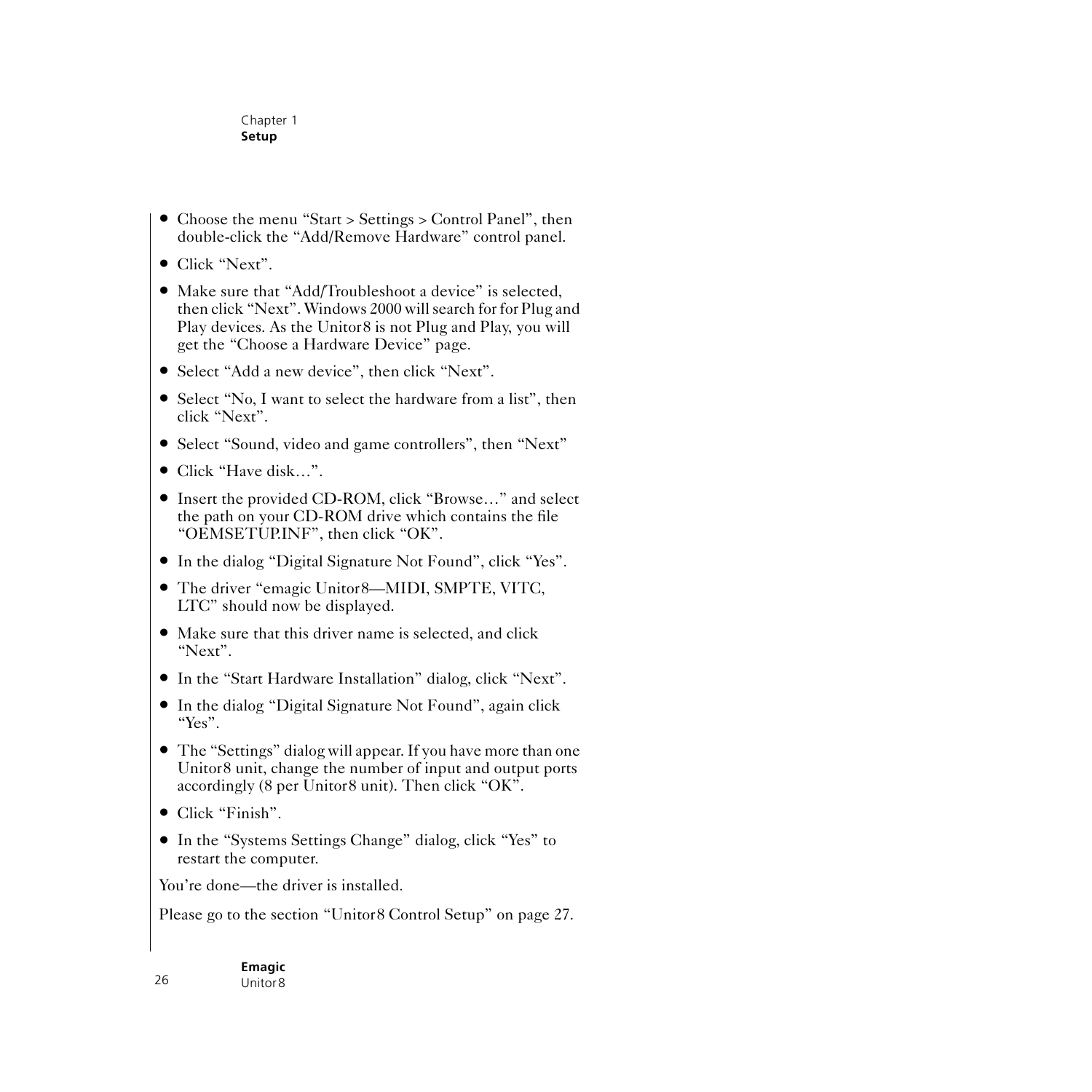# $\overline{\mathrm{Uniform}}$

## <span id="page-26-0"></span>**Unitor8 Control Setup**

• To install the Unitor<sub>8</sub> Control software, double-click the Setup program, and follow the on-screen instructions.

Please go to the [section "Stacking" on page 27](#page-26-1).

## <span id="page-26-1"></span>**Stacking**

**1** Due to a bug in Windows 95, stacking is not realistically possible with this Windows version, as installing more than 11 MIDI ports will lead to a crash. You should upgrade to Windows 98, which has fixed this bug.

If you want to set up additional Unitor8 units you can connect the first Unitor8 with the second using the RS-422 cable. Then connect the second Unitor8 with the third one using the RS-232 cable. Again, using the RS-422 cable, connect the third Unitor8 with the fourth one, and so on. Using this method up to eight Unitor8 units can be installed.



Now you must tell the driver that more than 8 ports exist. See the [section "Inputs—Number" on page 28](#page-27-1) and the [section](#page-28-0)  ["Outputs—Number" on page 29](#page-28-0).

The setup is completed. Switch on your Unitor8(s), your MIDI devices, your tape machine and/or your VCR as well as your PC, and start Unitor8 Control, or your sequencer software.

> **User Manual** Version 1.1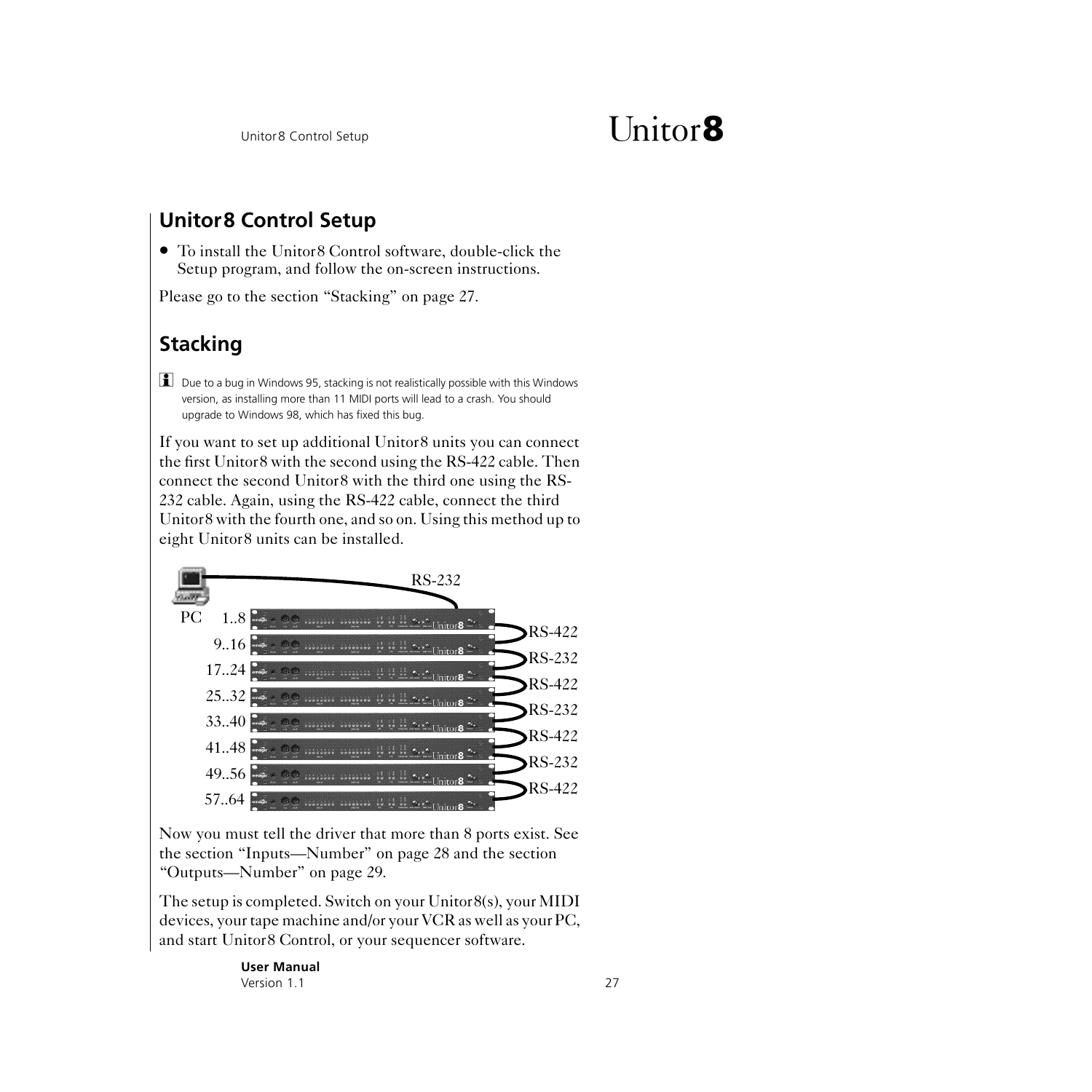## <span id="page-27-0"></span>**Windows Driver Settings**

By default, the driver configures itself correctly when it is installed. In the event that you want to adjust the configuration, here is how:

- $\bullet$  Windows 95/98:
- Select the menu "Start > Settings > Control Panel".
- Double-click the "System" control panel.
- Select the page "Device Manager".
- Double-click "Sound, video and game controllers".
- Double-click "emagic Unitor8—MIDI, SMPTE, VITC, LTC".
- Select the "Settings" tab.
- Windows 2000:
- Open the control panel "Sounds and Multimedia", click the "Hardware" tab.
- Double-click "emagic Unitor8".
- Click the "Properties" tab.
- Double-click "MIDI Devices and Instruments".
- Double-click "emagic Unitor8".
- Click the "Settings…" button.

## <span id="page-27-1"></span>**Inputs—Number**

Defines the number of Unitor8 inputs available on the PC.

**1** Due to a bug in Windows 95 (see the tip above), it may be necessary to reduce the number of inputs to less than eight.

## **Inputs—Port**

**1** This parameter is currently unavailable for the Windows NT/2000 driver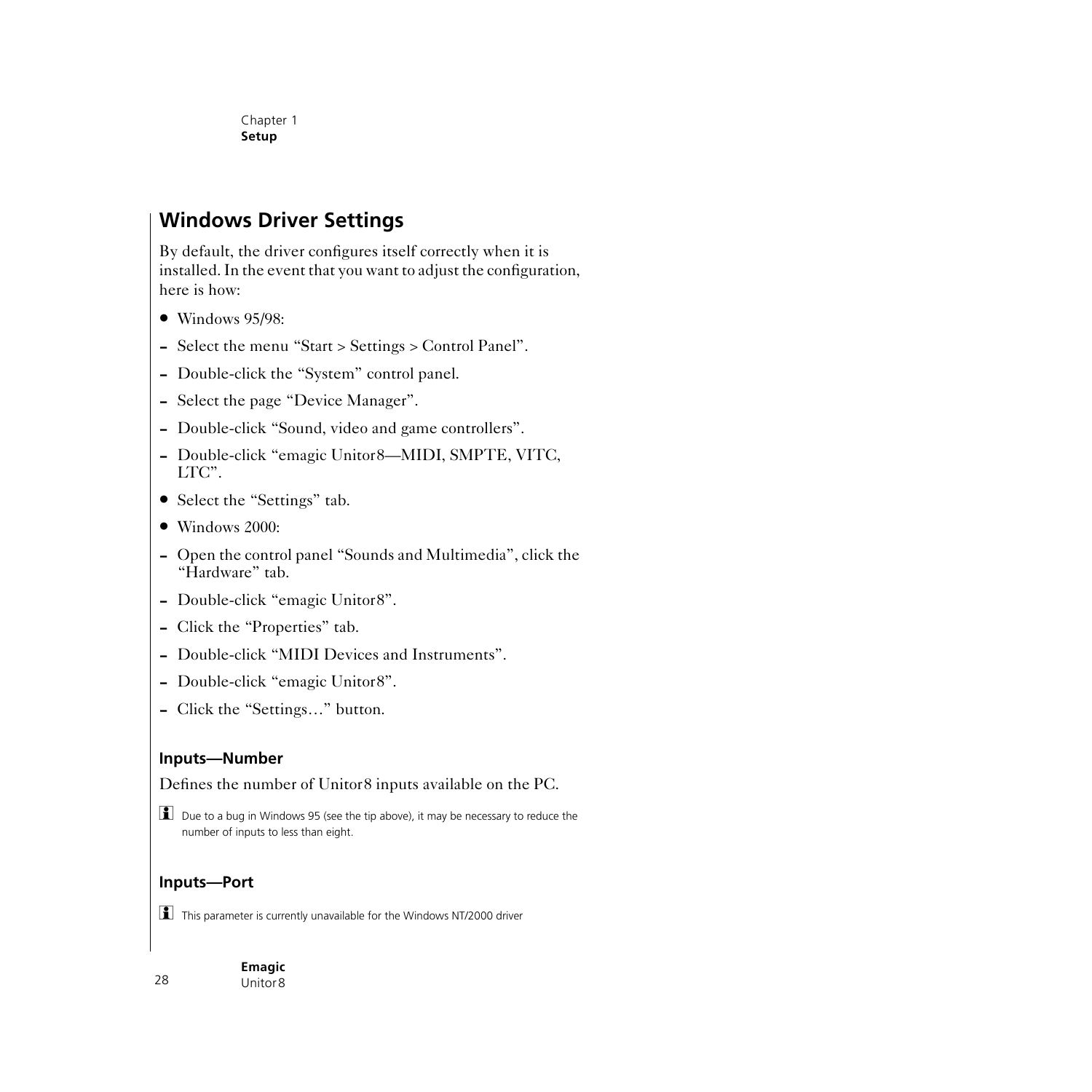Here you select a port, in order to rename it in the field to the right.

## **Inputs—Title**

**1** This parameter is currently unavailable for the Windows NT/2000 driver

Here you can change the name of the port selected in "Inputs—Port".

**1** SoundDiver 2.0.6 and older do not support this option of the Unitor8 driver, and instead assumed that all Unitor8 ports contain the word "Unitor" in their names.Deleting the word "Unitor" here may lead to malfunctions in SoundDiver. You should update to version 2.0.7 or newer. This version (as well as Logic Audio 4.0 or newer), recognizes the Unitor8 ports in a more elegant way.

## **Allow port messages (F5 xx) on Port 1**

IIf checked, all incoming MIDI messages will not only be routed to the respective input port but also to input port 1. Additionally, "cable messages" are inserted. The data format of a cable message is compatible with the MotU MIDI Time Piece. Incoming data for all Unitor8 ports are processed in this manner, even if they are not activated. However, this may result in the loss of identification criteria for the input ports, unless the MIDI software you use is able to decode the cable messages.

**1** This setting should be used only with MIDI software which supports this format (currently, no Emagic software does so). Otherwise, all MIDI data will come in twice: once on port 1 and once on the port where the data has actually been received.You can configure the software to open only input port 1 of the Unitor8.

## <span id="page-28-0"></span>**Outputs—Number**

Defines the number of available outputs for the Unitor8.

1 A bug in Windows 95 may make it necessary to reduce the number of outputs to less than eight.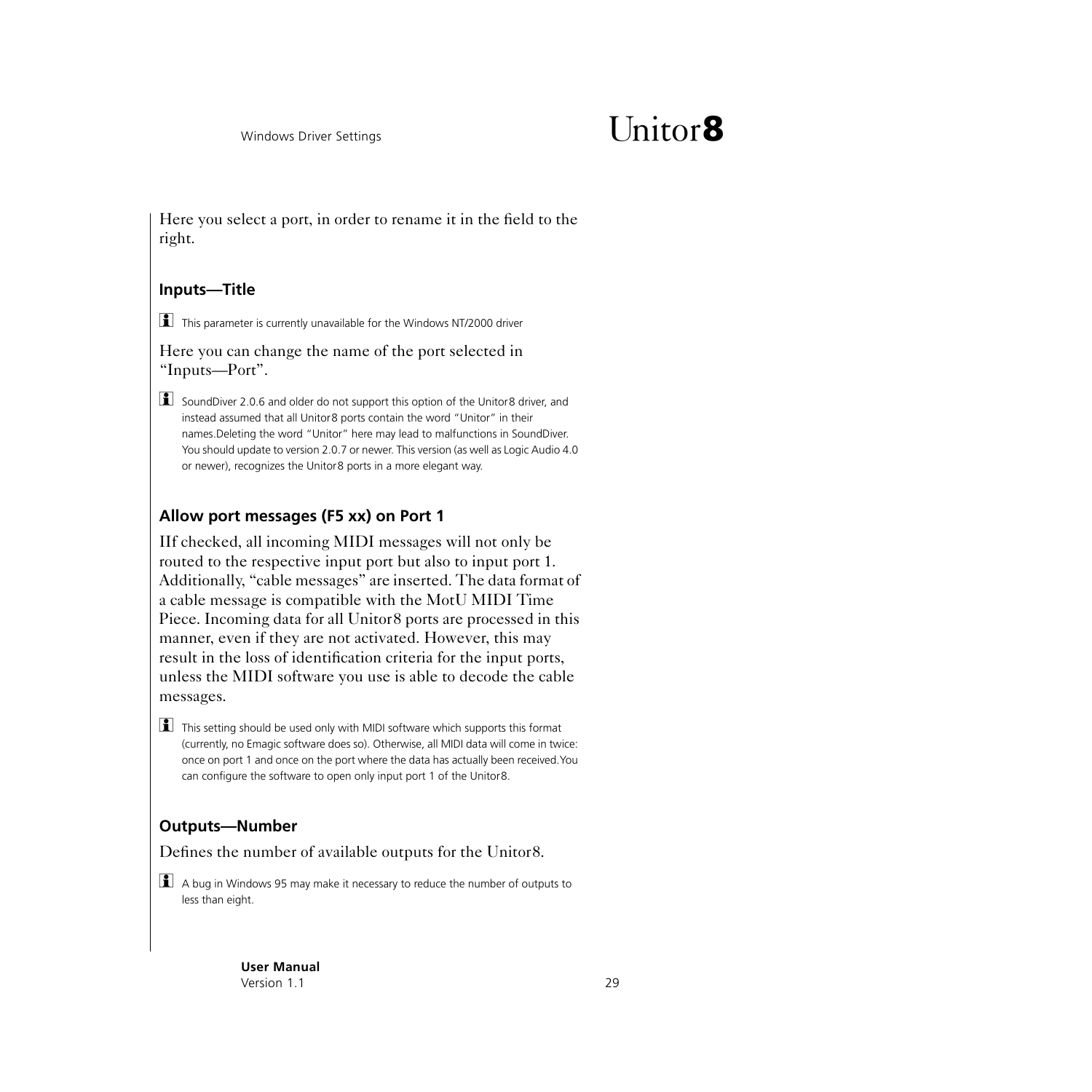## **Outputs—Port**

**1** This parameter is currently unavailable for the Windows NT/2000 driver

Here you select a port in order to rename it in the field to the right.

## **Outputs—Title**

**1** This parameter is currently unavailable for the Windows NT/2000 driver

Here you can change the name of the port selected in "Outputs—Port".

**1** SoundDiver 2.0.6 and older do not support this option of the Unitor8 driver, and instead assumed that all Unitor8 ports contain the word "Unitor" in their names. Deleting the word "Unitor" here may lead to malfunctions in SoundDiver. You should update to version 2.0.7 or newer. This version (as well as Logic Audio 4.0 or newer), recognizes the Unitor8 ports in a more elegant way.

## **Enable Port 0 (send to all)**

An additional port is created if this option is checked. If applications send on this port, this data is transferred to all outputs of all connected Unitor8 units. This is equivilent to "Cable 0" on the MIDI Time Piece.

**1** The Unitor8 sends realtime messages on all ports by default (unless a corresponding filter is enabled). Therefore, it is not necessary to enable this option just for this purpose.

## **Serial Port**

**1** This parameter is currently unavailable for the Windows NT/2000 driver

Sets the serial port where the driver will search for the Unitor8 first. A manual setting of this parameter is required only if the search operation interferes with devices connected to the other COM ports.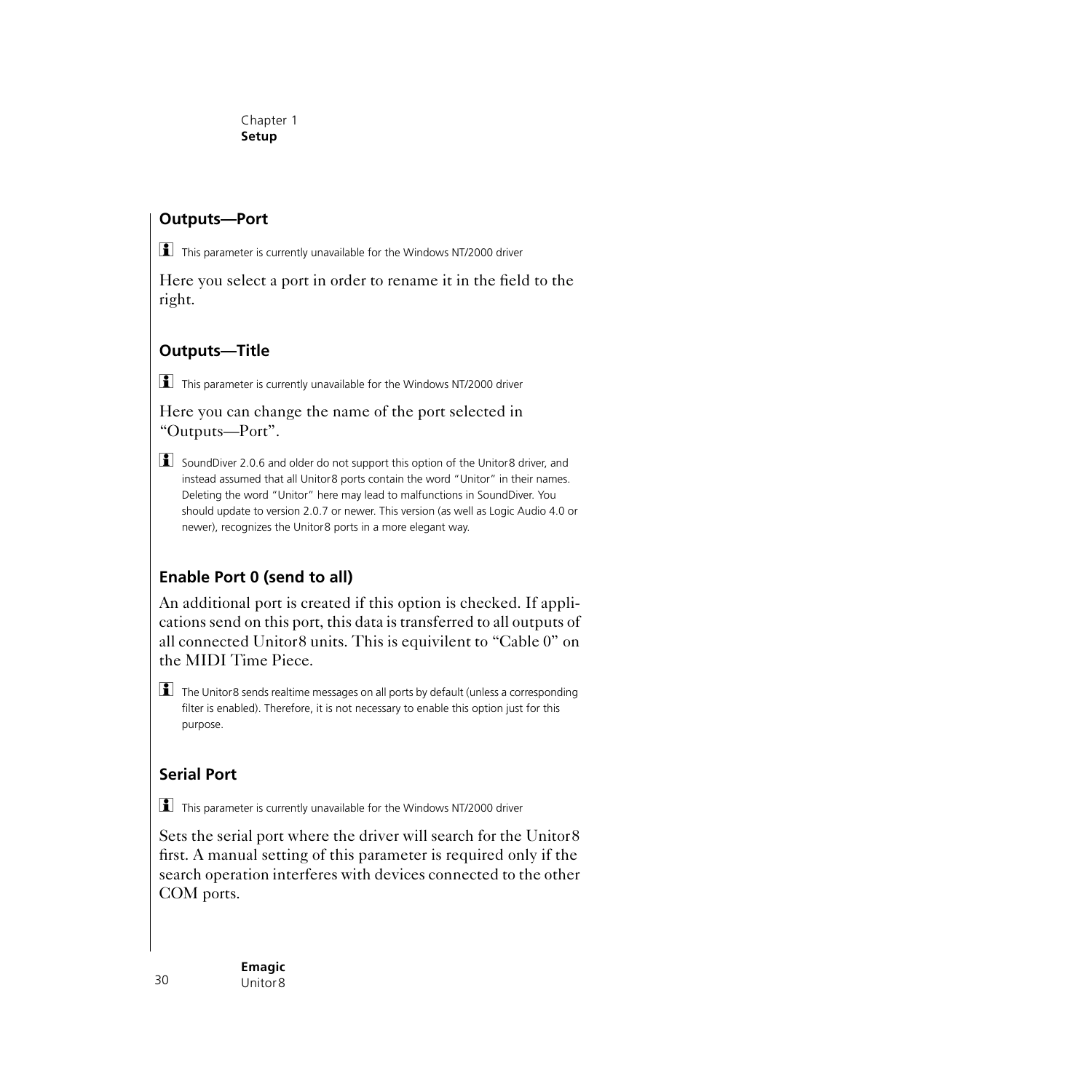# $\overline{\mathrm{Uniform}}$

## <span id="page-30-0"></span>**Driver Update**

If you receive a driver update from Emagic, open the tab labeled "driver" (see "Configuration of the driver"), and click "Change driver". Select the driver by clicking "Have Disk…", and then proceed as previously described at the beginning of this section.

## <span id="page-30-1"></span>**1.4 Connecting the Unitor8 to Two Computers**

You can connect the Unitor8 to two computers.

**1** This however does not mean that both computers can access all MIDI ports independently. It is possible that this feature will be implemented in a later Unitor8 firmware update.

Whether you need an even or odd number of Unitor8 units depends on the type of computer connected at either end of the daisy-chain:

| <b>Computer 1</b> | <b>Computer 2</b> | possible Unitor8 units |
|-------------------|-------------------|------------------------|
| PC (RS-232)       | PC (RS-232)       | 2, 4, 6, 8             |
| PC (RS-232)       | Mac (RS-422)      | 1, 3, 5, 7             |
| Mac (RS-422)      | PC (RS-232)       | 1, 3, 5, 7             |
| Mac (RS-422)      | Mac (RS-422)      | 2, 4, 6, 8             |

The USB port cannot be used here.

Only one of the computers will be recognized as the control computer in Computer Mode—the one which sends MIDI data to the Unitor8 first. The other computer can receive MIDI messages from, and send messages to the control computer, as if it was connected to one of the MIDI ports.

Note that this not only works for one, but also for 3, 5 or 7 units: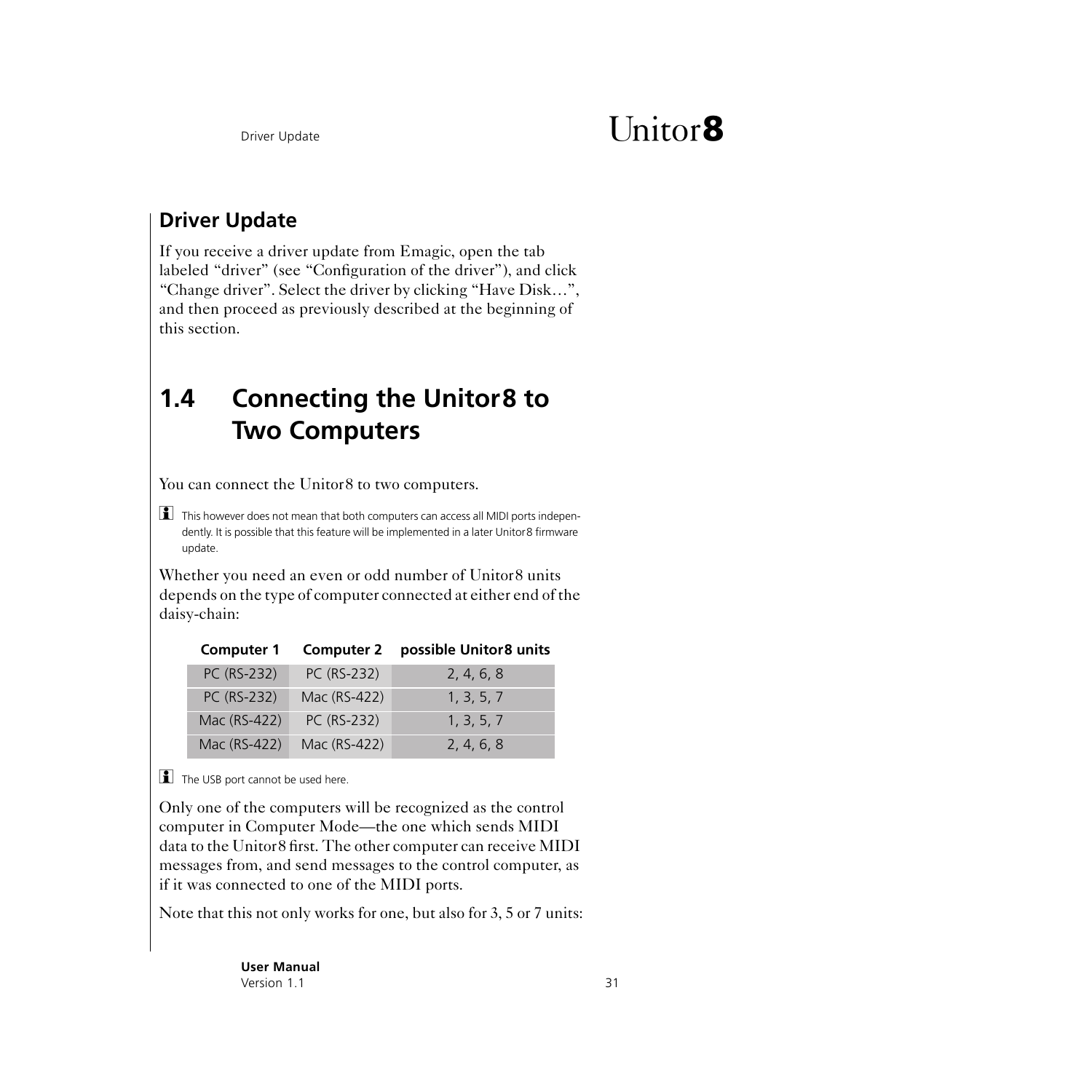Chapter 1 **Setup**

| Unitor <sub>8</sub><br>units | "slave" computer receives<br>MIDI messages on ports |  |  |
|------------------------------|-----------------------------------------------------|--|--|
| 1                            | $0$ (All), $9.64$                                   |  |  |
| $\mathcal{P}$                | O (All), 17.64                                      |  |  |
| $\overline{3}$               | 0 (All), 25.64                                      |  |  |
| 4                            | $0$ (All), 3364                                     |  |  |
| 5                            | O (All), 41.64                                      |  |  |
| 6                            | O (All), 49.64                                      |  |  |
| 7                            | $0$ (All), 57.64                                    |  |  |
| Ջ                            | O(A  )                                              |  |  |

If you want to swap the computer controlling the Unitor8 units in Computer Mode, press the Panic/Patch button until the "Patch" LED stays lit, then send a MIDI event from the new "control" computer.

The order of the MIDI ports is then reversed, as the following example with 7 Unitor8 units depicts:



Please note that the software running on the "slave" computer should have MIDI Thru switched off. Otherwise MIDI loops can occur, stopping the whole system.

**Emagic** 32 Unitor8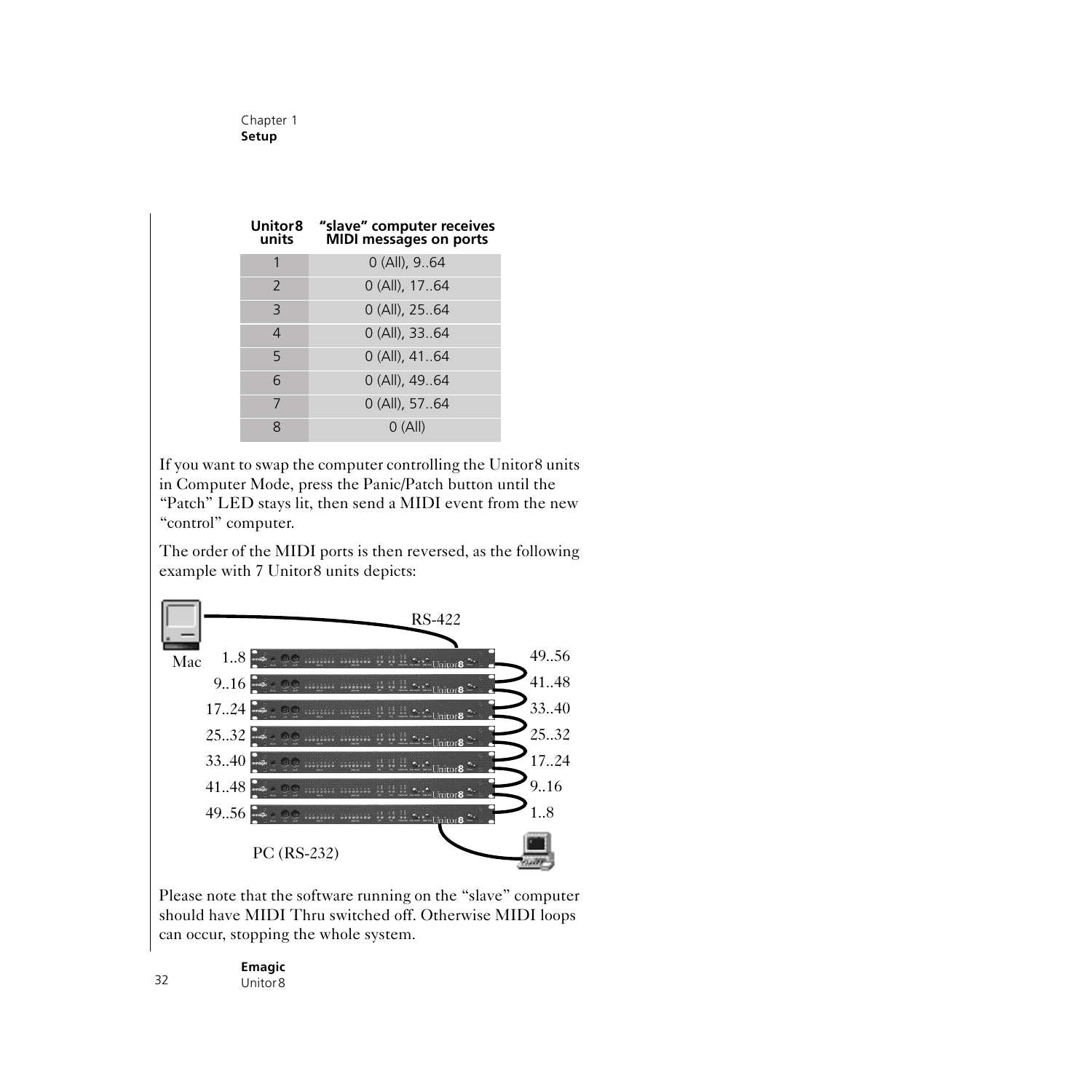## <span id="page-32-0"></span>**1.5 Firmware Update**

Unitor8 Mk. 1 and 2 (but not AMT8) contains an EPROM which allows the operating system (the firmware) to be updated. This is done by sending a Standard MIDI File. There are two options: either send it with sequencer software, or with Unitor8 Control or SoundDiver.

You can recognize Unitor8 update files by their file name "Unitor8 Update x.x.x.mid", with x.x.x standing for the version number.

## <span id="page-32-1"></span>**… with a Sequencer**

Simply load the update file and start playback. Of course the sequencer software must support Standard MIDI Files and SysEx (like Logic).

However, this method has several drawbacks:

- only the first unit (ports 1..8) of a chain will be updated. This is especially annoying if you have a MacOS computer with no serial ports, an AMT8 and one or several Unitor8 Mk. 1, as you can't connect the Unitor8 units directly to the computer.
- there is no check if the update was actually successful and error-free.
- the update process is slow, because after each data packet a sufficiently long pause is made, instead of continuing with the next packet immediately after receiving the "acknowledge" message from the Unitor8.

Therefore, we suggest that you perform firmware updates only via Unitor8 Control or SoundDiver.

✖ exc udes AMT8

✖ excludes AMT8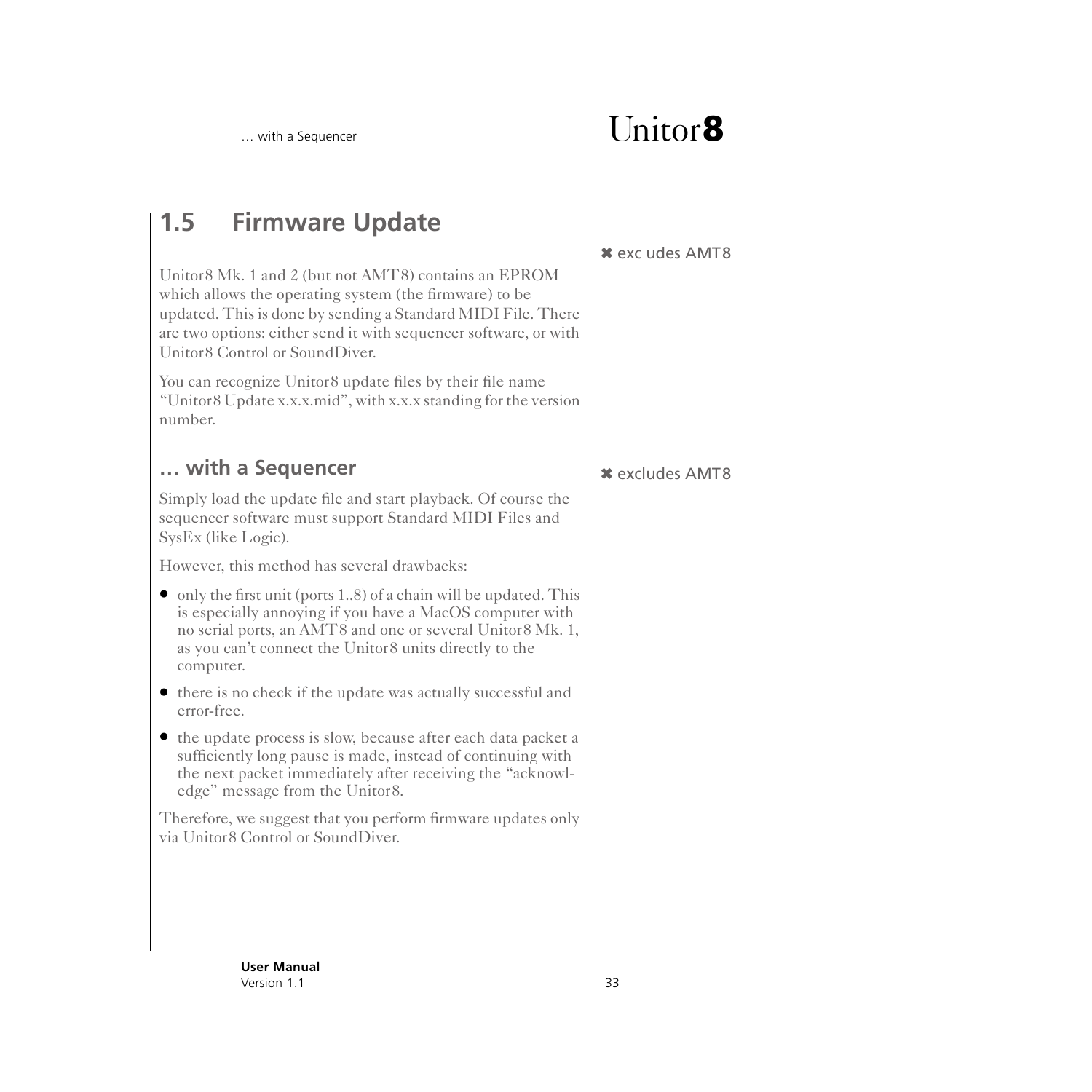<span id="page-33-0"></span>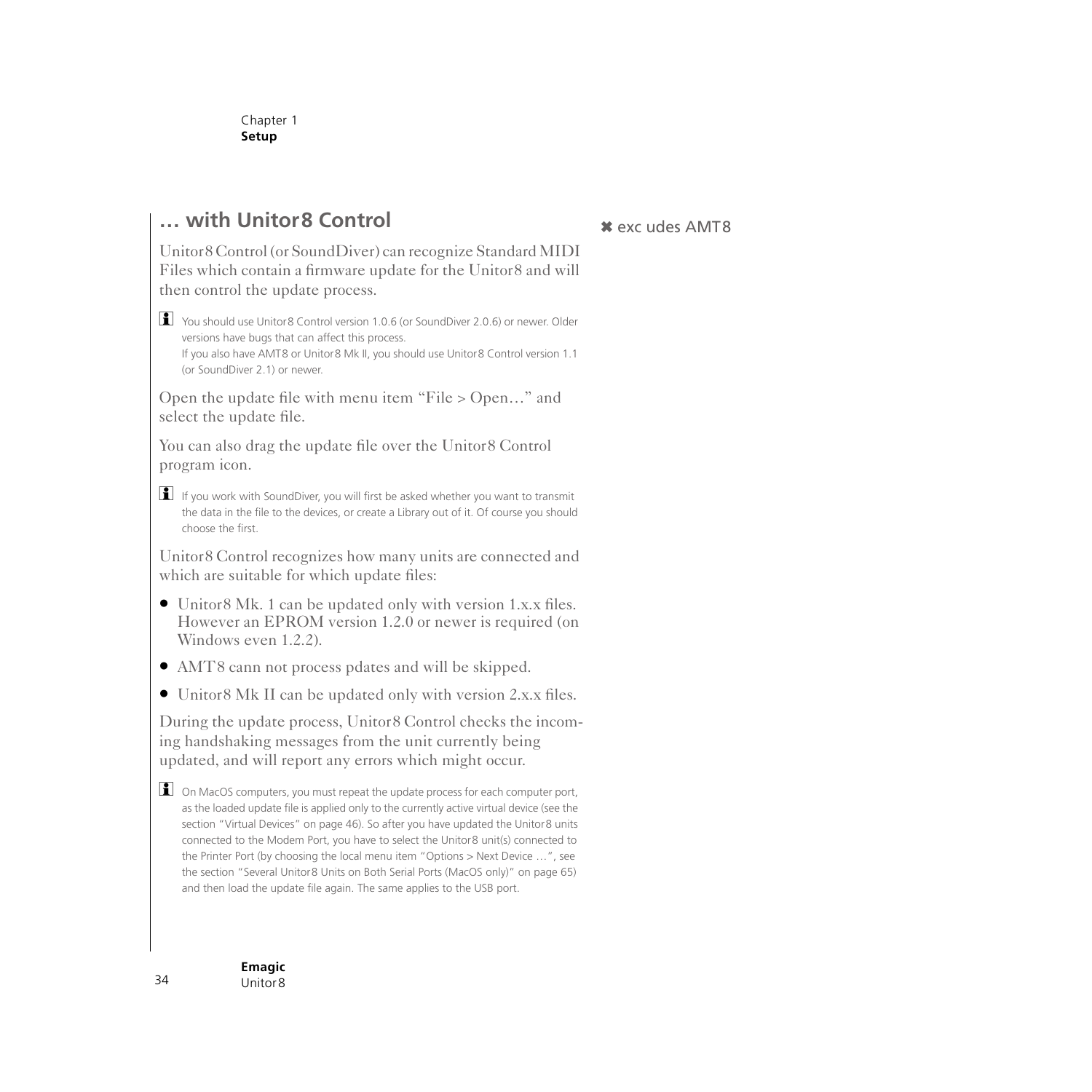# $Unitor8$

## <span id="page-34-0"></span>**1.6 Initialize Memory**

In certain (unlikely) cases it is required to erase the Unitor8's entire memory.

#### IMPORTANT:

- This will delete all settings in the Unitor8, i.e. all Patches, Computer Mode Setup, Patch Mode Setup, Click Input Setup.
- Any firmware updates you have uploaded previously will also be lost. ✖ excludes AMT8
- If your Unitor8 has an EPROM version 1.2.1 or older, and it is connected to a PC, a later firmware update will be possible only with a special plug. ✖ excludes AMT8

This is how it's done:

- run Unitor8 Control (or SoundDiver) and open the Memory Manager window
- hold down  $\overline{\Theta}$  and click the Panic button in the "Special" Parameters" area (see the [section "Parameter Column" on](#page-46-0)  [page 47\)](#page-46-0)
- power the unit off and on. The RS-232 and RS-422 LEDs should flash alternatively for about 3 seconds.

**1** Only the first Unitor8 unit (ports 1..8) will be initialized.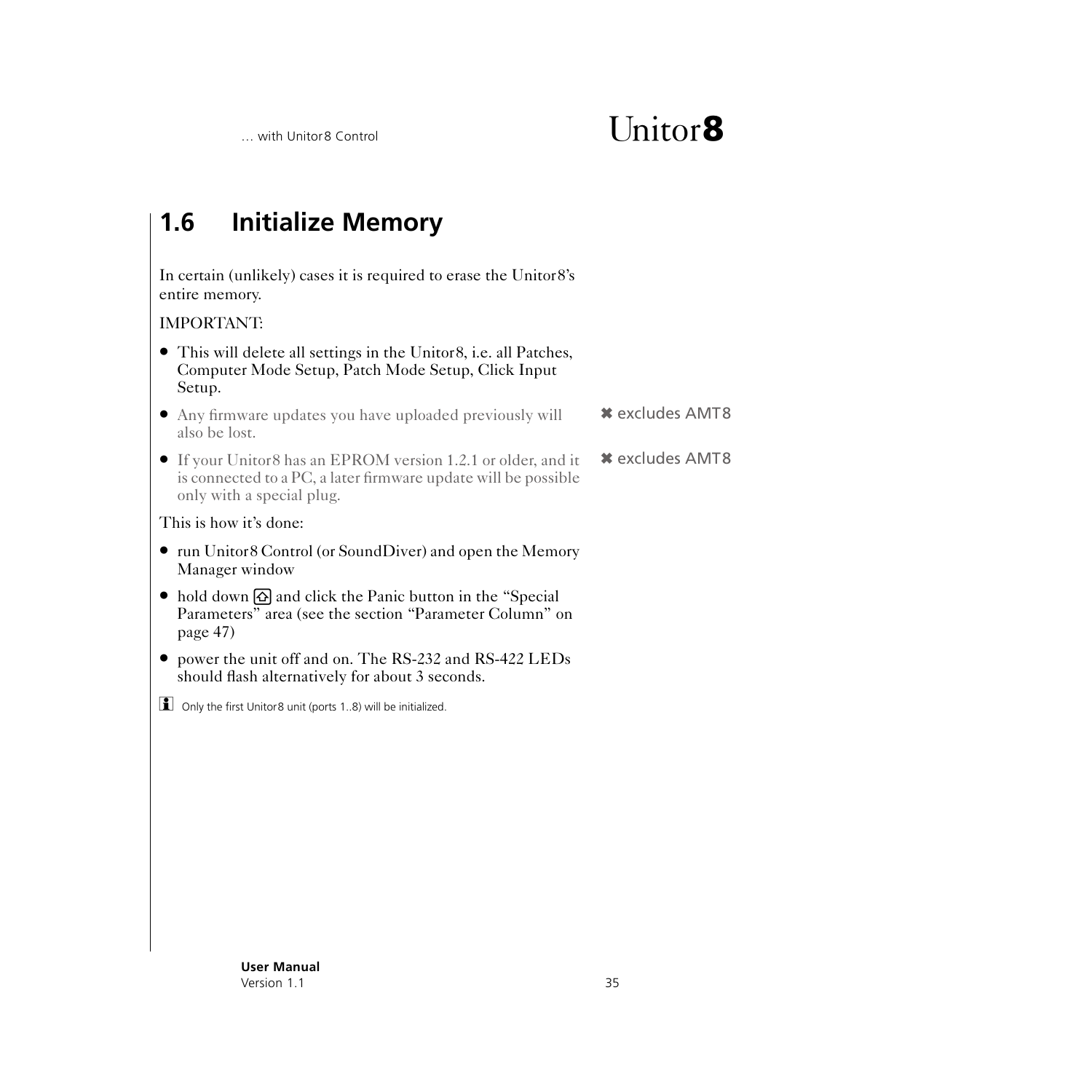Chapter 1 **Setup**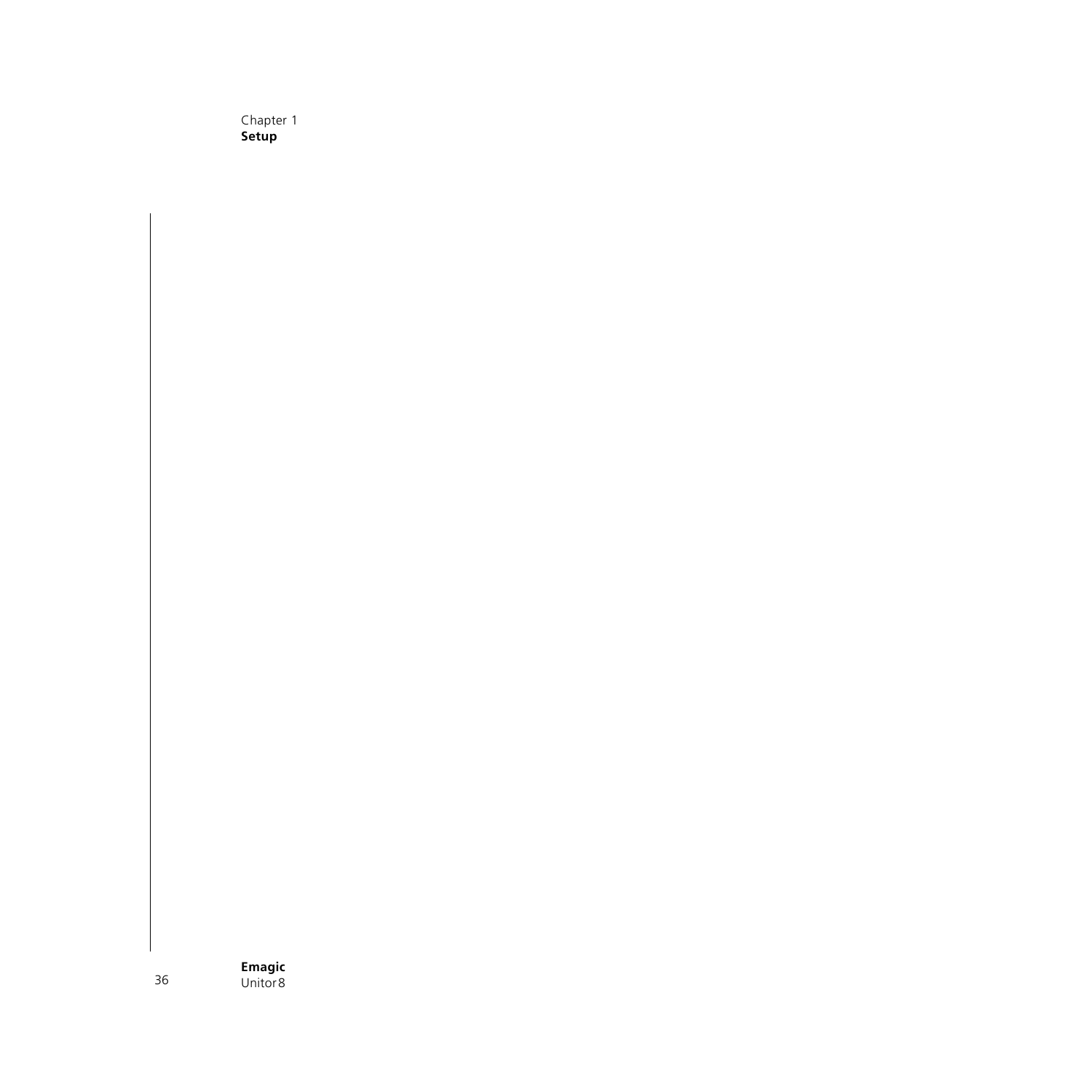# $Unitor8$

## **Operation—Unitor8** Chapter 2

If you followed the steps detailed in the previous chapters, then you are all set to start working.

## **2.1 Front Panel Controls**

The front panel controls of the Unitor8 are basic and easy to understand. Detailed editing is done with PC/MacOS and Unitor8 Control. The front panel of Unitor8 displays (next to the control LEDs) two control buttons:

### **Power Switch**

The power switch is used to turn the power supply of Unitor8 on and off. Illumination of the power LED indicates that the Unitor8 is switched on. At power-up (during self-test), the other LEDs show certain information within the first 3 seconds:

- At startup, the eight red MIDI In LEDs light up one after another, then go off again.
- For the following two seconds, the MIDI In 1 and MIDI Out 1 LEDs are on, while all other MIDI as well as the VITC and LTC LEDs are flashing. ✖ excludes AMT8
- **1** If this is not the case, there is a hardware error. In this case, please contact your Emagic distributor.
- After an update of the firmware, the EEPROM is erased. This is shown by the two RS-232 and RS-422 LEDs flashing alternatively for 3 seconds. ✖ excludes AMT8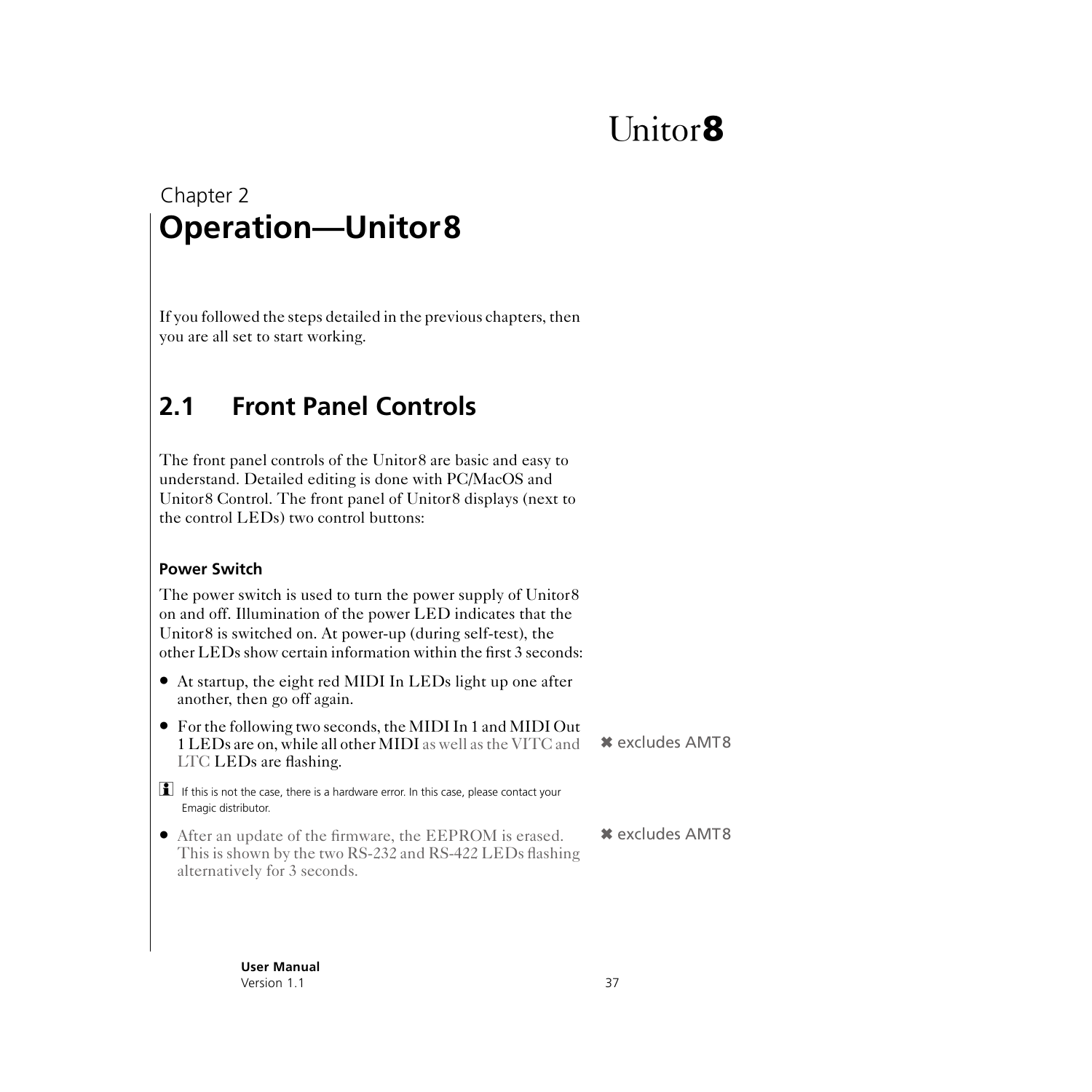Chapter 2 **Operation—Unitor8**

### **Panic/Patch Button**

As the label indicates, this button serves two purposes. If you press it briefly (Panic), the Unitor8 starts sending an "All Notes Off" command to all MIDI ports. This is followed by discrete Note Off events on all channels to the connected MIDI devices in order to cut stuck notes.

If you press the "Panic/Patch" button longer than three seconds, the Unitor8 toggles its operation mode (Computer Mode <-> Patch Mode). If the LED illuminates, this indicates that the Unitor8 is in Patch Mode.

Usually, you won't need to worry about the operation mode: at power-up, Unitor8 is always in Patch Mode. If you start a sequencer program, the Unitor8 recognizes this and will automatically switch to Computer Mode.

## **2.2 Front Panel Displays**

### **MIDI In and MIDI Out LEDs**

The 8 MIDI in and 8 MIDI out lights are illuminated if the respective MIDI port of the Unitor8 is receiving or sending a MIDI signal.

1 A frequent short flashing of a MIDI In LED means incoming "Active Sensing", and low-level illumination indicates incoming MIDI Clock or MIDI Time Code. Don't panic, this is normal.

- You can adjust the brightness of these LEDs with Unitor8 Control. See [section "In/](#page-63-0) [Out LED Brightness" on page 64](#page-63-0)

### **VITC/LTC Read and Write LEDs**

The VITC/LTC Read and Write LEDs are illuminated if the corresponding time code type is being received or generated. A flashing "Lock" LED indicates which type of time code is expected.

**Emagic** 38 Unitor8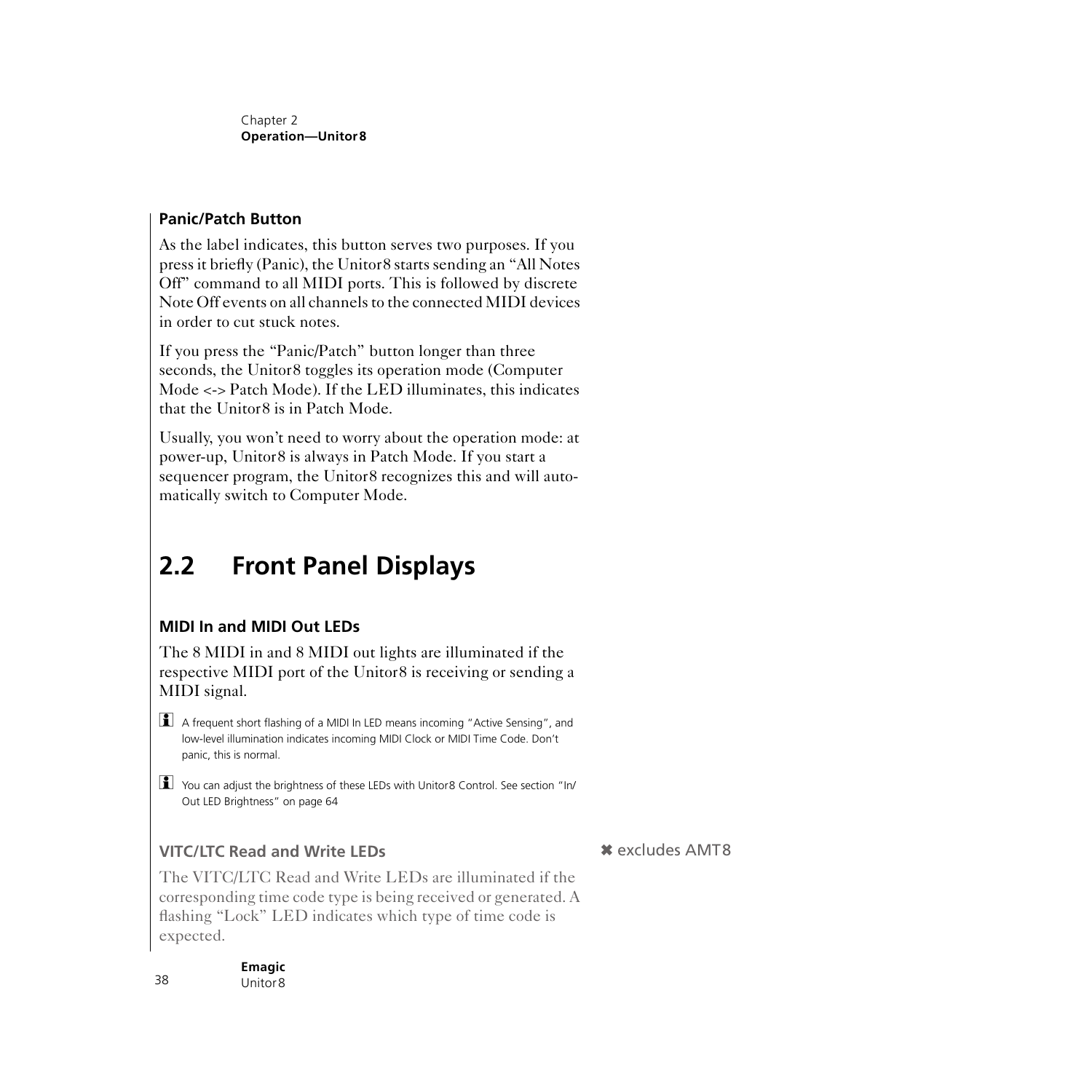### **RS-422, RS 232 and USB LEDs**

These LEDs illuminate if data is sent via the respective port.

- You can adjust the brightness of these LEDs with Unitor8 Control. See [section "RS](#page-63-1)  [LED Brightness" on page 64](#page-63-1)

## **2.3 Patch Mode**

After powering-up, the Unitor8 enters Patch Mode and the most recently selected Patch is active. If you have not used the Unitor8 Control software, this is Patch 1, which contains default settings: all MIDI data received on a certain MIDI In port is sent to all MIDI Out ports, except the port which has the the same number as the In port.

If you play on a keyboard connected to In port 3 for example, the MIDI events will be sent to Out ports 1, 2 and 4 to 8. If you have a second Unitor 8, the data is also sent to Out ports 9 to 16 (i.e. outputs 1 to 8 of the second Unitor8).

You can create custom routings for Patch Mode with Unitor8 Control (see the [chapter "Unitor8 Control" on page 43](#page-42-0)).

Please note the special treatment of Real-Time messages [\(see](#page-40-0)  ["Processing of Real-Time Messages" on page 41.](#page-40-0)).

## **2.4 Computer Mode**

If the Unitor8 receives messages from sequencer software or OMS at one of the serial ports, it will immediately switch to Computer Mode.

**1** On Windows, with USB or when using the OMS Unitor8 driver, this is done by the driver, and quitting all MIDI applications will set Unitor8 back to Patch mode. Otherwise (i.e. Mac without OMS, or with the OMS MTP driver), Unitor8 will switch to Computer mode as soon as it receives any MIDI Channel message (e. Note On)

 $\overline{\mathrm{Uniform}}$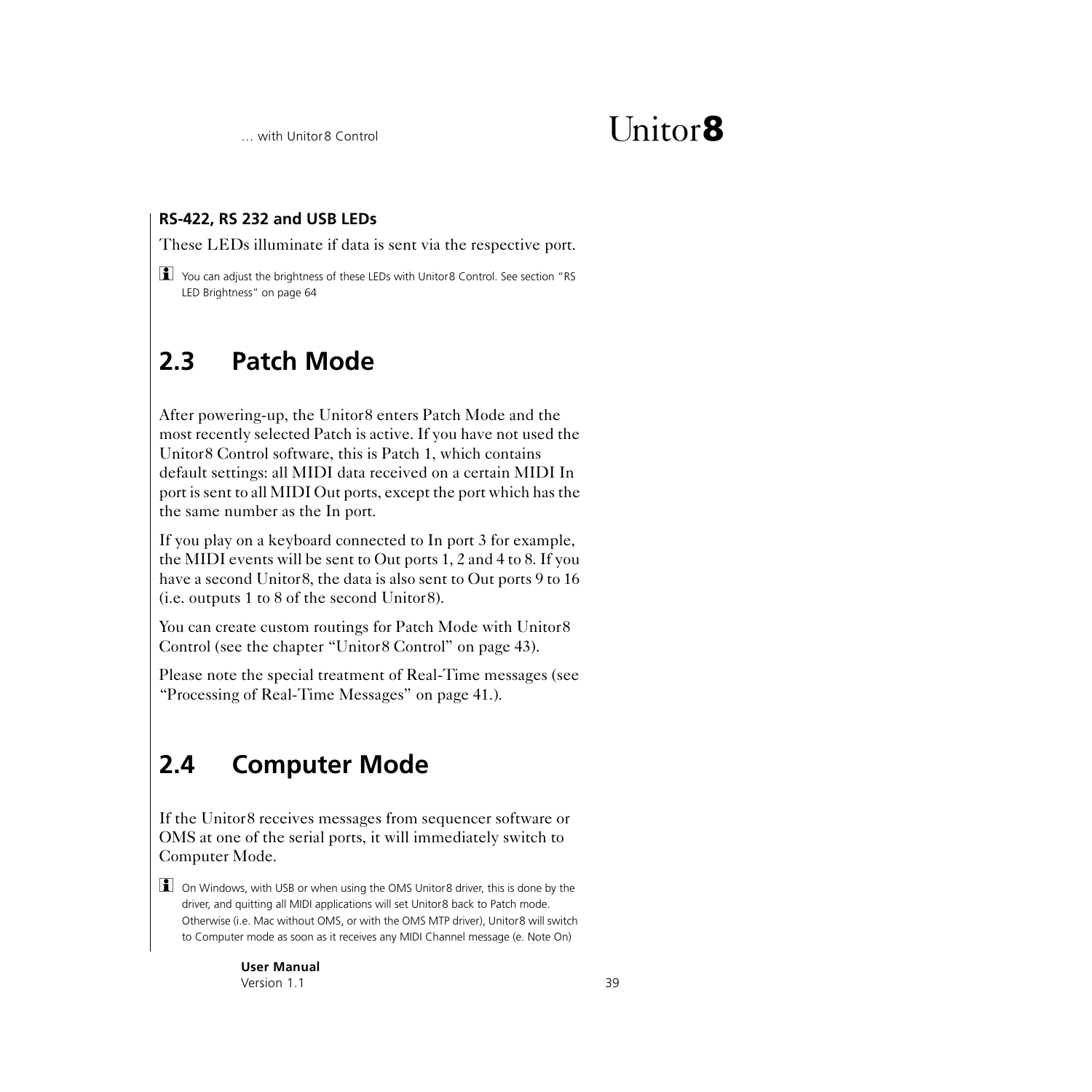from the computer. Unitor8 will **not** switch to Computer mode if it receives a system or realtime message.

The latter is important if you work with MIDI software which sends System messages before sending Channel messages (e.g. Patch editor/librarians such as Opcode Galaxy). For this reason, SoundDiver sends a "harmless" Controller message at startup, to let the Unitor8 switch to Computer mode.

In this mode, all data received at any In port is sent to the computer, and the computer can send data to certain Out ports independently. There are no direct connections between In ports and Out ports possible. This gives your MIDI software complete control over MIDI routing, as you would want.

### **Mac only: OMS Integration**

The provided OMS driver integrates the Unitor8 completely into the OMS environment—operation is done as usual with your sequencer software (such as in the Logic environment) or with OMS. If you are not familiar with these concepts please consult your software manuals.

The Unitor8 is also fully MTP compatible. Therefore, you can also use the MTP driver which comes with OMS. This however does have some drawbacks.

### **Advanced Features**

The features of Unitor8 which exceed the basic specifications of the MTP protocol are accessible within the Unitor8 Control software. This applies to advanced sync modes, or to the programming of the audio input.

Most of the synchronization features are also directly accessible from within Logic 3.0 or higher (see the section "Synchronization" of the Logic user manual).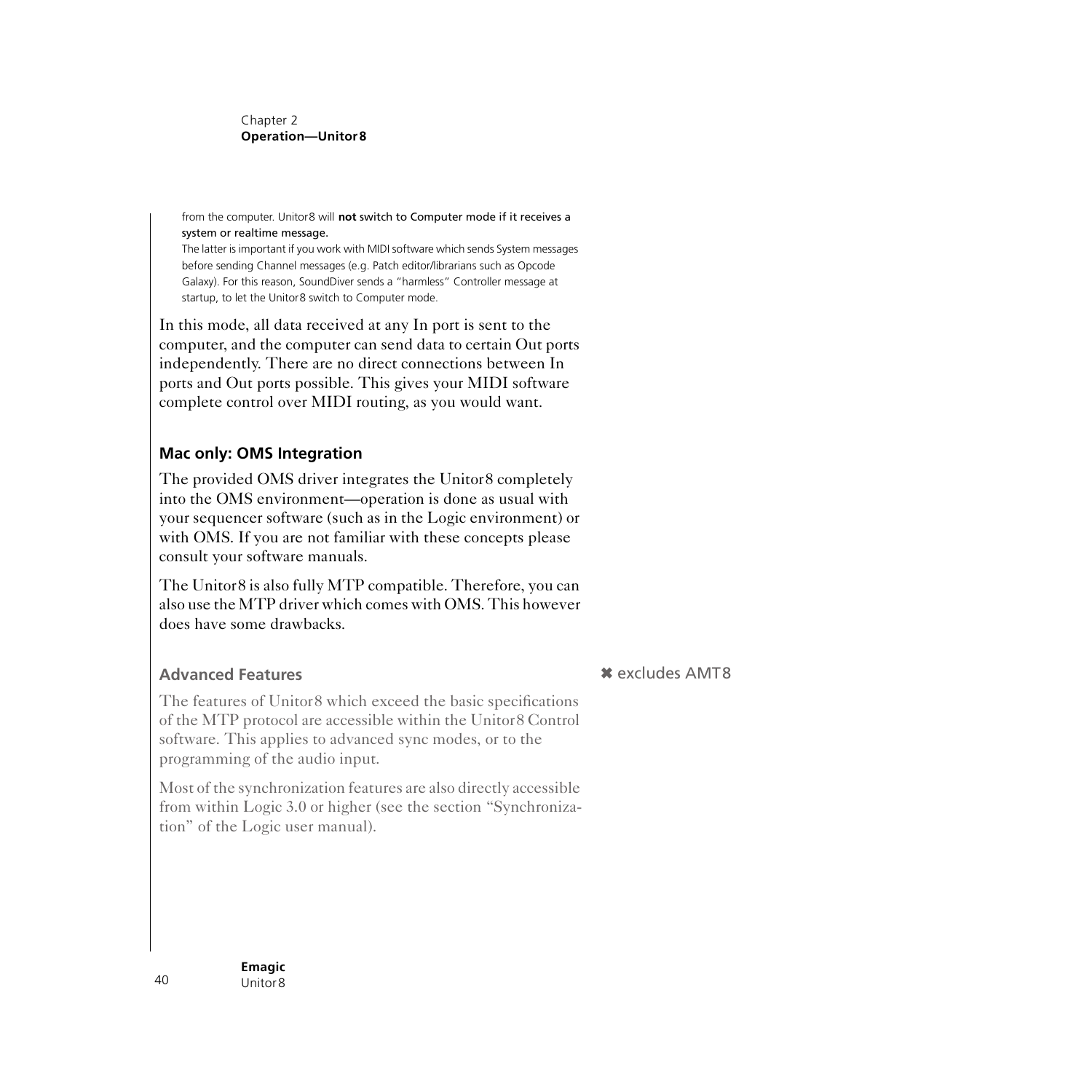## <span id="page-40-0"></span>**2.5 Processing of Real-Time Messages**

The Unitor8 processes Real-Time messages independently of whether Patch or Computer Mode is active.

**1** "Real-Time message" means in this context: F8 MIDI Clock (increases the clock by 1/24 note) FA Start (starts playback at the beginning) FB Continue (starts playback at the current clock position) FC Stop (stops playback) F2 xx xx Song Position Pointer (sets a new clock position)

Only one MIDI In port is allowed to route Real-Time messages at any one time. Real-Time messages received by the other MIDI In ports at the same time are ignored.

The purpose of this limitation is to prevent merging of Real-Time messages from several inputs, which would cause to a lot of confusion.

An important term in this context is the "clock master", a specially designated MIDI In port on the Unitor8.

- Real-Time messages received by the clock master are always routed to the computer as well as to all MIDI Out ports (unless they are filtered out by the settings in the Computer or Patch Mode Setup).
- After powering-up the Unitor8, MIDI Clock is not routed to any of the ports (as no clock master has been found yet).
- The MIDI In port which receives a Start (FA, see above) or Continue (FB) message first, becomes clock master. For the time being, only Real-Time message received by this port are routed.
- When the clock master receives a Stop message (FC, see above), every other MIDI In port may become clock master by receiving a Start message.
- Until a new clock master has been found, the "old" clock master keeps routing Real-Time messages. This is impor-

**User Manual** Version 1.1

 $\overline{\mathrm{Uniform}}$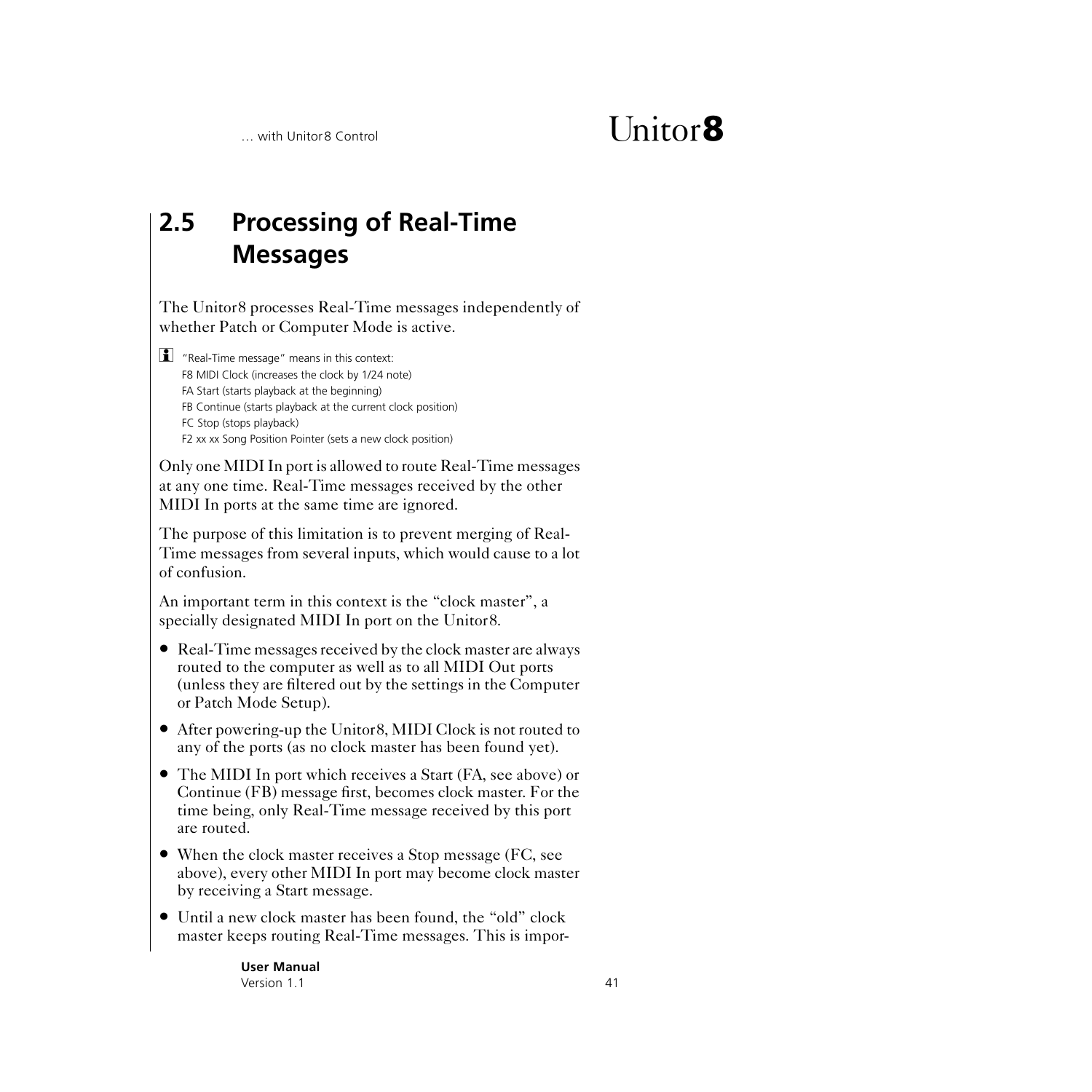tant for some sequencer programs which need to receive MIDI clock while in external sync mode.

• The above mentioned change of clock master is not possible i.e. it is "locked" again) if the "old" clock master receives a Start or Continue message in the meantime.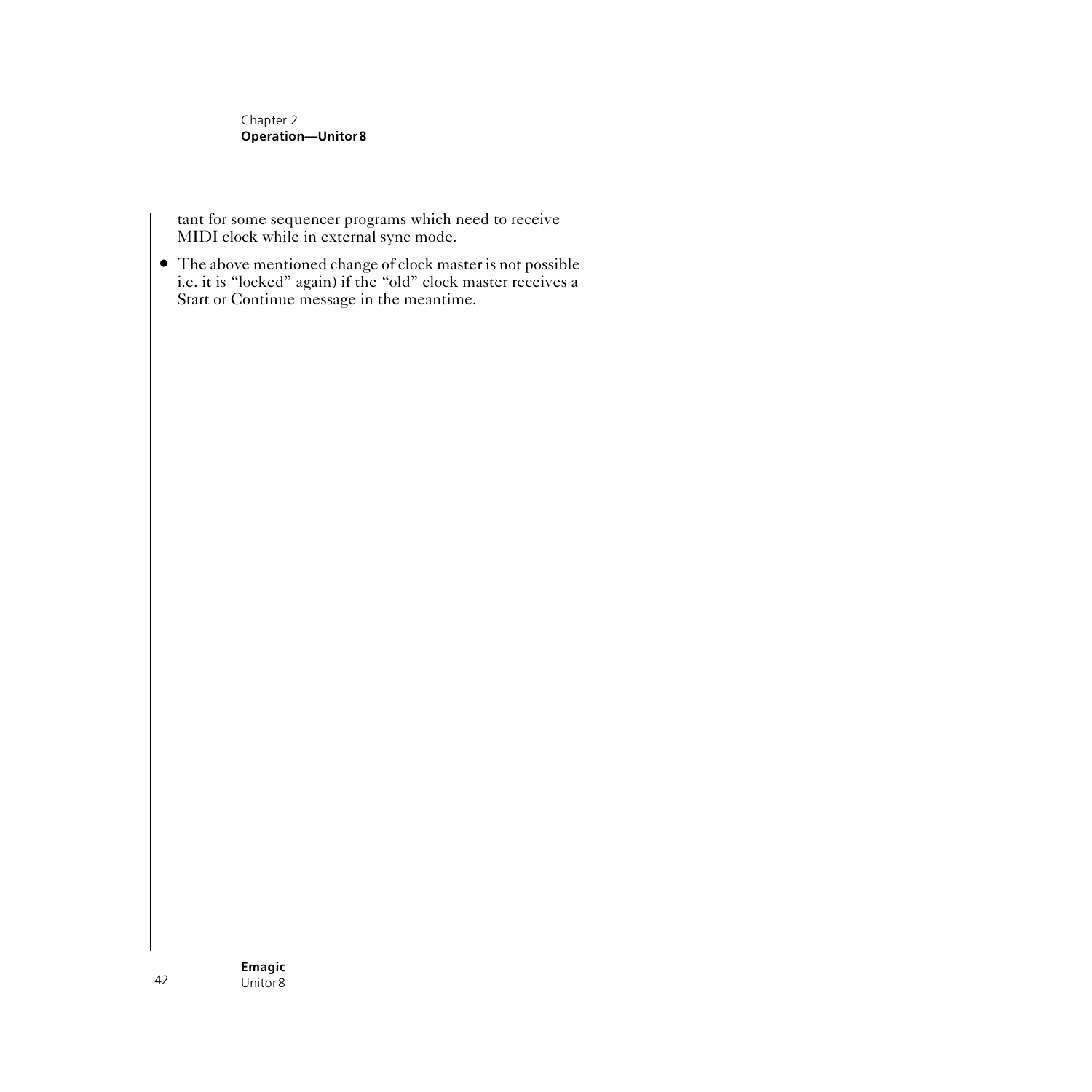# $Unitor8$

## <span id="page-42-0"></span>**Unitor8 Control** Chapter 3

To start with, we would like to point out that Unitor8 Control is a customized descendant of the extremely powerful editor/ librarian software SoundDiver, specially designed to work with the Unitor8. When creating Unitor8 Control, we concentrated on the basic features, in order to prevent unnecessary confusion for our users.

Unitor8 Control is not the only means for editing your Unitor8. Actually, the Unitor8 can also be edited with the complete version of SoundDiver, which offers a lot of additional features.

All editing operations done with Unitor8 Control are automatically transferred to the Unitor8 (i.e. all Unitor8 units you are working with at this point), and are stored in non-volatile memory.

Usually, the parameters which are displayed in Unitor8 Control correspond to the data actually stored in the Unitor8. In very few cases, however, it is possible that contents may be different. In order to ensure data consistency, you can use the feature "Request" (transfers the settings from the Unitor8 to Unitor8 Control). Moreover, the feature "Transmit" will transfer the settings from Unitor8 Control to the Unitor8. This option is accessed either from the MIDI menu, or the corresponding icons in the Memory Manager.

### Tip

## <span id="page-42-1"></span>**3.1 First Program Launch**

• Start the Unitor 8 Control software (MacOS: double-click Unitor8 Control program icon; Windows: select the menu "Start > emagic > Unitor8 Control > Unitor8 Control").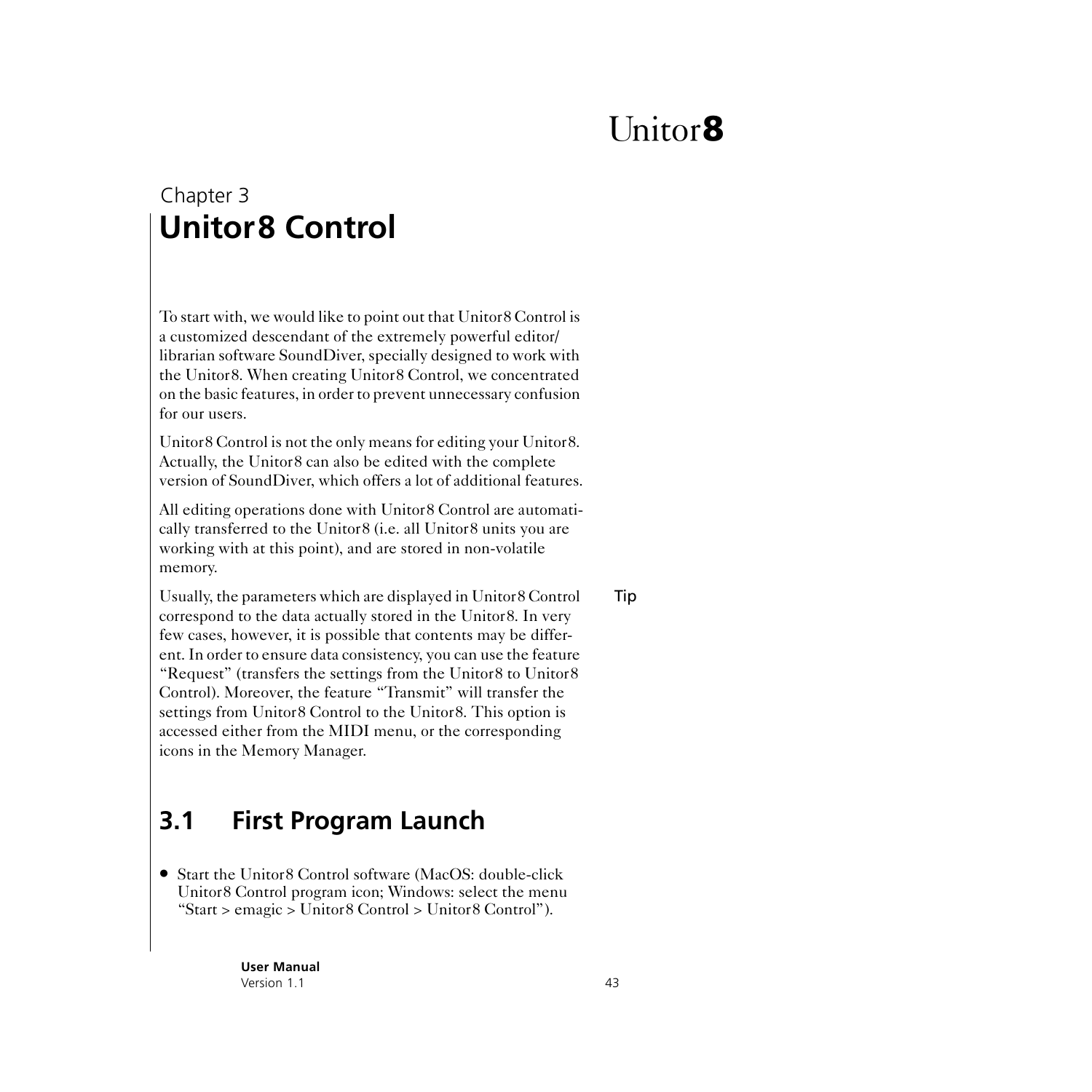MacOS only: if your MacOS computer is equipped with serial ports, shortly after launch, the Preferences window opens (page "Communication"). As a default, the Modem Port is enabled and the Printer Port is disabled. If your Unitor8 is connected to the Printer Port, you have to deactivate the Modem Port and to activate the Printer Port. If you have Unitor8 units connected to both ports, activate the Printer Port.

If you quit the program, these settings are automatically stored as "Unitor8 Control Preferences" (in the folder "Preferences" in the folder "System"). The settings will be restored automatically during the next program launch. If you want to change these settings later, you do so from the "Preferences" window which is accessed from the File menu.

• Now click " $\Omega$ K".

Unitor8 Control will then scan the indicated port and receives the data from all connected Unitor8 units, (this will be the factory presets with the first program launch).

Note

A warning is displayed if your Unitor8 Control is unable to detect any connected Unitor8 units. In this case, make sure the power supply of your Unitor8 is switched on. Moreover, inspect the cable connection between Unitor8 and computer. Then click "Retry". You may simulate the existance of one, two or eight Unitor8 ("Assume x Unitor8") for demonstration purposes.

## **3.2 Running Unitor8 Control together with …**

## **… Logic**

Unitor8 Control for MacOS supports AutoLink, a special communication protocol which enables it to route MIDI input/ output via Logic or Logic Audio: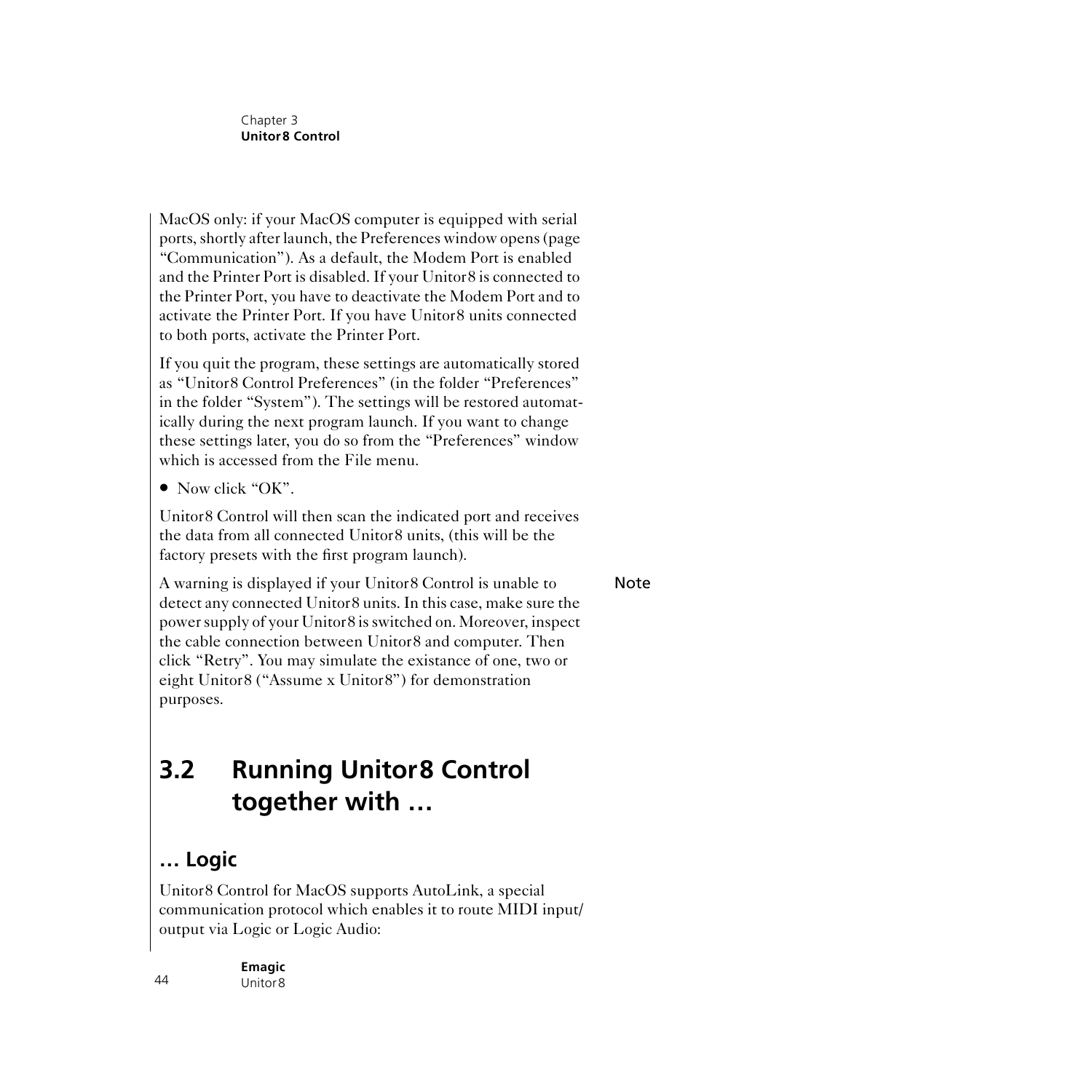## $\overline{\mathrm{Uniform}}$

- first run Logic
- then run Unitor8 Control

Logic will make a "plop" sound to indicate that AutoLink has been established with Unitor8 Control. You can check this by opening Unitor8 Contro's Preferences window.

Make sure that the preferences option "Use AutoLink with SoundSurfer/Diver" is enabled in Logic.

## **… OMS-compatible Software on MacOS**

Unitor8 Control supports OMS. Simply run all OMS applications you need, including Unitor8 Control, in any order. Make sure that "Use OMS if available" is set to "Ask" or "Always" in Unitor8 Control's preferences.

**1** When running Unitor8 Control in OMS mode after using it without OMS, you must re-assign its OMS output. Choose any of the Unitor8's out ports in the parameter column to the left of the Memory Manager window (see [section "Parameter](#page-46-0)  [Column" on page 47](#page-46-0)).

## **… Windows MIDI Software**

As the Unitor8 MME driver is multi-client capable, you can run the Windows version of Unitor8 Control simultaneously with other MIDI applications. Simply run all applications you need, including Unitor8 Control, in any order.

<sup>-</sup> For AutoLink on MacOS, Logic 2.5 or newer is required. On Windows, Logic Audio 4.0 or newer (Silver, Gold or Platinum) is required.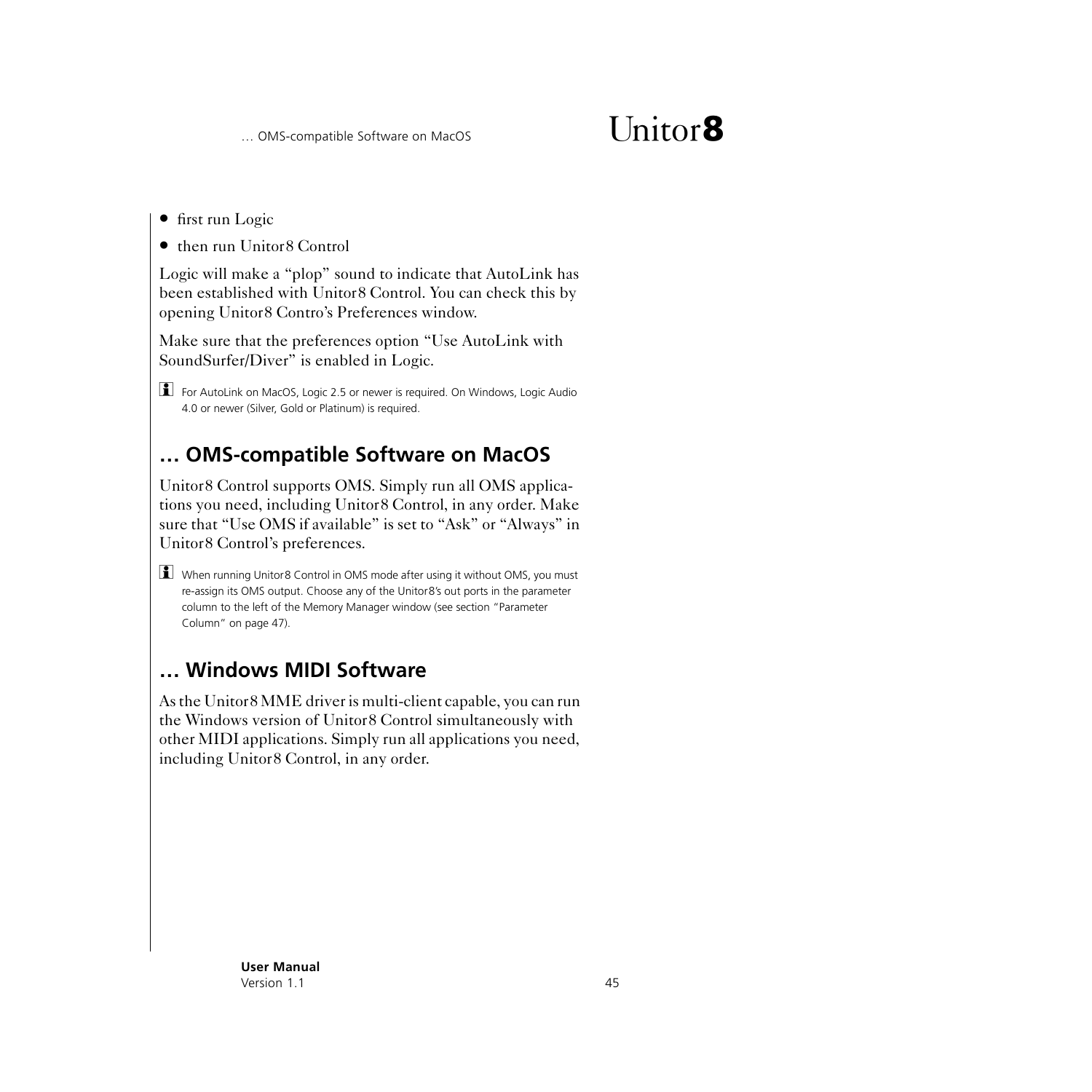## **3.3 Memory Manager**

Initially, the Unitor8 Control software opens to the Memory Manager window. This window can also be opened by using the command "Open Memory Manager" in the Windows menu).

The Memory Manager is the "main level" of Unitor8 Control, and manages the 32 MIDI port configurations (Patches) which are stored in Unitor8. These can be recalled later via Program Change commands. The Memory Manager also controls the Computer Mode Setup, Patch Mode Setup, Click Input Setup, and Global Setup options, which will be explained later.

- A Patch is immediately activated when clicked. After clicking, all connected Unitor8 units will switch to Patch Mode if Computer Mode was activated before.
- All Unitor8 units switch to Computer Mode if Computer Mode Setup is clicked.
- All Unitor 8 units switch to Patch Mode if the Patch Mode Setup is clicked, and the last active Patch will be activated again.
- The mode will not change if Click Input Setup or Global Setup is clicked.

### **Virtual Devices**

The concept of SoundDiver and Unitor8 Control is that every "real" device has a "virtual" counterpart on the screen.

For the Unitor8, there is an exception: all Unitor8 units connected to one computer port are seen as a single unit by Unitor8 Control. For example, if you connect eight Unitor8 units to the modem port, Unitor8 Control will treat them as a single device labeled "Unitor8 Modem".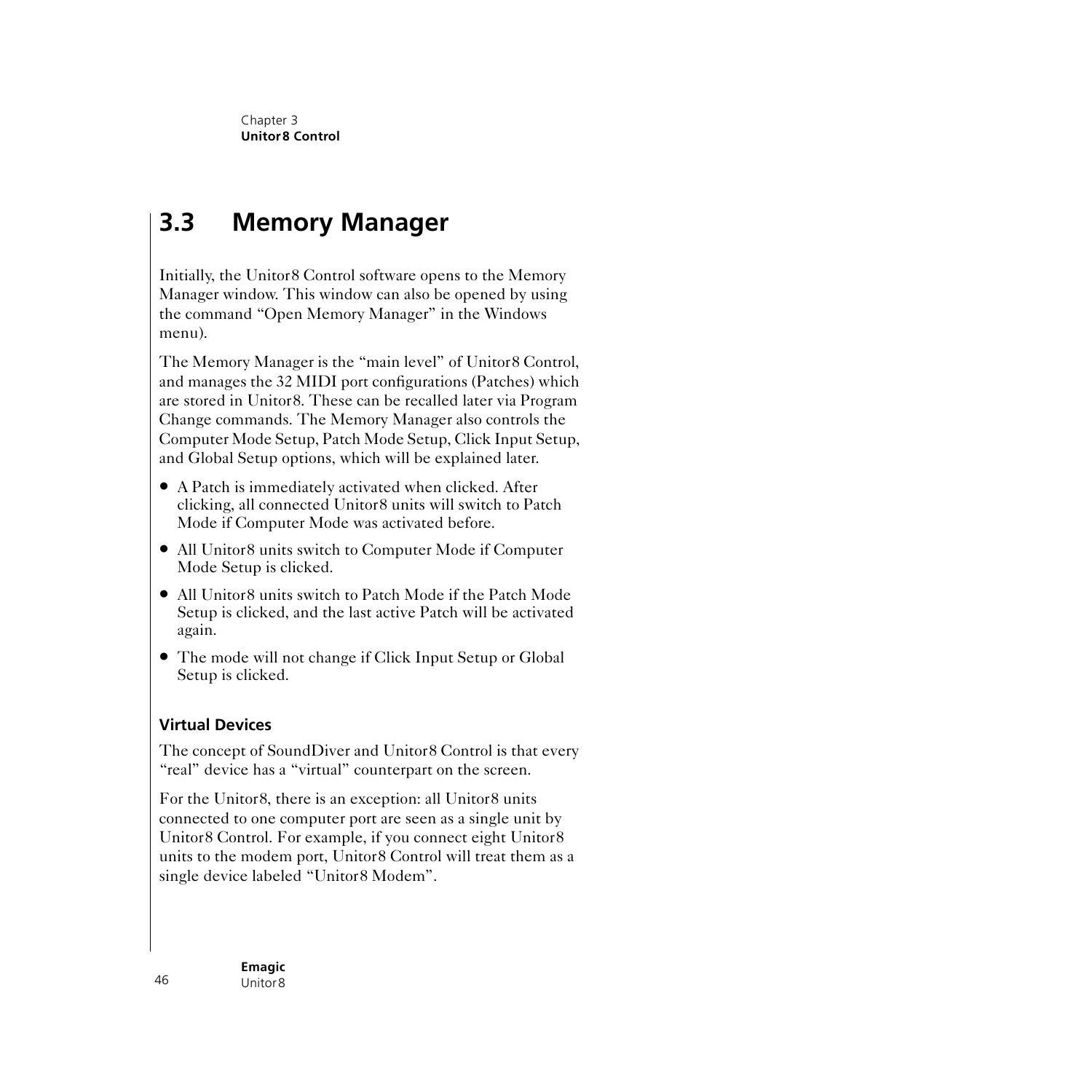### <span id="page-46-0"></span>**Parameter Column**

The parameter column is located on the left side of the Memory Manager. This column can be hidden or shown from the Options menu. From top to bottom and left to right, you find:

- the "Window Link" button. If enabled, it synchronizes the window's contents with the currently selected device;
- the "Request" button, which requests the selected entries from the Unitor8;



- the "Transmit" button, which overwrites the selected entries in the Unitor8 with the ones currently in Unitor8 Control;
- the global Device parameter box. It can be collapsed by clicking the small triangle to the left;
- the name of the Unitor8 chain. As a default, this is the name of the first unit in the chain. In the MacOS version, the computer port's name is appended. You can change the name by clicking it.
- "Out Port": the name of the computer port the Unitor8 chain is connected to. The MIDI port number (1..63) is irrelevant for Unitor8 Control.
- the "Special Parameters" (again, this box can be collapsed by clicking the small triangle):
- a table displays the maximum of eight connected Unitor8 units, as well as their respective model name and firmware versions. This table can be updated by clicking it.
- **1** This is important in case you work with several Unitor8 units and forgot to switch one of them on prior to launching Unitor8 Control. When new Unitor8 units are found, Unitor8 Control will request their data automatically.

Tip

 $\overline{\mathrm{Uniform}}$ 

- The panic button is designed to send an "All Notes Off" command in case of stuck MIDI notes, and is followed by discrete Note Off commands for each note. Notice that pressing the panic button in Unitor8 Control is equivelent to

> **User Manual** Version 1.1

47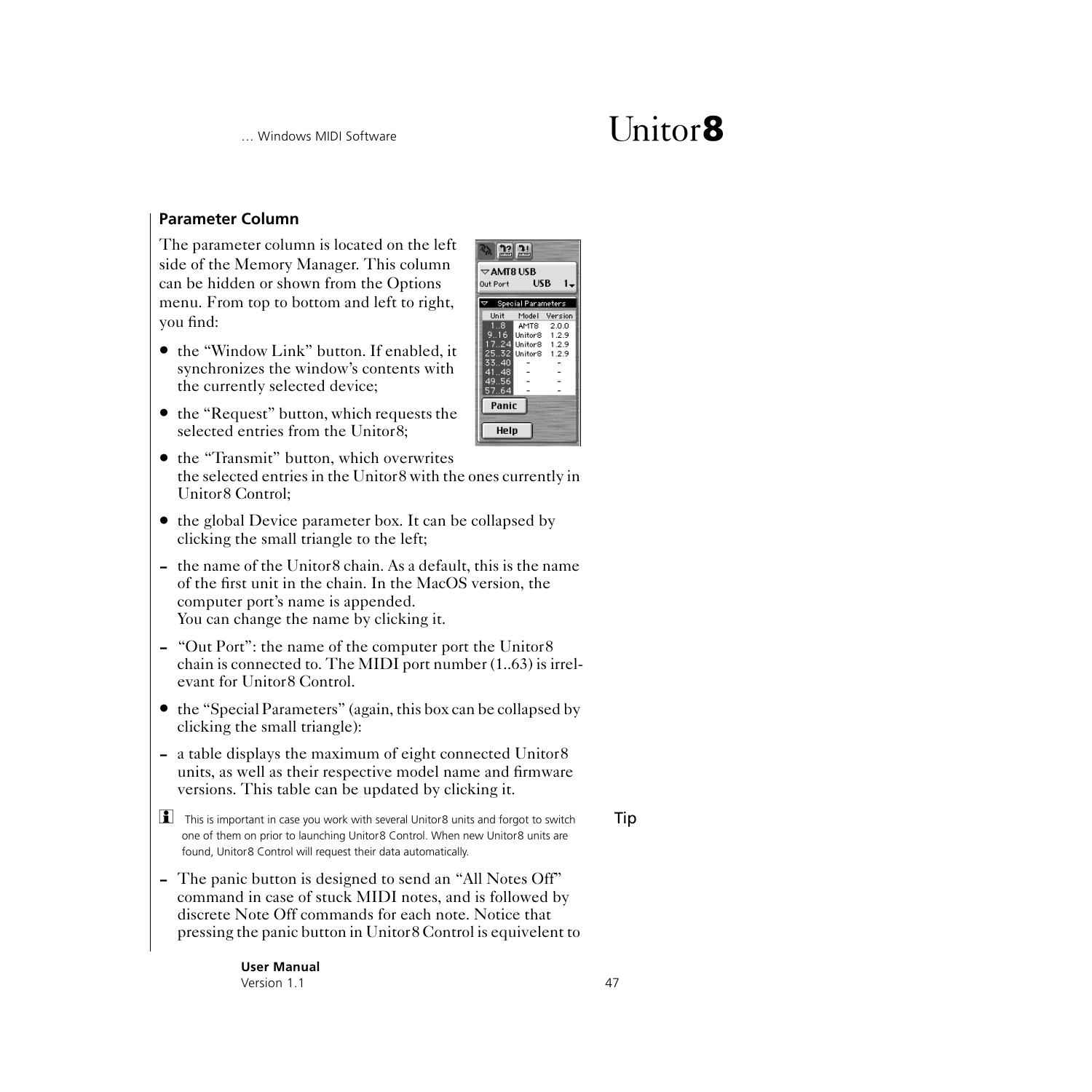pressing the Panic/Patch button on the front panel of the Unitor8 unit itself.

- The Help button accesses the on-line help system. You can also call up the on-line help with the command "Windows > Open Help".

## **3.4 Patch Mode: Configuration of MIDI Routings**

Programming of Patches is the defining of which MIDI In port(s) will be connected to which MIDI Out port(s).

**1** Patches are only valid for operation in Patch Mode. The computer need not be connected for using Patches—for instance while playing live on stage. If the computer is switched on, this task is performed by your sequencer software or OMS.

## **Edit Patch**

Click the Patch you want to edit (for example Patch 1) and open the editor in the Windows menu with the "Open Editor" command, or simply hit  $\mathcal{F}$ . A third option is to simply doubleclick the Patch.

You should now see a matrix which represents the available MIDI In and Out ports. The MIDI Ins are displayed as rows, while the MIDI Out ports are displayed as columns. If only one Unitor8 is connected, the matrix contains eight rows and eight columns, which is an 8x8 matrix.

If several Unitor8 units are stacked, the equal numbered input ports for each of these Unitor8 units are merged in Patch Mode. Therefore, only eight independent inputs are accessible. Accordingly, the matrix always contains eight lines. An 8x16 matrix is displayed if two Unitor8 units are connected, three connected Unitor8 units yield an 8x24 matrix, and so on.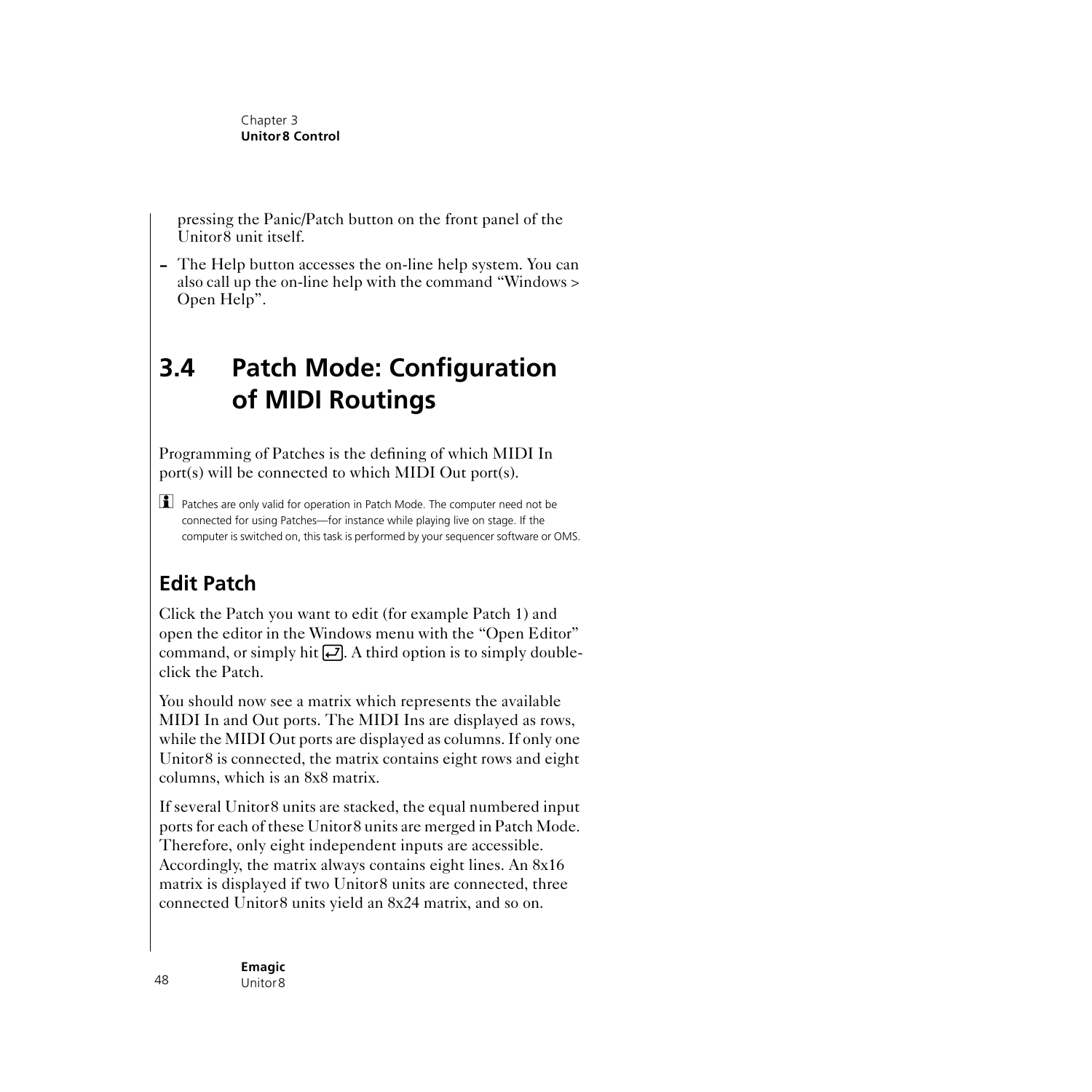# $\overline{\mathrm{Uniform}}$

To connect a MIDI In port to a MIDI Out port, click the field in the matrix where the the MIDI In and Out ports you wish to connect intersect. For example, you would click the field "third row/seventh column" in order to connect MIDI In port3 to MIDI Out port7. A mark in this field indicates the connection. To disconnect MIDI ports, click the respective field again. The ports are then disconnected and the mark deleted. All marked or deleted connections are immediately effective. Real-Time messages are processed in a special way, independent from the current routings. For details, see [see "Processing](#page-40-0)  Example Tip Tip

[of Real-Time Messages" on page 41.](#page-40-0)

### **Copy Port Settings**

To copy a connection setup from one output port onto another output port, hold down  $\Omega$ , then use the mouse to drag the respective column onto the target column (while still holding S).

- **1** You can also copy other parameter groups in other editor windows by dragging them with "Shift click-drag and drop". To find out which parameter groups exist, hold down  $\Omega$ , then click anywhere inside the desired area. A parameter group is selected. If it does not include all desired parameters, try again outside the selected rectangle, but inside the desired area. Tip
- **1** It is also possible to copy all the settings of one Unitor8 unit to another within an editor window.

### **Check Connections**

If the number of connections is too high for you to see clearly, and/or if you want to know which MIDI Out ports are connected to a specific MIDI In port, just click the icon of the In port. The connections of the selected In port, as well as all connected Out ports will be colored in red.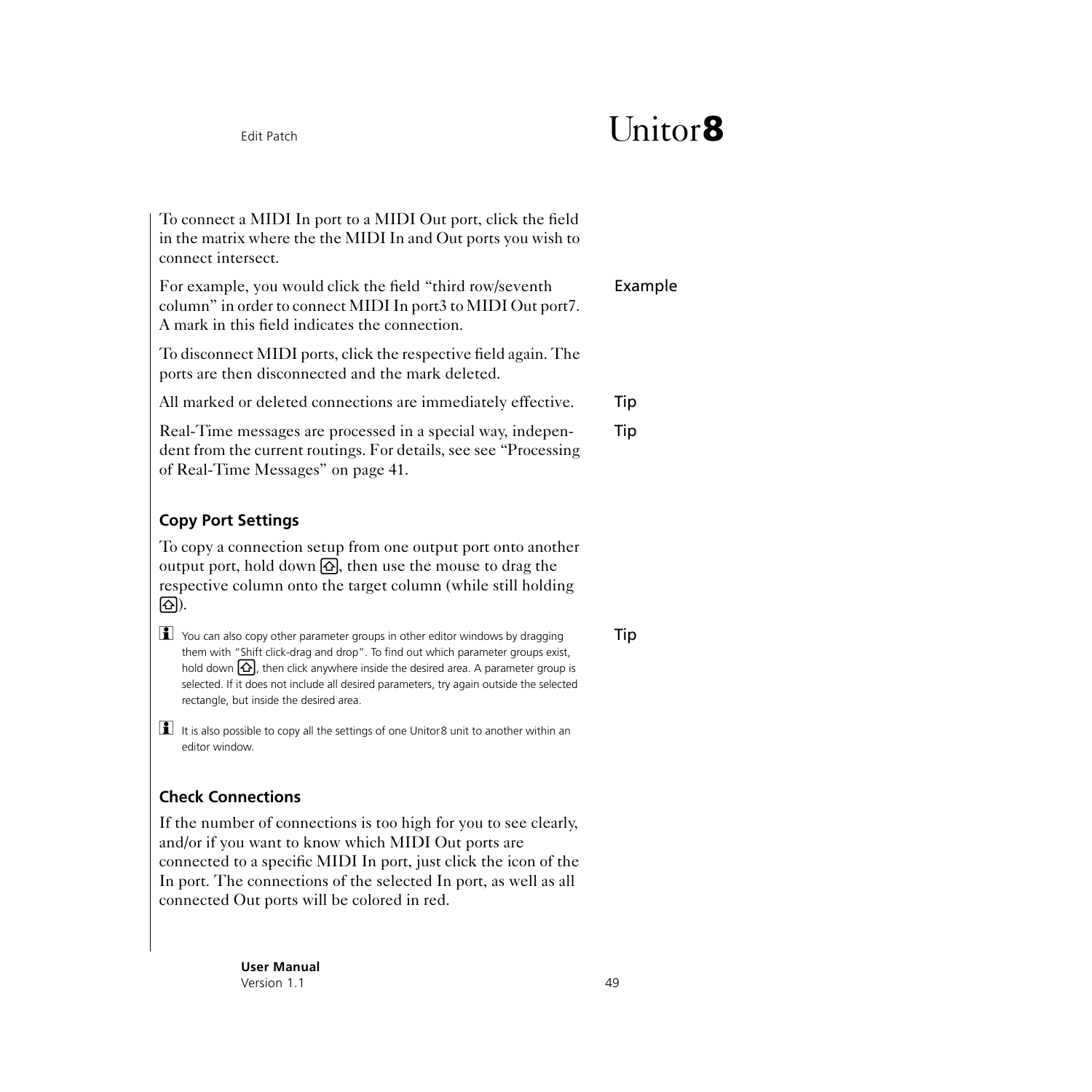To see the connections of the input ports, you proceed similarly: Click the icon of the Out port.

### **Name Patch**

You can name a Patch to facilitate its identification—for example, you may choose the title of a song where the respective Patch is to be used.

To name the Patch, click the field "Name" in the editor then enter the name, or select the function "Rename" in the Memory Manager (key command: RRINGIN (Mac) *ctri* GIN (PC)) On the PC, you may also click with the right mouse button on the desired entry, and select "Rename" from the pop-up menu.

### **Link Windows**

When you wish to open the editor window to edit another Patch, you can proceed as explained above, i.e., open the Patch with a double-click in the Memory Manager. However, there is another option which is more efficient referred to as "Linking Windows". This option causes the editor window to automatically display the settings for the currently selected Patch in the Editor window. To enable this option, check "Link Windows" (key command:  $\mathbb{R}[\mathbb{R}[L])$  in the editor window. Now simply click the Patch you wish to edit, (with mouse click or cursor) and the editor automatically will change to the selected Patch.

Edit all 32 Patches in this manner (or as many as you need). You can switch between these Patches with MIDI Program Change commands in Patch Mode .

**1** Tip: The port and MIDI channel, on which Unitor8 receives Program Change commands, are established in the Patch Mode Setup (see the [section "Patch Mode](#page-50-0)  [Setup" on page 51\)](#page-50-0).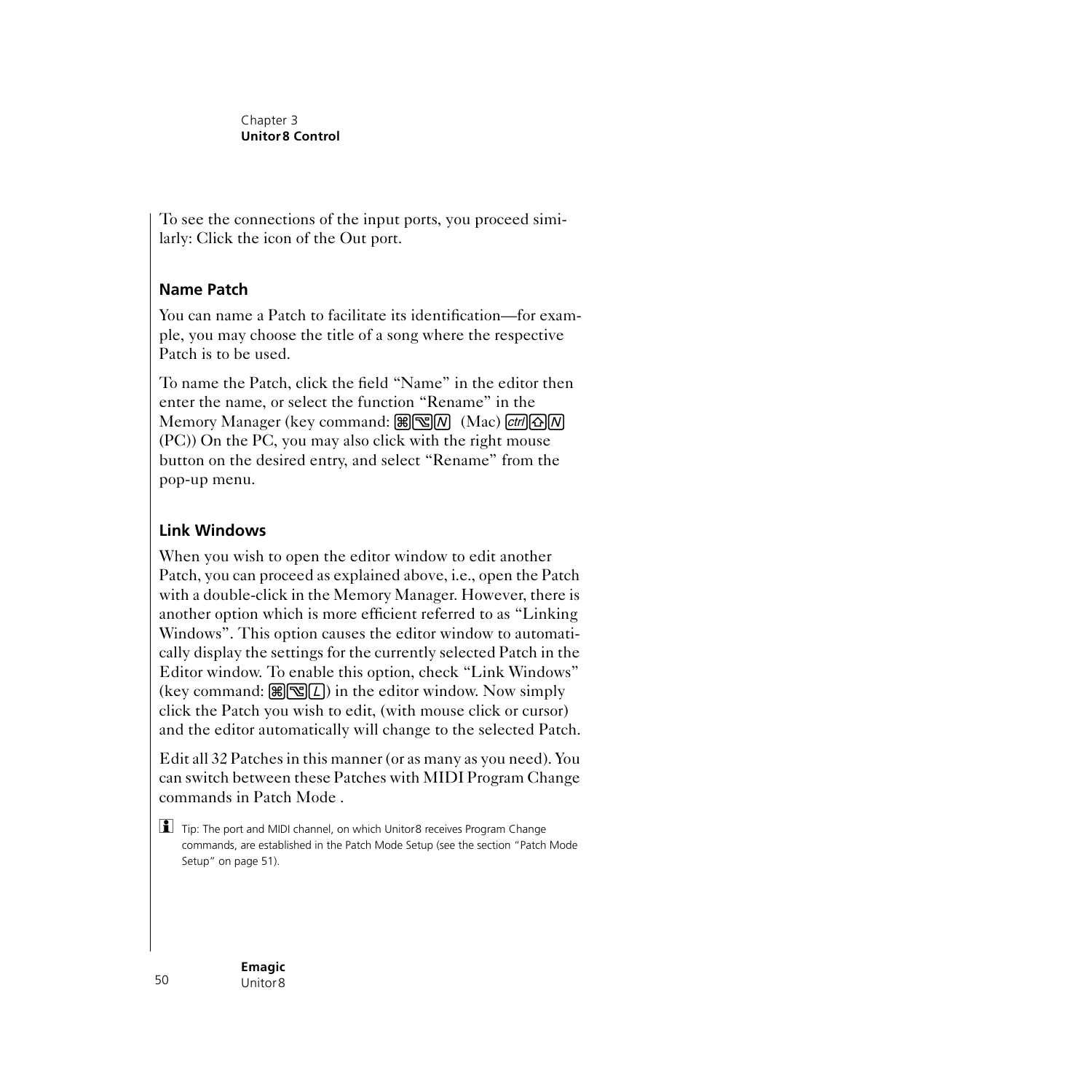### **Reorganize or Copy Patches**

If you want to change the order of the Patches, simply click a Patch in the Memory Manager and drag it to the desired destination location (drag and drop). A dialog window labeled "Swap entry"opens. Click "Store", if you want to exchange the Patches. Prior to the latter step, you have the option to select another destination Patch in the flip menu. If you change your mind about the exchange click "……….". If one Patch should be copied onto another one press  $\left[\vec{a}\right]$  (MacOS:  $\left[\vec{v}\right]$ ) prior to releasing the mouse button. Then the dialog window "Enter Entry" will be opened. In order to proceed, use the steps explained above with the exchange function.

Naturally, Unitor8 Control offers the Cut/Copy/Paste commands and other standard operating techniques you are used to.

Tip

## <span id="page-50-0"></span>**3.5 Patch Mode Setup**

The synchronization behavior of Unitor8 in Patch Mode is defined in the Patch Mode Setup. You can also establish how the Unitor8 will react to special types of MIDI commands, as well as the MIDI port and channel which is to receive the Program Change commands that will change the Unitor8's patches.

Open this window in the same way you opened the Patch editor:

**1** REMEMBER:

- Select the Patch Mode Setup entry in the Memory Manager and open the editor with the command "Open editor" from the Windows menu.

- Double-click the Patch Mode Setup entry.

- Click Patch Mode Setup-entry with activated "Link Window"-function.

The Patch Mode Setup editor, with all its available parameters should now be displayed. If you have connected several

> **User Manual** Version 1.1

✖ excludes AMT8

 $\overline{\mathrm{Uniform}}$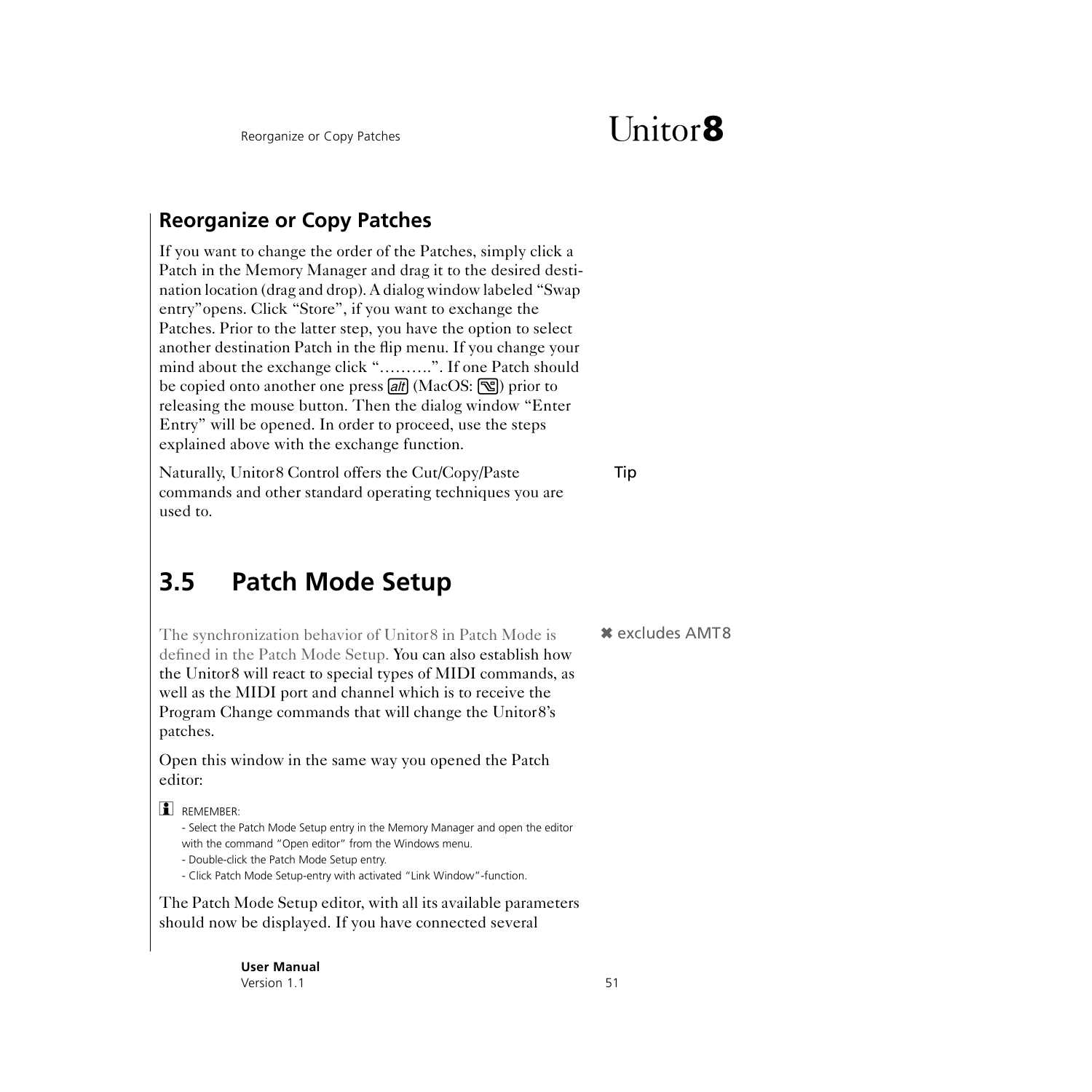Unitor8 units, a column for each of them is shown—and you will be able to set up each Unitor8 unit individually. Below the setup of a single Unitor8 unit is explained , as the operation of additional Unitor8 units is completely identical.

### **Parameters of the Patch Mode Setup**

We will now discuss the options in the Patch Mode Setup.

### **SMPTE Mode**

In the flip menu "SMPTE Mode", you select the type of time code the Unitor8 will receive or generate. The options are LTC-SMPTE, LTC-EBU, and VITC. If you select "OFF" in the menu, the sync functions of Unitor8 are deactivated. Consequently, all respective parameters disappear.

- **1** LTC (Longitudinal Time Code) is recorded as an audible signal on an audio track, and is the most common method for synchronization. The basic difference between LTC-SMPTE (SMPTE= Society of Motion Picture and Television Engineers) and LTC-EBU (EBU= European Broadcasting Union) is that the European Video Standard features 25 frames per second—thus, if LTC-EBU is selected, 25 frames per second is automatically selected in the format menu.
- **1** VITC (Vertically Interleaved Time Code) is written on the first lines of a video signal (not discernible on a common video screen), and can therefore be used only with a VCR. It is advantageous to work with VITC, as it can be decoded in still-picture mode, as well as during extreme tape speed conditions, i.e. FFWD and RWD. (which LTC cannot do).

### **Refresh**

When you activate the refresh option, the Unitor8 transmits newly generated time code(LTC or VITC), which corresponds exactly to the incoming time code.

This option comes in handy whenever you copy a videotape, as the quality of your time code would otherwise be degraded. Direct copying may lead to problems with other devices (for example, the time code may not be decoded properly).

### ✖ excludes AMT8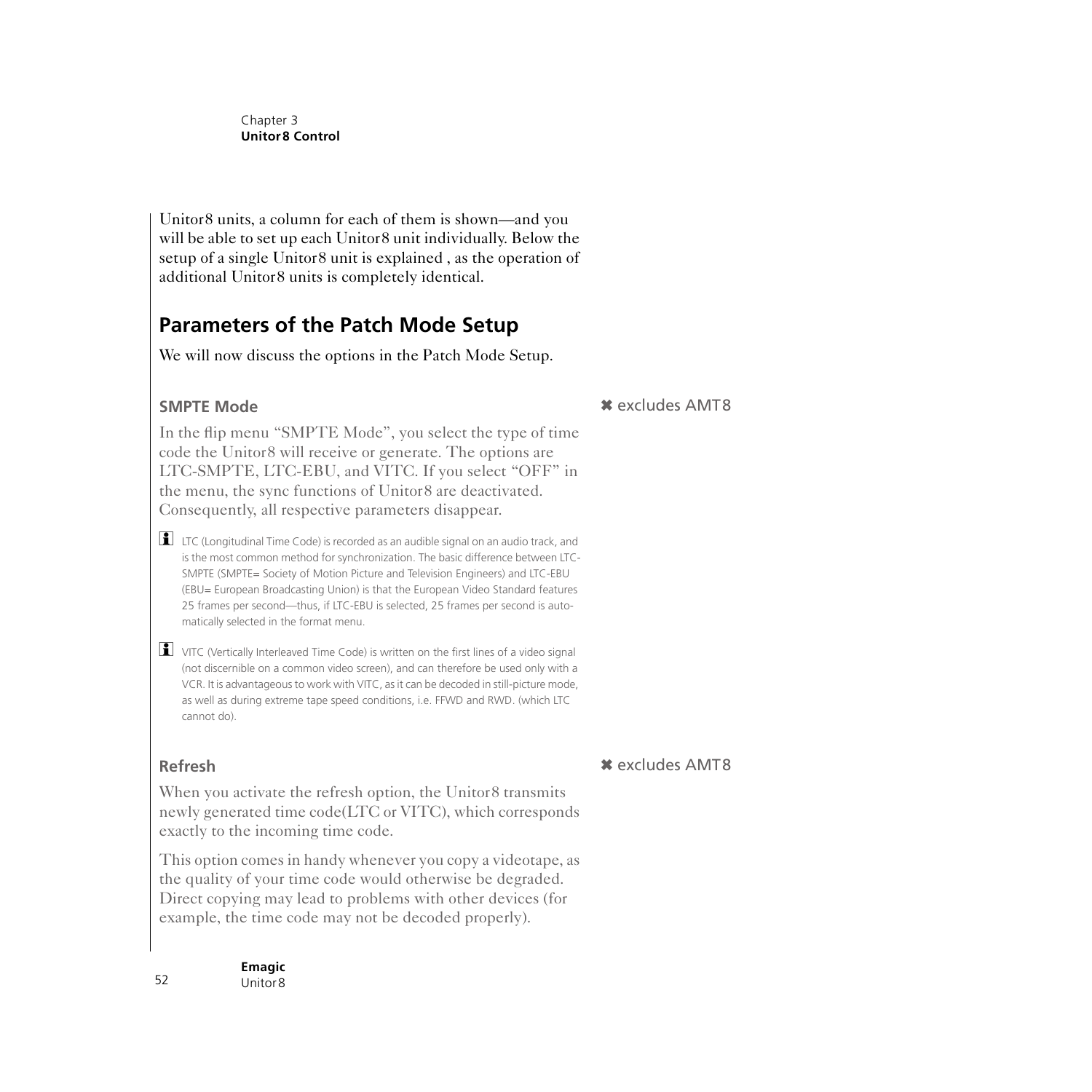$\overline{\mathrm{Uniform}}$ 

The quality of the incoming time code can be monitored in the depiction of the time code on the screen. Seconds and frames are divided by a colon if the time code is considered "good". In contrast, seconds and frames are divided by a period if the time code is of "bad" quality. Tip

### **Frame Rate**

Select the frame rate of the time code in the flip menu. The European Video Standard uses 25 frames per second. In the U.S. 30fps is generally the standard for music applications, while 29.97 is the norm for video. The most important factor is that you use the same frame rate consistently throughout the life of a given project.

For more, see the [section "Frame Rate" on page 67](#page-66-0).

### **Video Thru**

This switch determines if a test picture or the Video input signal is mixed to the Video Out signal.

- Disabled: the Video Out shows a test picture with the Burn-In Window, showing the incoming LTC.
- Enabled: the incoming Video signal is merged with the Burn-In Window. This mode is useful if you use a video tape with LTC on its audio track.

### **Read Lines**

If you want to sync to VITC, select the lines in which the VITC is generated. If you are not too sure about these lines, select the entry "Scan". The Unitor8 then will scan the video signal, and adjust to the right line automatically.

**1** Only one line is needed to read or stripe VITC. The second line is used as a "backup line", and displays the same contents as the first one. Usually, the second line will be ignored while reading. The second line is of use only when the synchronizer—in this case Unitor8—is unable to decode the first line. Note that it is necessary to leave a

✖ excludes AMT8

#### ✖ excludes AMT8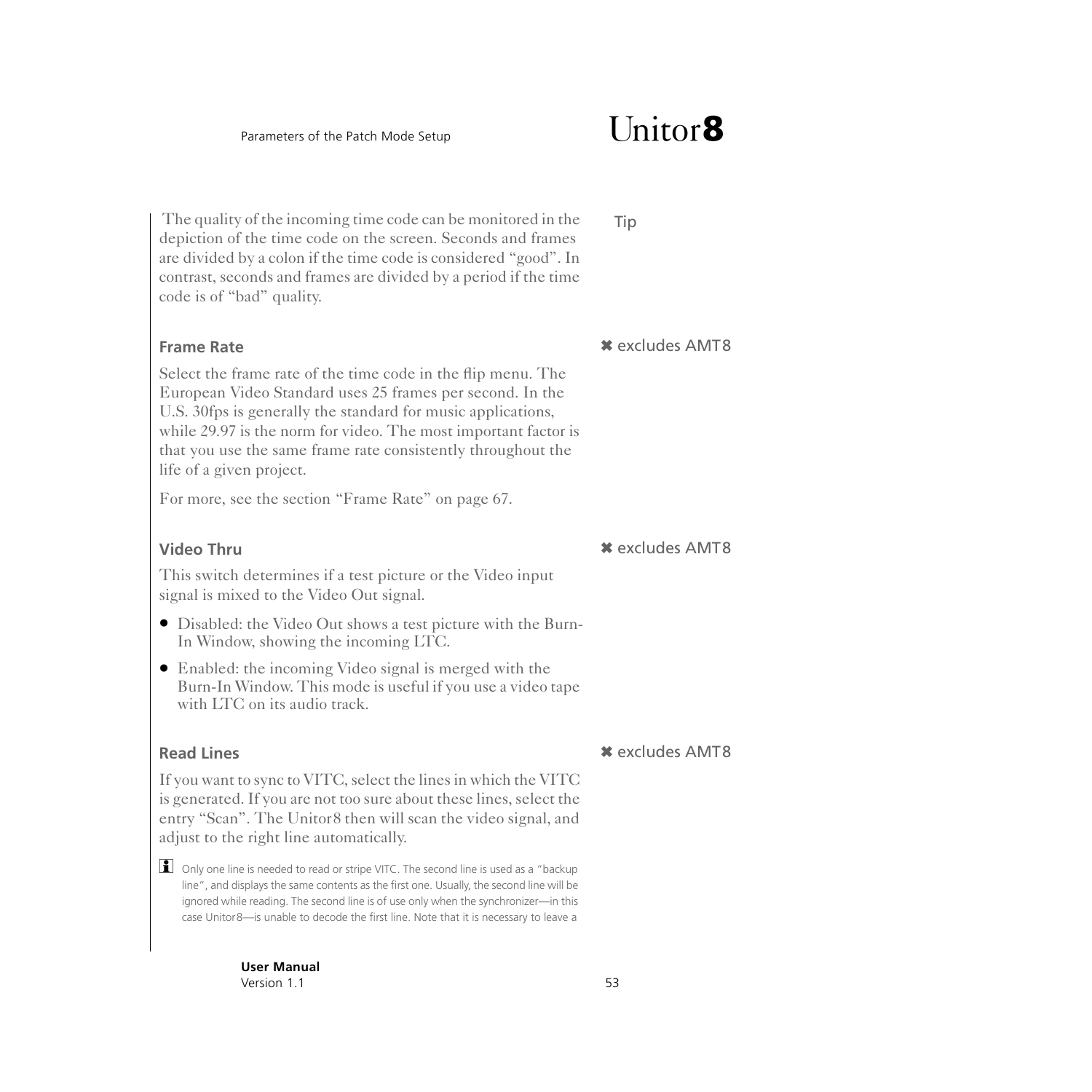space of one line between the first and the second line. This keeps the Unitor8 Control from accepting a "wrong" entry.

### **Freewheeling**

Now set the freewheel time. By doing this, you fix the time it takes the Unitor8 to sync to internal reference (free-running), if the time code is canceled or cannot be decoded. Once decoding is again possible, Unitor8 will log in once more. Unfortunately, the advantage of a particular freewheel time is always balanced by a disadvantage: Short values (or disabled freewheeling) cause the Unitor8 to stop synchronization after a short time (or immediately), if the incoming time code is difficult to decode. Using longer freewheel times can prevent this. In this case, though, Unitor8 will continue to run for the established amount of time (i.e. the freewheel time which has been previously set), even if the time code is intentionally cancelled that is if the master tape is stopped. Take care to set the freewheel time as short as possible, and as long as needed , depending on the quality of the time code.

### **Time Code Burn-In**

Video mode, Border, Video TC Display, X, Y, Size and Color are used to burn in the time code into the video picture. First, select the video format of your VCR (PAL, NTSC or Auto).

In Europe it is customary to work with PAL devices, whereas in the U.S. NTSC is the standard. If in doubt, set the video mode parameter to "Auto" in order to enable the Unitor8 to recognize the right format automatically. The other parameters are used to vary the position, size and color of the time code burn-in.

The time code display is shown in the format **HH:MM:SS:FF**, with **HH** meaning hours, **MM** minutes, **SS** seconds and **FF** frames.

The separation character between seconds and frames gives an indication of the input signal's quality: a colon (**:**) means good signal, and a period (**.**) bad signal. In the latter case, you should

|    | <b>Emagic</b>       |  |  |
|----|---------------------|--|--|
| 54 | Unitor <sub>8</sub> |  |  |

### ✖ excludes AMT8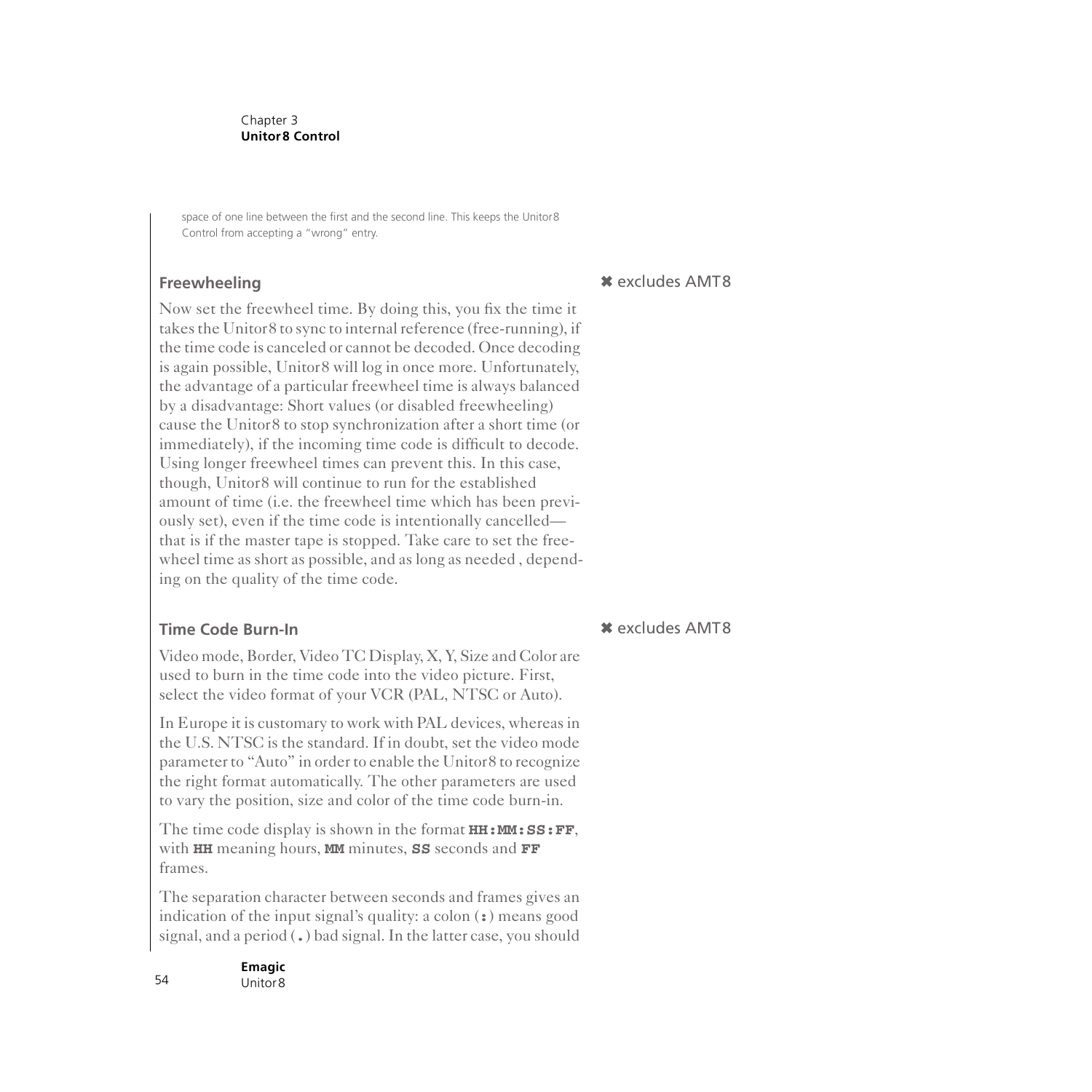$\overline{\mathrm{Uniform}}$ 

try to adjust the signal level, and check for hum on the audio signal.

### **Full Frame Message**

This parameter determines how often an entire time code message is transmitted, along with a special SysEx message.Usually, MTC is transmitted with so-called Quarter Frame Messages, which contain just a part of the time code information. Therefore, in most cases you keep this setting  $"Off"$ .

Additional transmission of the Full Frame Message is needed for some software packages (such as ProTools), for them to function properly. If you happen to work with such software, please use its manual to look up how often (number of frames) the Full Frame Message has to be transmitted.

### **Enable MTC Out**

Here you specify to which MIDI Out ports the incoming time code (LTC or VITC) will be routed. In the Computer Mode Setup, this also applies to SMPTE striping. Only select the really relevant ports in order to prevent an overload of MIDI data on the other cables.

### **Data Filter**

The "Input Filter" and "Output Filter" parameter groups are easy to explain: Special types of MIDI commands (MTC, SysEx, Active Sensing, Tune Request, Real-time, System Reset, Song Select) can be filtered separately for each MIDI In and Out port.

### **Patch Select**

Select the MIDI In port and channel on which you would like incoming Program Change messages to cause the Unitor8 to

✖ excludes AMT8

### ✖ excludes AMT8

**User Manual** Version 1.1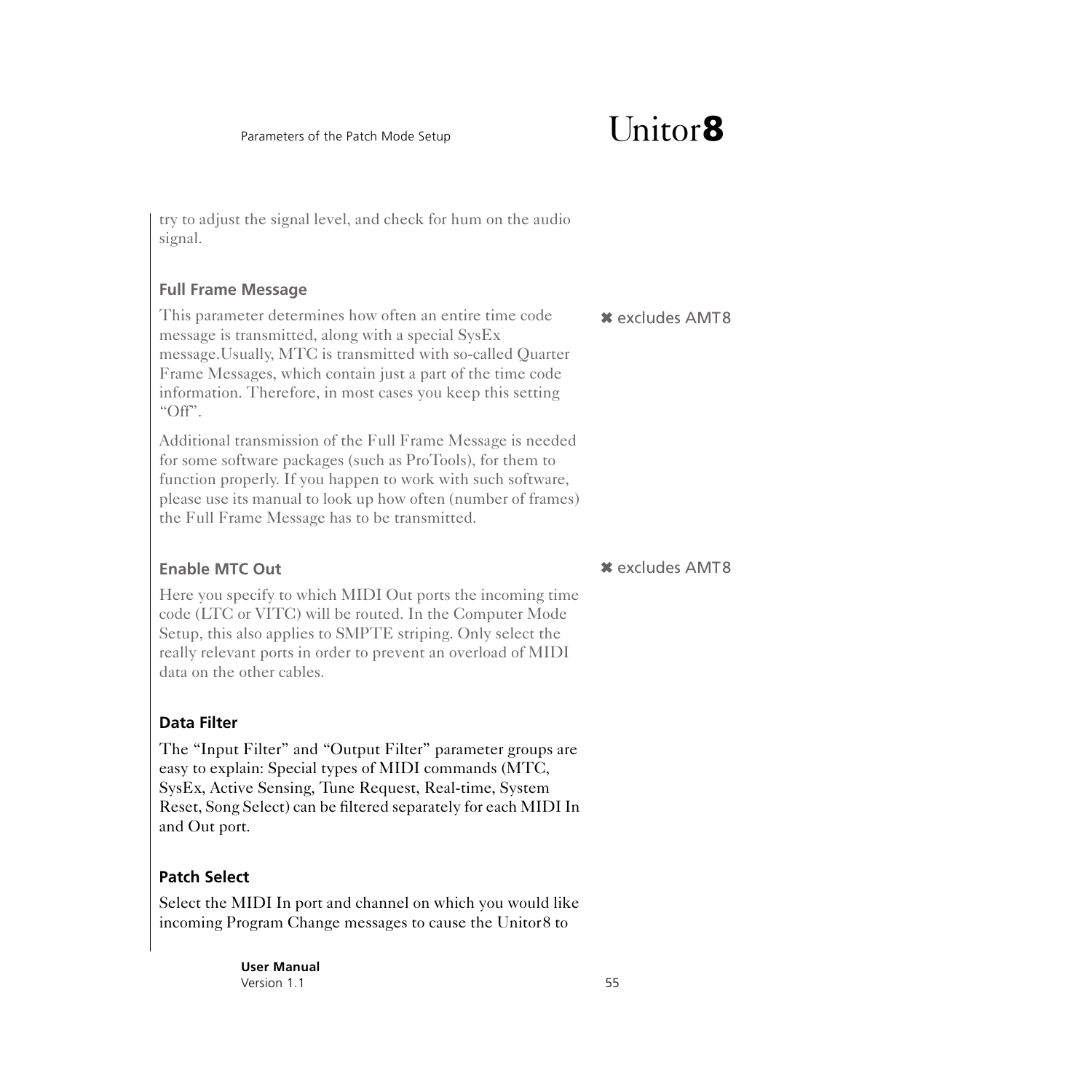recall Patches. It is useful to select the port your master keyboard is connected to, or the channel which your master keyboard uses to send change commands. If you don't want to use this feature, deactivate it with the "On" switch.

## **3.6 Computer Mode Setup**

The Computer Mode Setup options are nearly identical with those of the Patch Mode Setup. The primary difference is that it is possible to stripe time code (LTC or VITC) in the Computer Mode Setup. Striping is required if you plan to sync to a tape which does not yet contain a time code.

One other difference is that you cannot set MIDI In port and MIDI channel to receive Program Change commands, as they are only employed to switch between Patches in Patch Mode.

### <span id="page-55-0"></span>**Striping—LTC**

In order to stripe, connect the LTC Output of your Unitor8 to the input of an audio track on your tape machine. Next, select the appropriate frame rate in the flip menu "Format".

Now specify the output level of LTC. The factory preset for this option is -6dBu (equals -10VU at a nominal level of +4 dBu). Try several levels if -6dBu does not work properly.

You have to compromise when specifying the LTC level: The level should be high enough in order to be decoded properly, but low enough so that cross-talk is kept to a minimum.

### **Start Time Code**

Allows you to select the time code start time. Be sure to avoid a wrap-around (transition from 23:59:59:24 to 00:00:00:00) on the time code track, as problems may arise.

✖ excludes AMT8

### ✖ excludes AMT8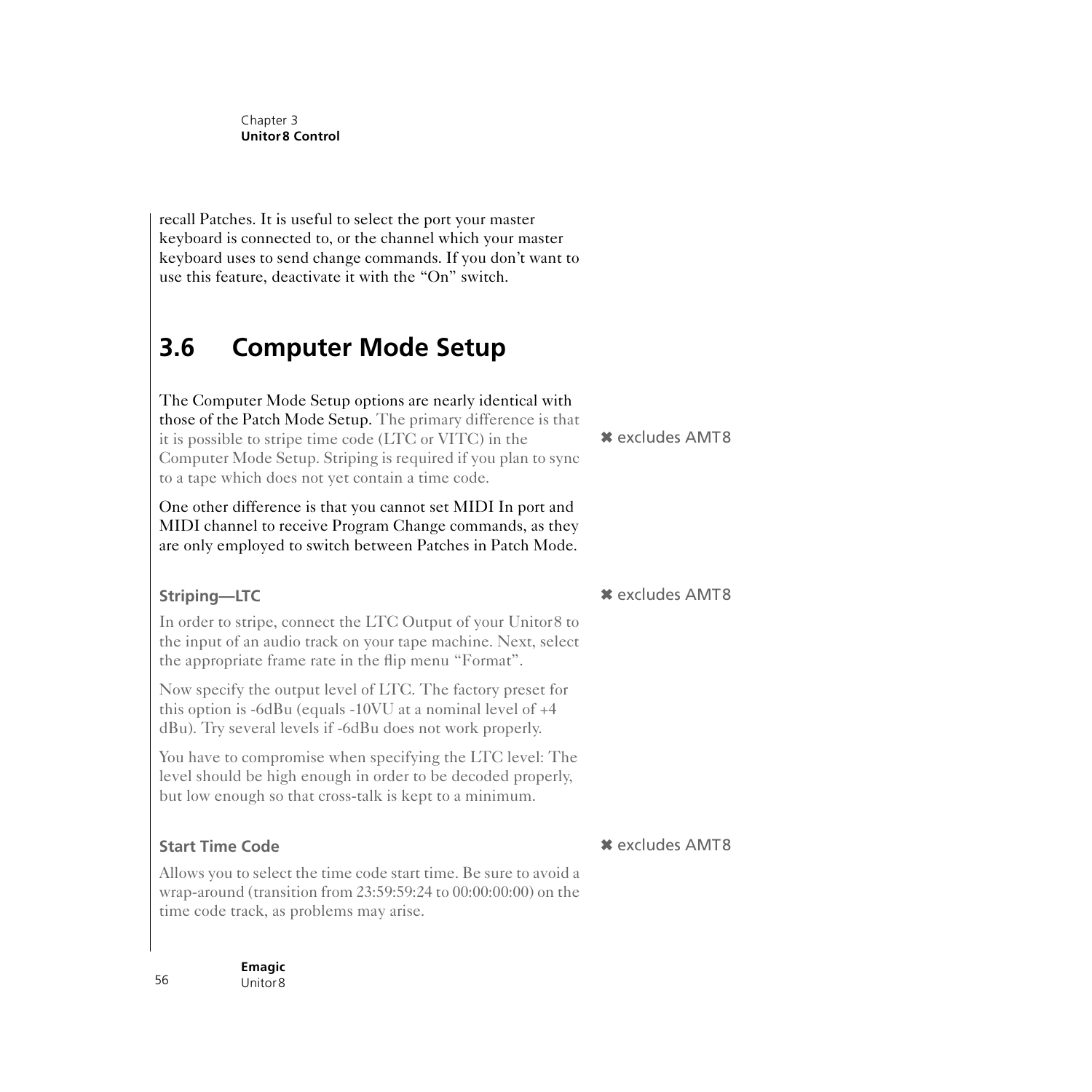Discontinuity in the time code may occur if you partially overwrite a tape that already contains a time code. If you need to restripe a track that contains old code, it is a good idea to erase the track before restriping.

### **Start Striping**

Start your tape machine and press the Stripe button. Please take care that the lead-in as well as lead-out of your tape contain enough time code. This is important as the synchronizer (Unitor8) cannot log in fast enough if, for example, the striped time code is too short. We recommend the you stripe the time code on the whole tape. When recording to the tape, leave one minute of timecode "headroom", before the first song or session.

 It is generally best to use an edge track when striping LTC on an analog multi-track, as this facilitates monitoring. Due to tape jitter, the edge track may be of lesser audio quality, though nonetheless still quite satisfactory for LTC. It is furthermore advantageous to use an edge track because any cross-talk will only affect one adjacent track. Naturally, you need nor worry about this if you are working with digital multi track devices or HD recorders, because of their superior track isolation.

### **Striping—VITC**

In order to stripe VITC , connect the S-Video output of the Unitor8 to the S-Video input of your VCR (If your VCR does not have an S-Video input, please get the necessary adapter at your retailer. For pin assignment see the appendix).

### **Set VITC Write Lines**

Select the video lines in which VITC is to be striped. Usually the factory preset lines 12 and 14 will work well. For time code offset, time code jumps and the like, follow the procedure explained in the [section "Striping—LTC" on page 56](#page-55-0).

> **User Manual** Version 1.1

✖ excludes AMT8

Tip

✖ excludes AMT8

✖ excludes AMT8

# $\overline{\mathrm{Uniform}}$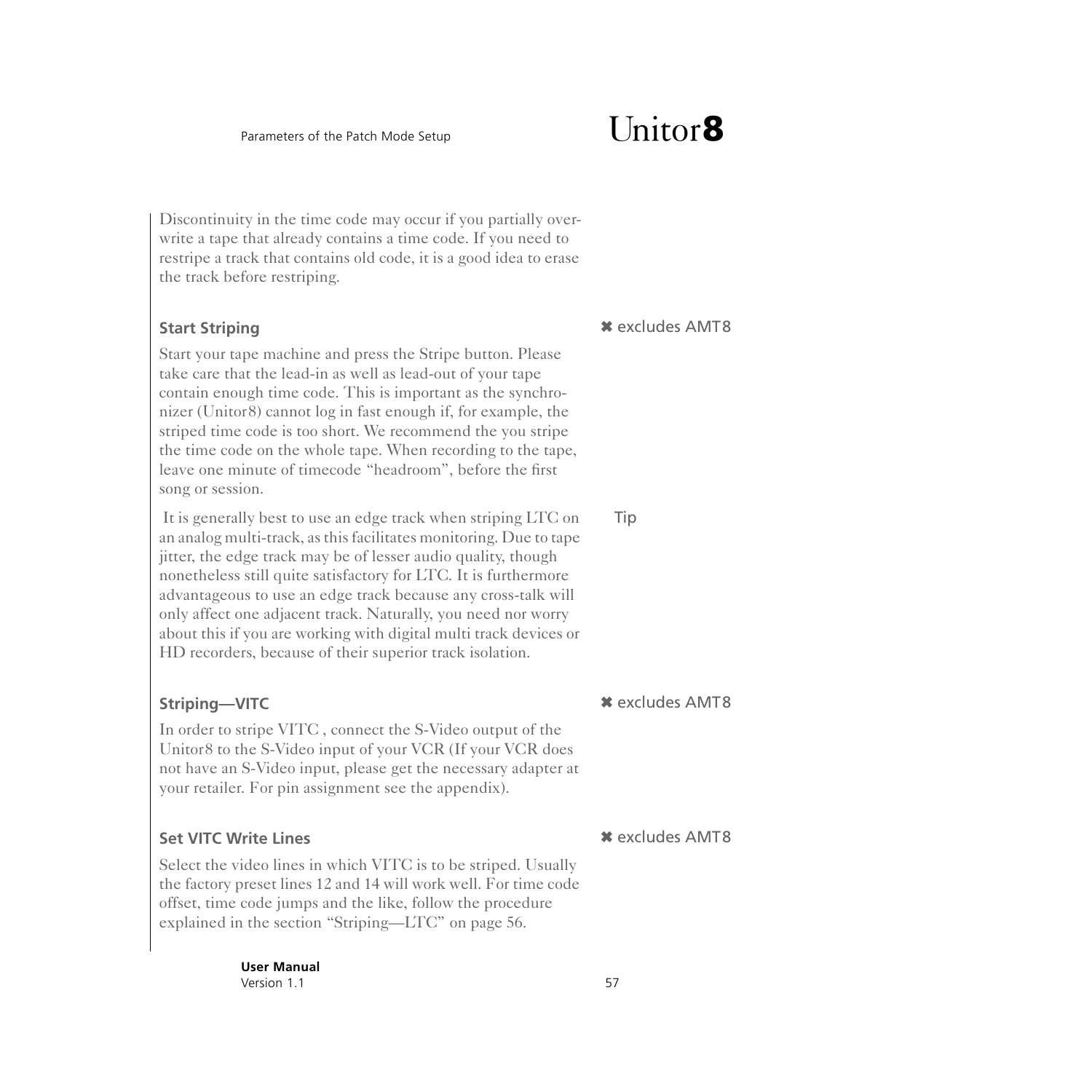### **Striping VITC = Copy Video**

Before striping VITC on a video tape, please bear in mind that VITC is part of the actual video signal, and therefore can only be striped in conjunction with the picture itself.

If you intend to overwrite a video tape with VITC, which has already been striped, you will have to copy this tape with the VITC to be striped. To stripe a tape a second time then, you have to connect the S-Video Output of the playback VCR to the S-Video Input of Unitor8 and the S-Video Output of Unitor8 to the S-Video Input of the first, i.e. the recording VCR.

### **Start Striping**

Start the VITC generator of Unitor8 ("Stripe Thru"), and switch on both the playback and recording VCRs. the Unitor8 now merges the video signal of the playback VCR with the generated VITC lines, and routes the result to the recording VCR.

### **Stripe Thru + Burn In**

Sometimes it is desirable to write not only the VITC code, but also a burn-in window when copying a video tape. In this case, click the "Stripe Thru + Burn In", instead of the "Stripe Thru" button.

**1** Please note that in this mode, no feedback in the Start Time display is given, for performance reasons. The Unitor8 is already busy enough with writing the VITC code and the burn-in window.

### **Stripe Test**

The video Output of Unitor8 will display a test picture with time code burn-in and VITC if you stripe with the : "Stripe Test" option. The signal at the S-Video In jack is not used in this case.

✖ excludes AMT8

### ✖ excludes AMT8

### ✖ excludes AMT8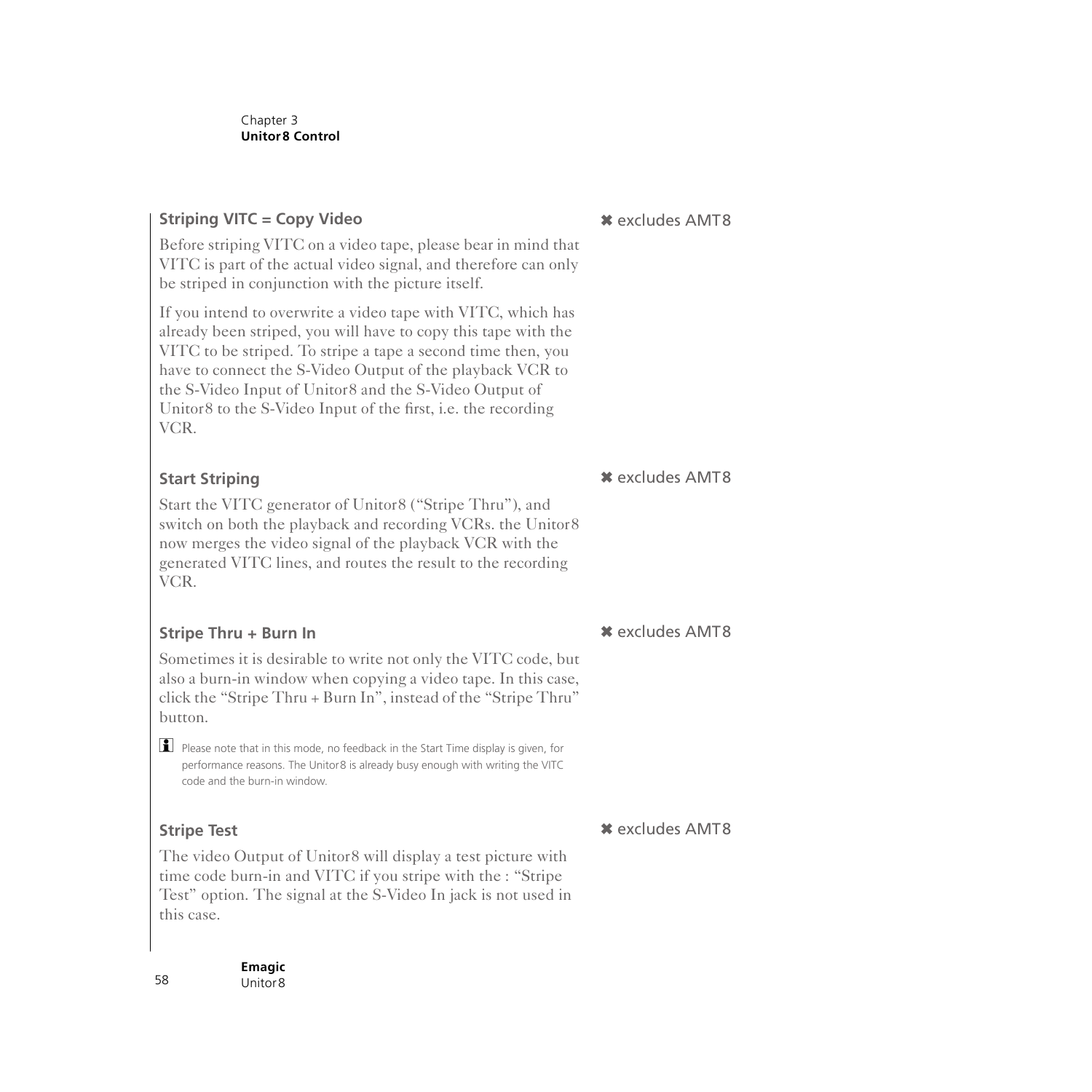$\overline{\mathrm{Uniform}}$ 

## **3.7 Click Input Setup**

Use this editor to define how the Unitor8 will react to a signal fed to the Click Input jack. This may be a common audio signal, or a signal generated with a foot switch. The Unitor 8 differentiates between a signal at the tip, and a signal at the ring of a (stereo or 3-pin) quarter inch jack (If your foot switch is only equipped with a mono quarter inch jack, the ring input cannot be put to use). You may assign a different function to each signal. Both signals can be used simultaneously.

 $\blacksquare$  To connect to the Ring, use an adapter which has a stereo quarter inch plug on one end and two mono quarter inch jacks at the other. You can get those adapters from your retailer. They are commonly used for effect inserts on mixing consoles.

Each of the signals is made up of four phases. With a foot switch as an example, these are:

- Pressing the switch (Phase 1)
- Releasing the switch (Phase 2)
- Pressing the switch again (Phase 3)
- Releasing the switch again (Phase 4)

Then phase 1 starts again and so on. During each phase, a separate MIDI command can be transmitted.

There are two types of foot switches which are distinguished by the following characteristics: The first causes a short-circuit between tip and ground when switched ("Closer"), the second operates oppositely, and opens a normally shorted circuit ("Opener"). The Unitor8 is capable of recognizing which type of foot switch is presently active. A foot switch should be plugged into the Click Input jack before Unitor8 is switched on. In addition to this, never press the foot switch while switching on your Unitor8.

The options for the Click Input are virtually unlimited. Besides the "Panic" feature, you can send start and stop commands to your sequencer, as just one example.

> **User Manual** Version 1.1

### ✖ excludes AMT8

Tip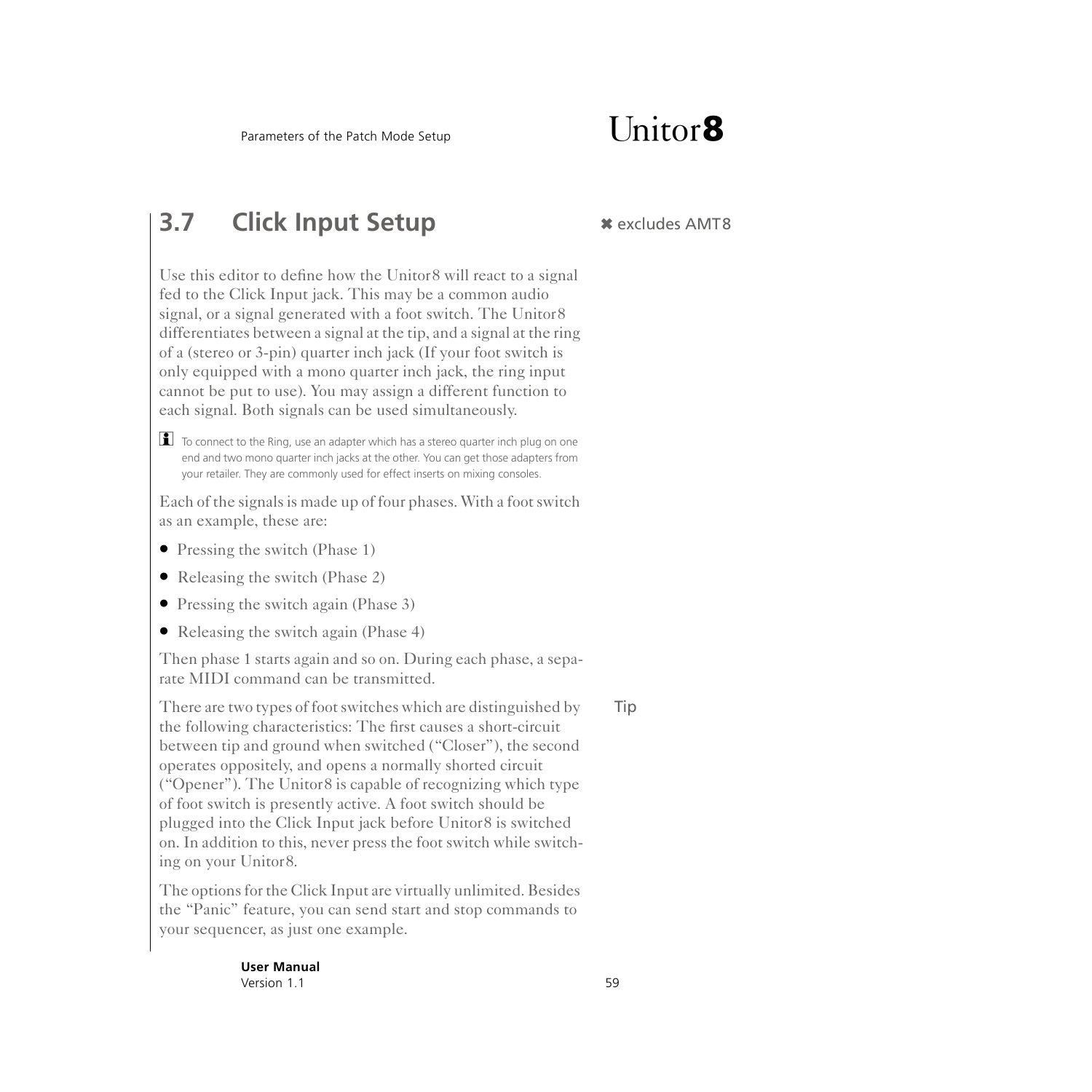#### Chapter 3 **Unitor8 Control**

Furthermore, you can generate MIDI commands which are routed to Logic's Tempo Interpreter (please see the Logic manual). For instance, tap the foot switch or send a percussive audio signal (like a bass drum), in order to control the playback tempo of Logic.

**1** You may ask yourself why two phases (Press and Release) are not sufficient. Be assured that the four phases are very efficient. For example, you can send a start command to your sequencer if you press the foot switch once. If you press the foot switch a second time a stop command is issued. In order to do this assign phase 1 to the MIDI byte "Start" and for phase 3 the MIDI byte "Stop" (# of MIDI bytes  $= 1$ ). Phase 2 and 4 do not contain any functions (# of MIDI bytes  $=$  O).

### **Mode**

In the flip menu, you can select the mode in which you want the click input to work:

• MIDI

A pre-defined MIDI message is sent. (See "Phase-MIDI Byte" for details).

• Panic

An "All Notes Off" command followed by discrete Note Off commands on all channels and outputs, in order to mute stuck notes safely. Other operations are not influenced meanwhile.

**1** If you want to employ the Panic option, be sure that this option is also set for phase 3. Otherwise your second try will fail.

Tip

 $\bullet$  P Down

If in Patch Mode, the Unitor8 Mk II switches to the previous Patch. If Patch 1 was selected, it switches to Patch 32.

 $\bullet$  P Up

If in Patch Mode, the Unitor8 Mk II switches to the next Patch. If Patch 32 is active, it switches to Patch 1.

• When switching the current Patch with "P Down" or "P Up", the number of the new Patch is shown for one second, with the MIDI In and Out LEDs, using the octal system commonly seen on many Roland devices: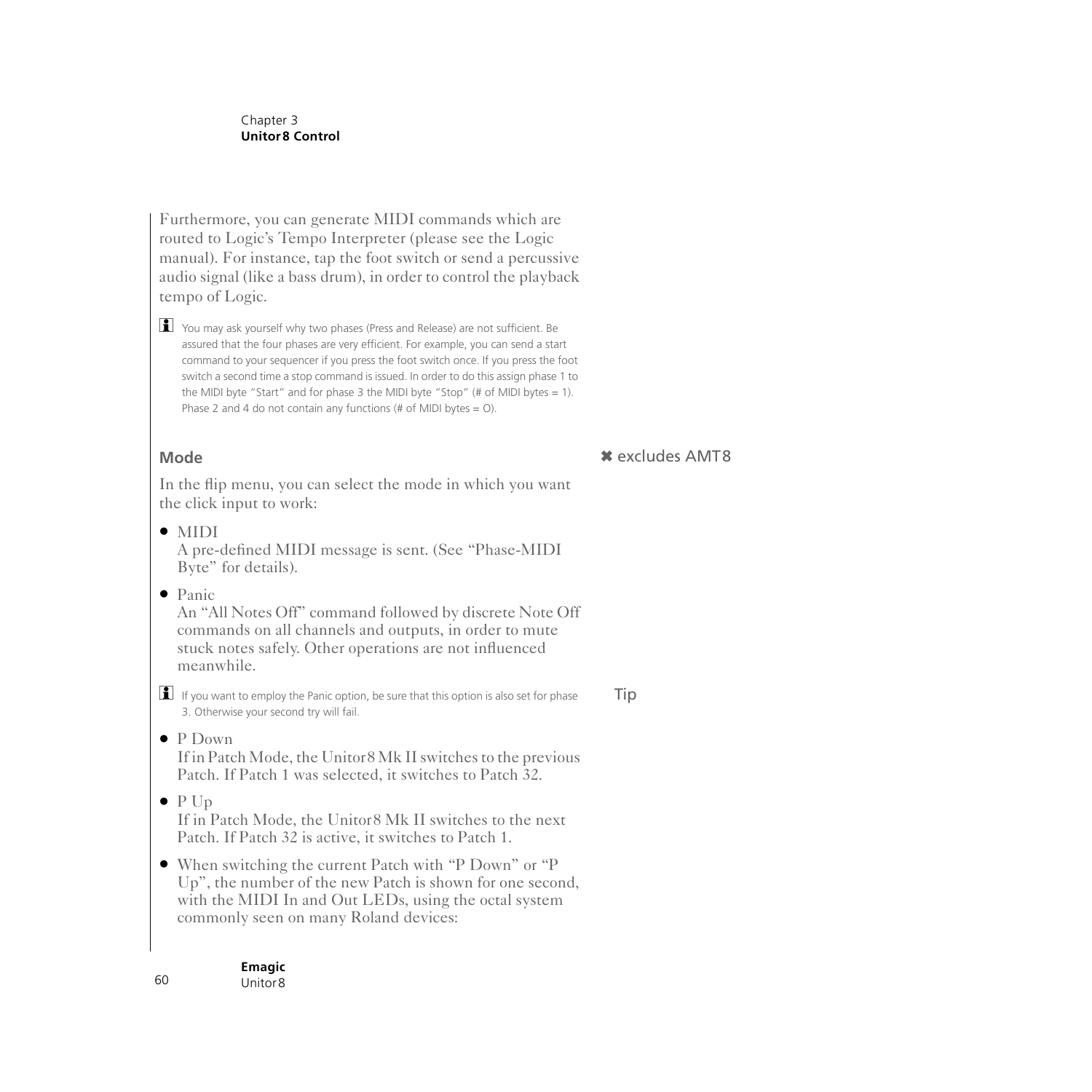During this display, the MIDI connections of the new Patch are already active, so that you can play your keyboards immediately.

32 **18 ●●●●◯◯◯◯◯ ●●●●●●●**●

### **# of MIDI Bytes**

If you select "MIDI", you can send any MIDI command. Prior to this, set the length of MIDI command.

### **Phase MIDI Bytes**

Depending on the setting of "# of MIDI bytes", there are up to seven fields where you can enter any kind of MIDI bytes. Of course the sequence should comply to the MIDI standard and build valid MIDI messages—otherwise the MIDI software you want to control will not react.

While in Computer Mode, MIDI commands are sent only to the computer, whereas in Patch Mode they are treated as if they

> **User Manual** Version 1.1

✖ excludes AMT8

## $Unitor8$

✖ excludes AMT8

61

| Patch                    | octal | LEDs ( $\bullet$ = on, $\bigcirc$ = off) |
|--------------------------|-------|------------------------------------------|
|                          | 11    | <b>00000000 0000000</b>                  |
| $\overline{\phantom{0}}$ | 12    | <b>00000000 0000000</b>                  |
| 3                        | 13    | 00000000 0000000                         |
|                          |       |                                          |
| 8                        | 18    | <b>OOOOOOO OOOOOOOO</b>                  |
| 9                        | 11    | <b>00000000 0000000</b>                  |
| 10                       | 12    | <b>00000000 0000000</b>                  |
| 11                       | 13    | <b>00000000 00000000</b>                 |
|                          |       |                                          |
| 16                       | 18    | <b>OOOOOOOO OOOOOOOOO</b>                |
|                          |       |                                          |
| 25                       | 13    |                                          |
|                          |       |                                          |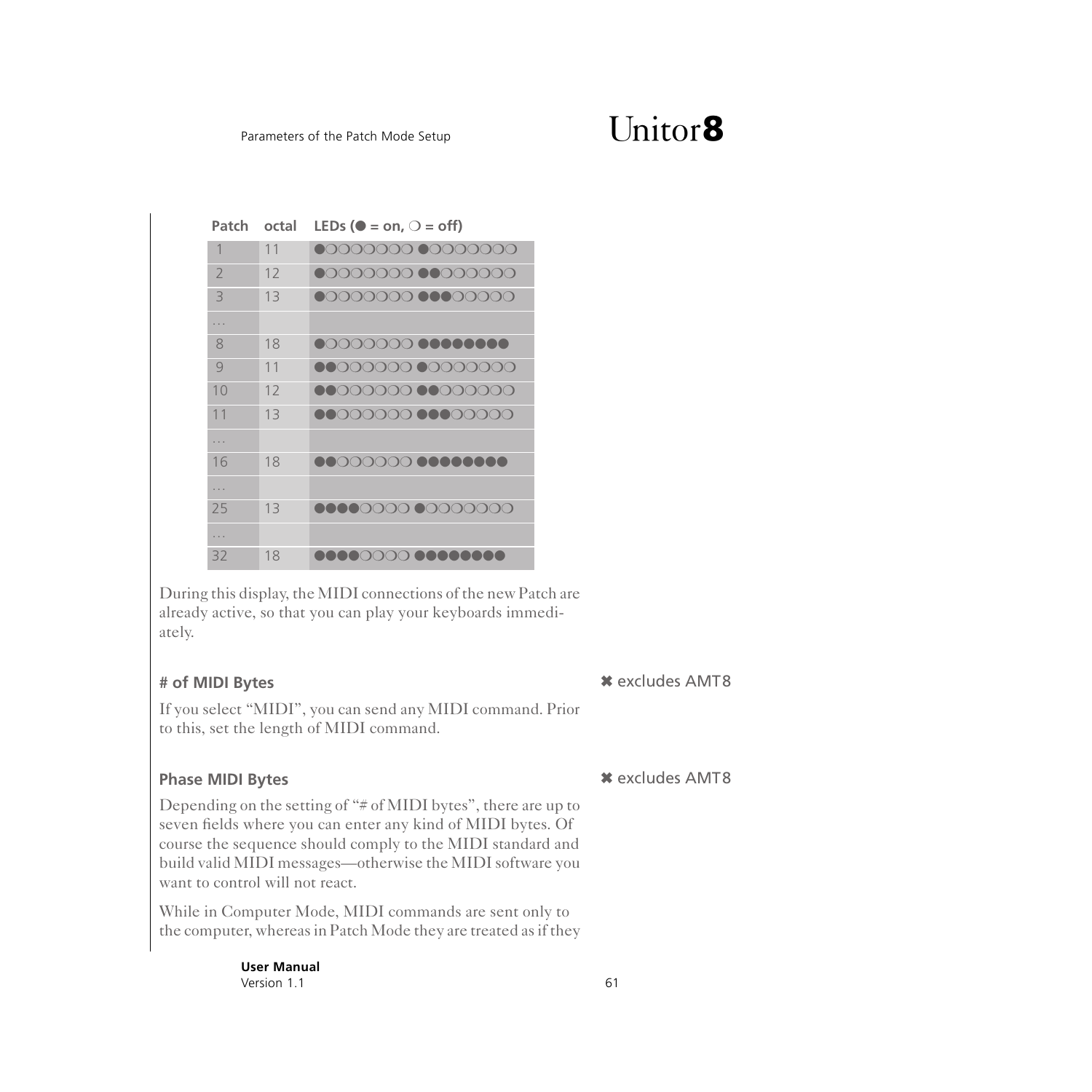#### Chapter 3 **Unitor8 Control**

had been routed from Input 1. Note that the Input filter is not taken into account and that special treatment of real-time messages is effective (see the [section "Processing of Real-Time](#page-40-0)  [Messages" on page 41\)](#page-40-0).

### **Input Type**

You can connect either a foot switch to the tip of the Click Input jack, or send an audio signal to it. Select the appropriate signal source with this parameter.

**1** You can simply use a mono quarter inch jack.

In the "Signal" mode, only Phase 1 is available.

### **Analog Hold Off**

After you have chosen "Signal"as the input type for the tip input, you can adjust the "sluggishness" of the input with this slider. After a trigger pulse has been detected, the Unitor8 will start to decode trigger pulses, only after this amount of time has elapsed. Thus, incorrect triggers can be prevented, such as sudden tempo changes caused by a fast double kick of the bass drum.

### **Application Examples**

✖ excludes AMT8

### **Switch between Patches with Two Foot Switches**

If you have a double foot switch with a stereo 1/4" plug, you can connect this directly to the Unitor8. Otherwise you need two single foot switches and a dual mono-1/4"-to-stereo-1/4" adapter.

- Set the Tip input to "Footswitch".
- Set the Tip input's mode to "P Up" for phases 1 and 3. Phases 2 and 4 must be set to "MIDI" and "# of MIDI bytes" to 0.

**Emagic** 62 Unitor8

### ✖ excludes AMT8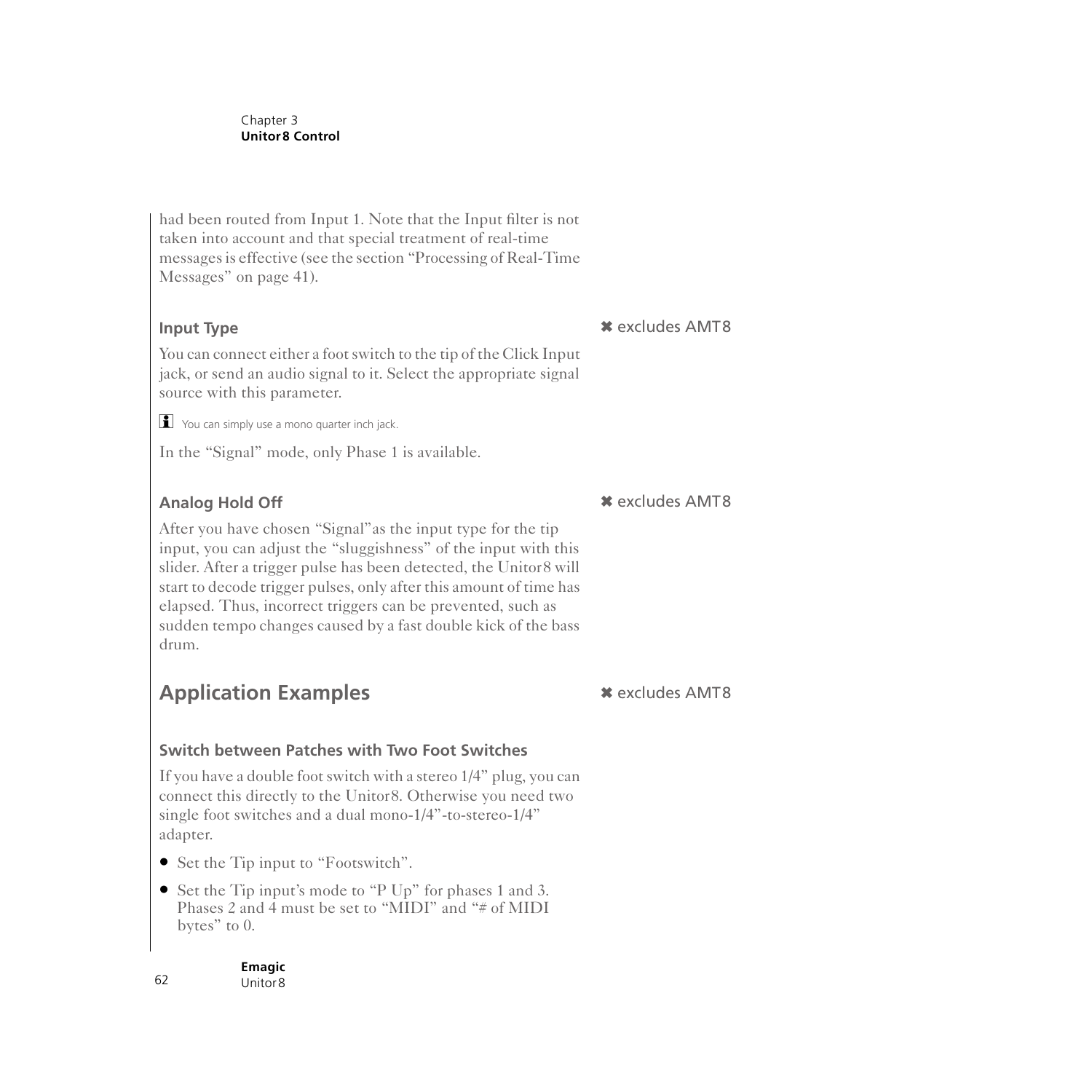# Unitor<sup>8</sup>

| • Set the Ring input's mode to "P Down" in the same way                                                                                                                                      |                        |
|----------------------------------------------------------------------------------------------------------------------------------------------------------------------------------------------|------------------------|
| Now you can increment the current Patch number with one,<br>and decrement it with the other foot switch.                                                                                     |                        |
| <b>Start and Stop Sequencer with Foot Switch</b><br>• Connect the foot switch to the click input.                                                                                            | <b>*</b> excludes AMT8 |
| • Set the Tip input to "Footswitch".                                                                                                                                                         |                        |
| • Set the Tip input's mode to "MIDI"                                                                                                                                                         |                        |
| • For phase 1 enter: Mode = MIDI, # of MIDI Bytes = 1,<br>$MIDI$ Bytes = "Start".                                                                                                            |                        |
| • For phases 2 and 4 enter: Mode = MIDI, # of MIDI Bytes =<br>$\Omega$ .                                                                                                                     |                        |
| • For phase 3enter: Mode = MIDI, $\#$ of MIDI Bytes = 1, MIDI<br>$Bytes = "Stop".$                                                                                                           |                        |
| <b>Synchronize Logic to Tape Material without a Sync Track</b><br>• Set the Tip input to "Signal".                                                                                           | <b>*</b> excludes AMT8 |
| • Feed the tape machine output to the Click input. If you have<br>a multitrack tape machine, choose a track which has<br>frequently pulsating signals on quarter notes (e.g. bass)<br>drum). |                        |
| • Set the Tip input's mode to "MIDI".                                                                                                                                                        |                        |
| • Set "# of MIDI Bytes" to 3 (as a Controller message consists<br>of three bytes).                                                                                                           |                        |
| • Enter a controller message, e.g. "Contrl16", "31 Non", "\$00<br>$0$ ".                                                                                                                     |                        |
| • Start Logic.                                                                                                                                                                               |                        |
| • Open the Key Commands window.                                                                                                                                                              |                        |
|                                                                                                                                                                                              |                        |
| • Find the key command "Tap Tempo".                                                                                                                                                          |                        |

**User Manual** Version 1.1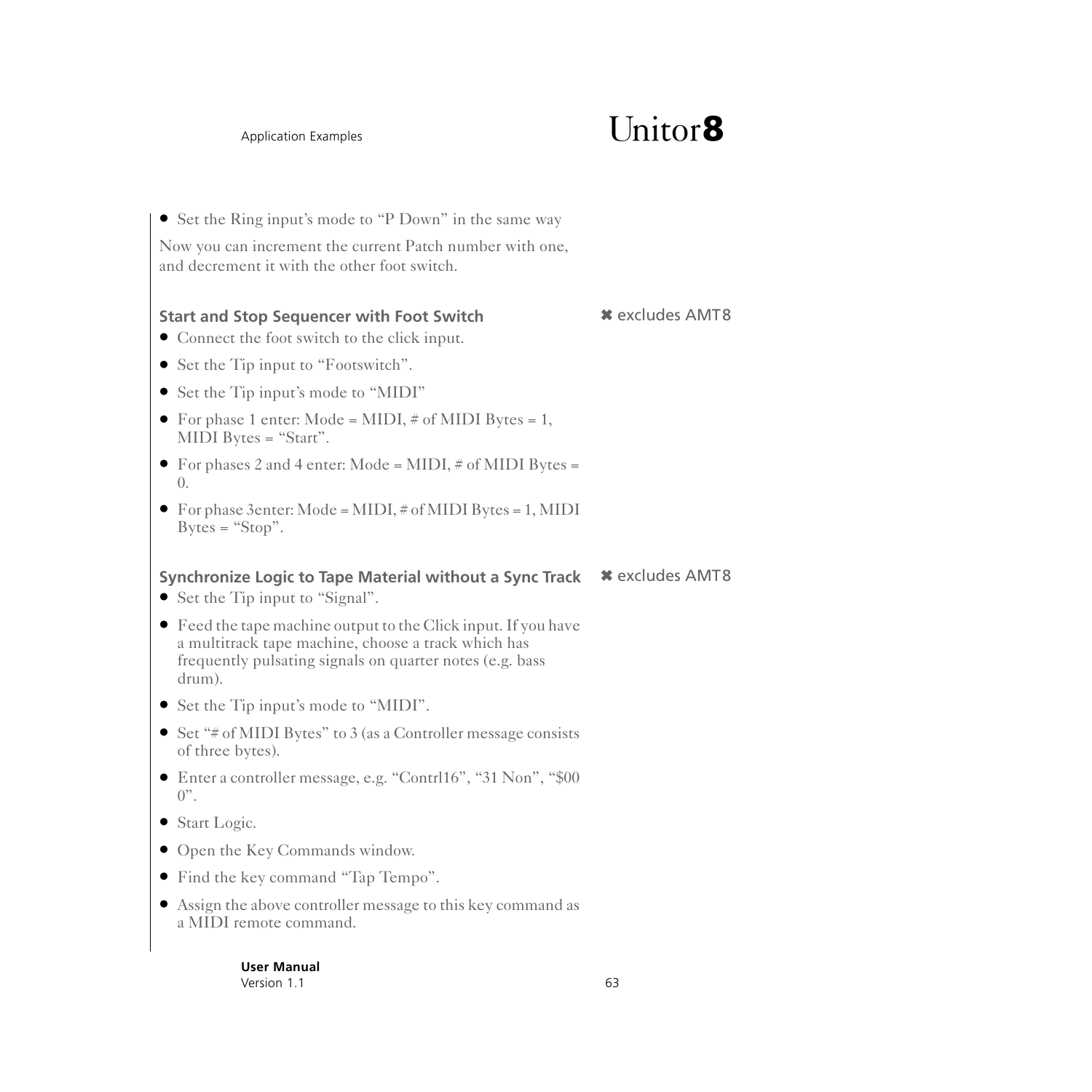- Start tape playback. Logic should now start synced to the tape.
- With the Tempo Interpreter window, you can monitor the incoming sync signals, as well as do some fine tuning.

See the section "15.4 Tempo Interpreter (Manual Sync)" in the Logic user manual for further details.

## **3.8 Global Setup**

Here you can change global settings of the Unitor8.

### <span id="page-63-0"></span>**In/Out LED Brightness**

Defines the brightness (or minimum flash duration) of the MIDI In and MIDI Out LEDs. If set to "Off", the LEDs won't go on at all.

**1** If you are bothered by the MIDI In LEDs flashing constantly (because there is a device connected which sends Active Sense), you should set this parameter to 1 or "Off".

### <span id="page-63-1"></span>**RS LED Brightness**

Defines the brightness (or minimum flash duration) of the Connection LEDs (i.e. "RS 232", "RS 422" and "USB"). If set to "Off", the LEDs won't illuminate at all.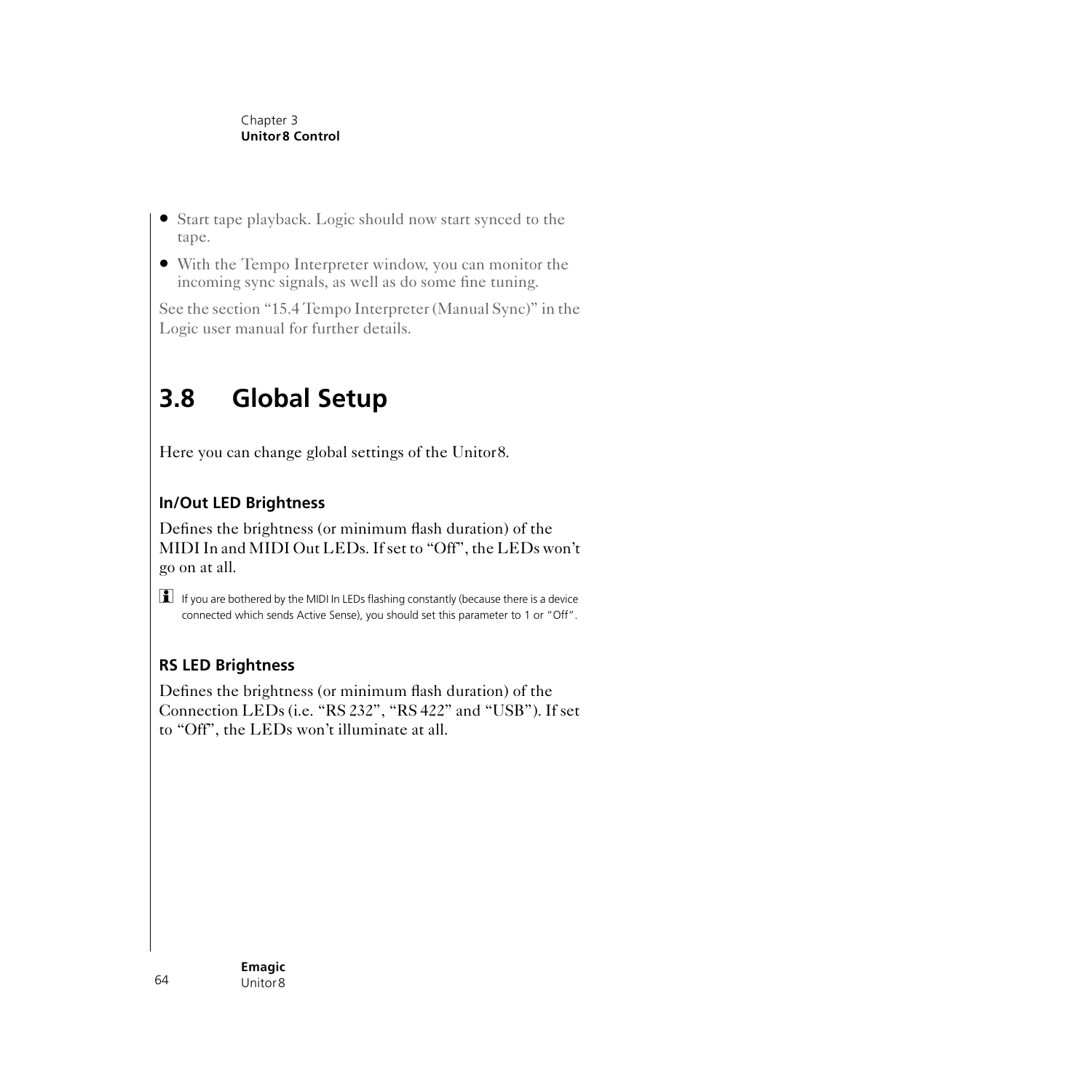## **3.9 Several Unitor8 Units on Both Serial Ports (MacOS only)**

As mentioned above, Unitor8 Control recognizes all Unitor8 units connected to a computer port as one single device. Thus, you are able to edit eight Unitor8 units simultaneously. Any additional units have to be connected to another port, as eight Unitor8 units are the maximum per port.

Unitor8 Control can edit multiple "virtual devices" (= computer ports), however this is not as obvious as in Sound-Diver, as Unitor8 Control does not have a Setup window.

- To switch the current virtual device (i.e. the computer port), select "Next Device" or "Previous Device" from the Memory Manager window's local Options menu. Check the computer port in the parameter column to find out if this is the desired port.
- **1** If not all ports can be selected where Unitor8 units are connected, Unitor8 Control has not found them during the scan procedure. In this case, the scan procedure must bbe repeated. Quit Unitor8 Control, delete the file "Unitor8 Control Preferences" in the System folder's Preferences folder, and restart Unitor8 Control. See the [section](#page-42-1)  ["First Program Launch" on page 43,](#page-42-1) especially concerning the communication preferences.
- To exchange data between the Unitor8 units from one chain to the ones on another chain, use the menu items "Edit > Copy" before, and "Edit > Paste" after switching ports.
- You can also open a separate Memory Manager window for each port:
- disable the "Window Link"switch in the upper left corner.
- open a second Memory Manager window with  $\mathbb{R}$  (Mac) or  $[ctr]$  (PC)  $[3<sup>s</sup>]$ ,
- again disable the "Window Link" switch in the upper left corner,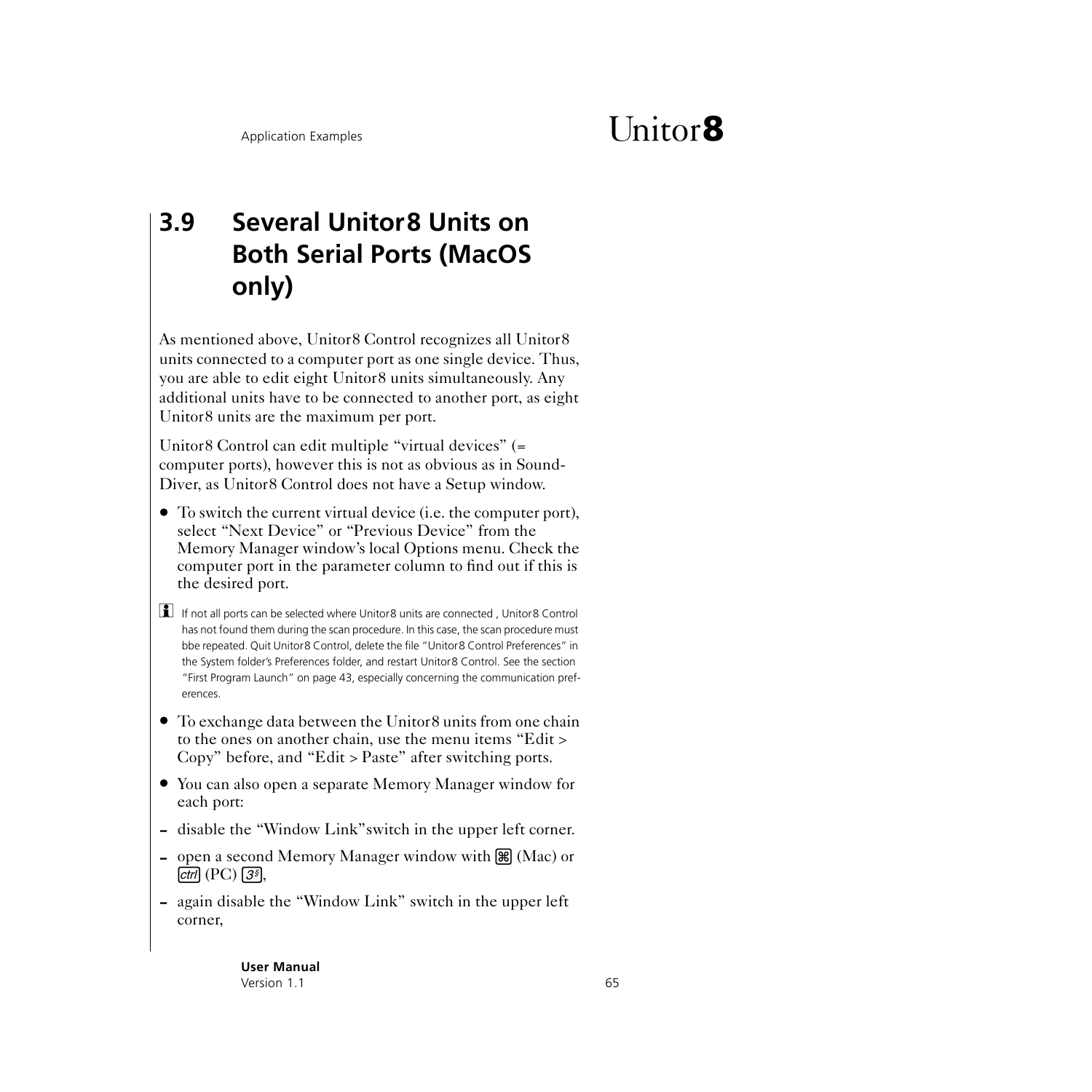- select the desired virtual device for the second window (see above),
- by simply activating the appropriate Memory Manager window, you can switch to the desired port,
- you can also copy data between the windows with "drag and drop".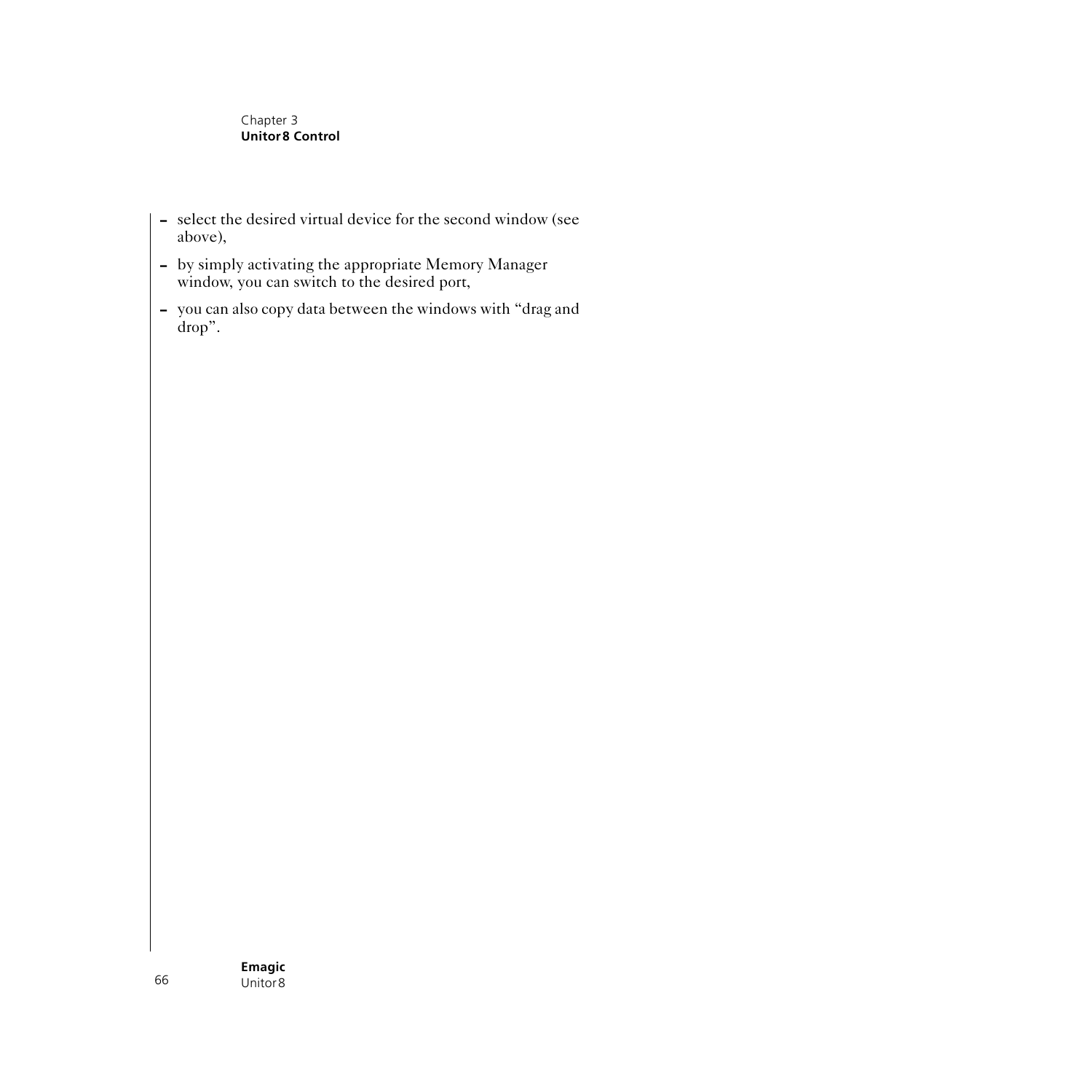# Unitor<sup>8</sup>

## **Appendix**

## <span id="page-66-0"></span>**A.1 Frame Rate**

The frame rate is the number of full frames per second (fps). The frame rate typically used varies depending on country, standard and recording application.

The following formats exist:

- 24 fps
- $25$  fps
- 30 fps
- 29.97 fps drop frame.

Occasionally, this format is used:

• 29.97 fps non-drop.

Theoretically possible, but more than exotic and not recommendable is the format

• 30.00 fps drop frame.

### **24 fps**

In the film business, 24 fps is typical.

### ✖ excludes AMT8

### **25 fps**

In Europe, a frame rate of 25 fps is used most commonly. This matches the frame rate of the PAL TV system, and since the frame rate is an integer (no fractional frames), problems are rare. Strictly speaking, it is not correct to name this format as z"SMPTE code", rather the correct term is "EBU Time Code". EBU is an abbreviation for "European Broadcasting ✖ excludes AMT8

> **User Manual** Version 1.1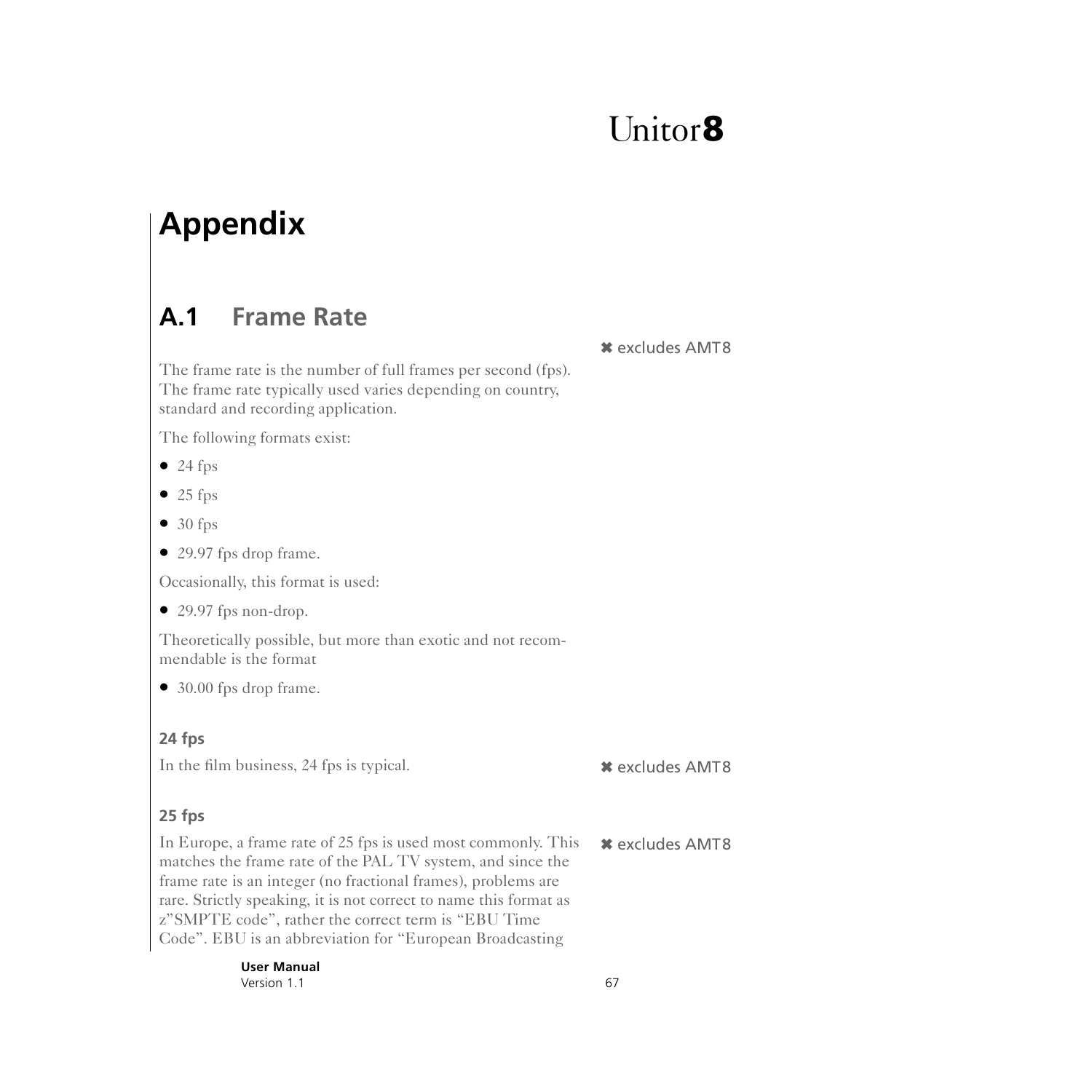Union". Since the data format is the same (except the frame rate), the term "SMPTE" is often used to refer to all frame rates.

In the USA and some other countries, the various frame rates around 30fps are used:

### **30.00 fps Non-drop**

American black/white TV operates at exactly 30 Hz. Therefore, 30 fps is used. The frames are counted from 0 to 29, then the next second begins. ✖ excludes AMT8

### **29.97 fps Non-drop**

With the introduction of color TV, the frame rate of 29.97 Hz began to be used. The corresponding format is 29.97 fps. As with 30fps, the frames are counted from 0 to 29. However, this leads to the effect that one SMPTE minute is not exactly one real minute, but is a bit too long. In other words: after exactly one real minute, the SMPTE position shows a bit less than one minute. However, this is not generally a problem, so this format is widely used. ✖ excludes AMT8

### **29.97 fps Drop**

To correct the deviation from "real time", the so-called "29.97 drop-frame" format has been introduced. Formally, this is a 30 fps code with the frequency 29.97 Hz, as described above. However, the frame numbering is slightly different: at every full minute, two frames are skipped when counting. For example, after the frame "0 minutes, 59 seconds and 29 frames", the subsequent frame is labeled "1 minute, 0 seconds and 2 frames". So, 2 frames have been "dropped". Thus, the time code format is called "29.97 fps drop frame", in contrast to the non-drop formats. This adjusts a "SMPTE" minute to match a "real" minute. ✖ excludes AMT8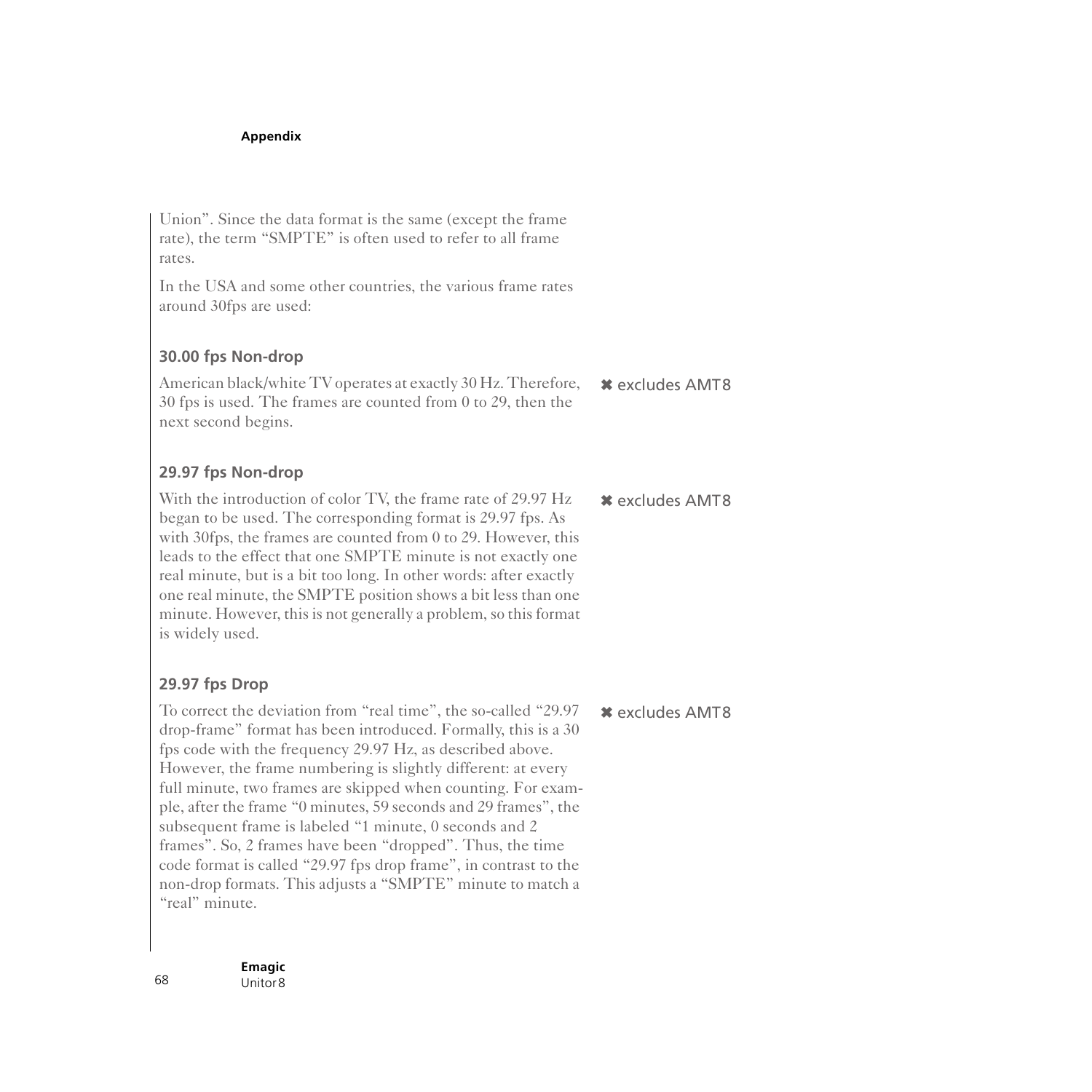Please note that with the drop format, the "real" video frames are played back without skipping any frames, so when played, the film looks normal and has no gaps. Only the counter display changes. In practice, it is easier than it sounds. Don't be surprised if certain positions can't be set (e.g. instead of **00:03:00:00**, **00:03:00:02** will appear). With this format, a real hour takes as long as a SMPTE hour.

## **Synchronization**

It is very important to set the correct frame rate, and stick with it for the duration of a given project, otherwise devices may go out of sync or won't start at all. Always distinguish between Drop Frame and Non-Drop Frame. When digital audio is involved, the difference between 29.97 and 30 is very important, as sample frequency and frame rate often have a defined relationship.

## **A.2 Wordclock Synchronization**

To achieve perfect sync with digital tape devices such as HD recorders while syncing to SMPTE, simultaneous sync of the digital data flow (the sampling rate) is necessary. This is usually achieved with a Wordclock interface, which essentially translates a fluctuating SMPTE time code into appropriately fluctuating Wordclock information. Thus, the playback tempo of the HD recorder is resolved to the master's.

If you are using an Audiowerk8 with Logic Audio and the Unitor8 however, you won't need an additional Wordclock Interface to maintain this type of sync. That is because the Audiowerk8 can continuously resync it's sample rate from 30 KHz to 52 KHz, in response to variations in the SMPTE rate . You can sync additional audio devices (such as ProTools) by connecting the digital output of the Audiowerk8 to the digital

> **User Manual** Version 1.1

### ✖ excludes AMT8

## $\overline{\mathrm{Uniform}}$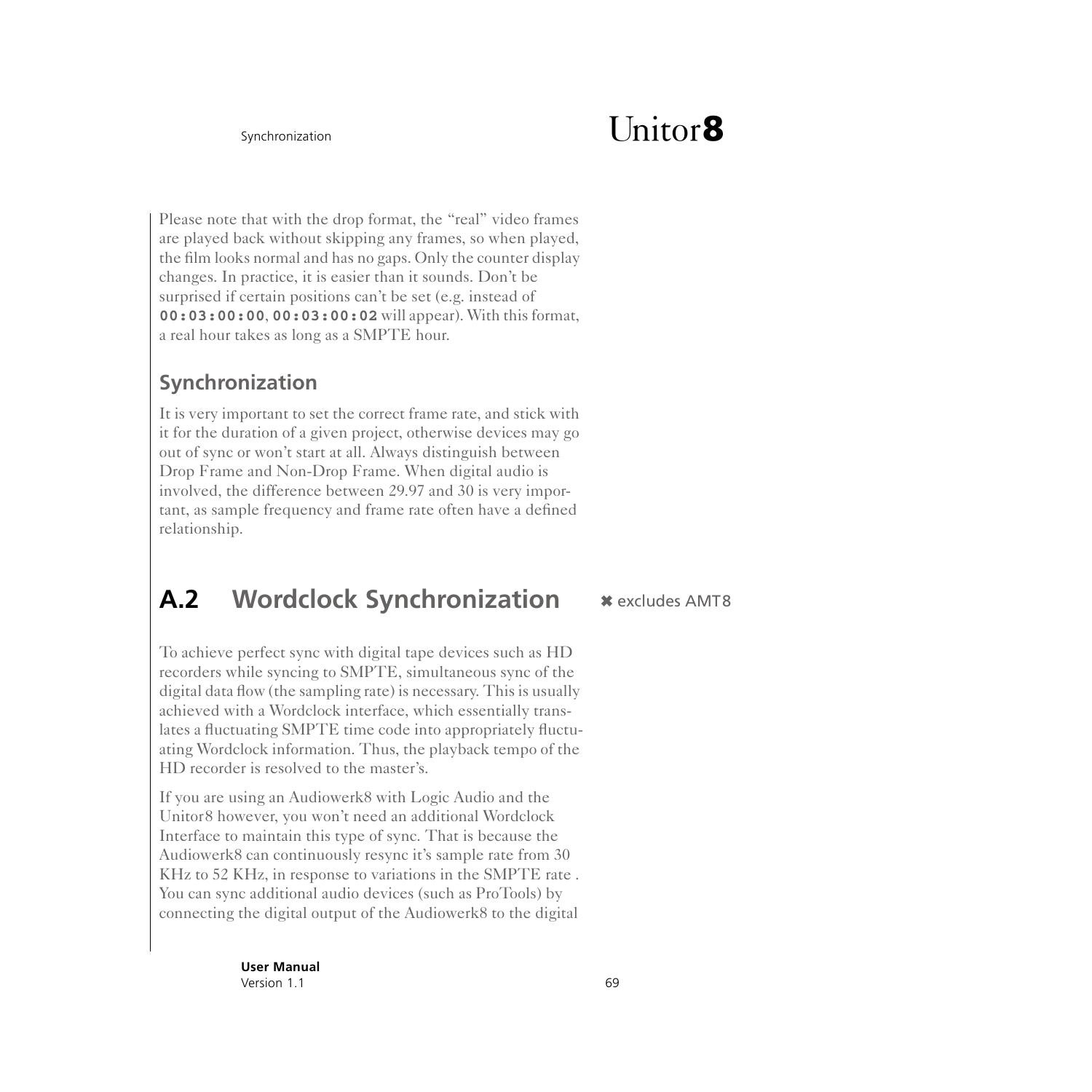input of that system, and setting the other systems's sync source to "digital".

It is of course up to you to decide whether you need an external Wordclock Interface. However, we recommend that you compare the prices of an external Interface and Audiowerk8. You might also consider that an HD recorder with eight distinct outputs is included as an extra if you buy an Audiowerk8 for this purpose. (We hope you are not annoyed with this little plug for another EMAGIC product at this point).

## **A.3 Pin Assignments**

Professional studios often have a server room, where all the noisy devices are installed. Most MIDI devices however, are placed in the studio room itself. In this case, you may need a cable between the computer and the Unitor8—in many cases much longer than the one we have provided.

The following tables show you how to build such a cable. Please use only high quality components. The cable must have a twisted shield.

## **RS-232**



| DB <sub>9</sub><br>female | Pin | Pin            | DB <sub>9</sub><br>female |
|---------------------------|-----|----------------|---------------------------|
| CD                        | 1   |                | <b>DTR</b>                |
| <b>RX</b>                 | 2   | $\overline{3}$ | <b>TX</b>                 |
| <b>TX</b>                 | 3   | $\mathcal{P}$  | <b>RS</b>                 |
| <b>DTR</b>                | 4   | 1              | CD                        |
| <b>GND</b>                | 5   | 5              | <b>GND</b>                |
| <b>RTS</b>                | 7   | 8              | <b>CTS</b>                |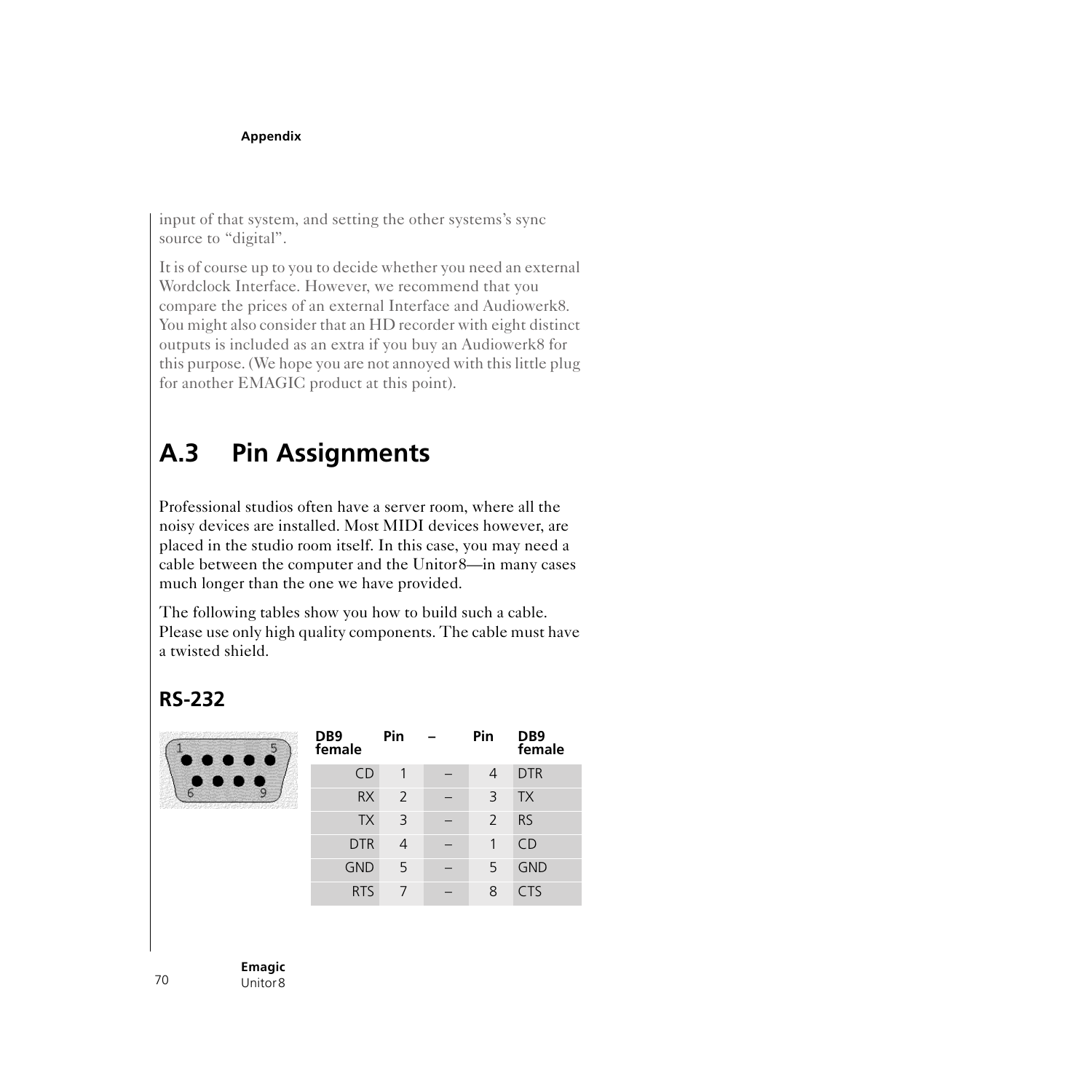| DB9<br>female | Pin | $\overline{\phantom{0}}$ | Pin | DB <sub>9</sub><br>female |
|---------------|-----|--------------------------|-----|---------------------------|
| <b>CTS</b>    | 8   |                          |     | <b>RTS</b>                |
| RI            | a   |                          |     | RI                        |

## **RS-422**

You can use any "LocalTalk printer cable" or cables provided with a MIDI Time Piece or MIDI Express.

|   | <b>MiniDIN 8 Pin</b> |                | Pin            | <b>MiniDIN 8</b> |
|---|----------------------|----------------|----------------|------------------|
|   | <b>HSo</b>           | $\mathbf{1}$   | $\overline{2}$ | <b>HSi</b>       |
| 屈 | <b>HSi</b>           | $\overline{2}$ | $\mathbf{1}$   | <b>HSo</b>       |
|   | TxD-                 | $\overline{3}$ | 5              | RxD-             |
|   | <b>GND</b>           | $\overline{4}$ | $\overline{4}$ | <b>GND</b>       |
|   | RxD-                 | 5              | 3              | TxD-             |
|   | $TxD+$               | 6              | 8              | $RxD+$           |
|   |                      | 7              | 7              |                  |
|   | $RxD+$               | 8              | 6              | $TxD+$           |
|   | shield               |                |                | shield           |

The cable must be high quality, 8 pin, shielded.

You will get best results if the pairs (HSo, HSi), (TxD-,TxD+) and (RxD-, RxD+) are twisted pairs.

## **S-Video Plug**

The Unitor8 uses only one pin of the S-Video jack: Pin 3 (Luminance). All other pins are unused, and are fed through internally.

You can connect virtually any other plug type used for video signal to the S-Video jacks with an adapter. Pin 3 of the Mini DIN plug has to be connected with the RCA plug or (with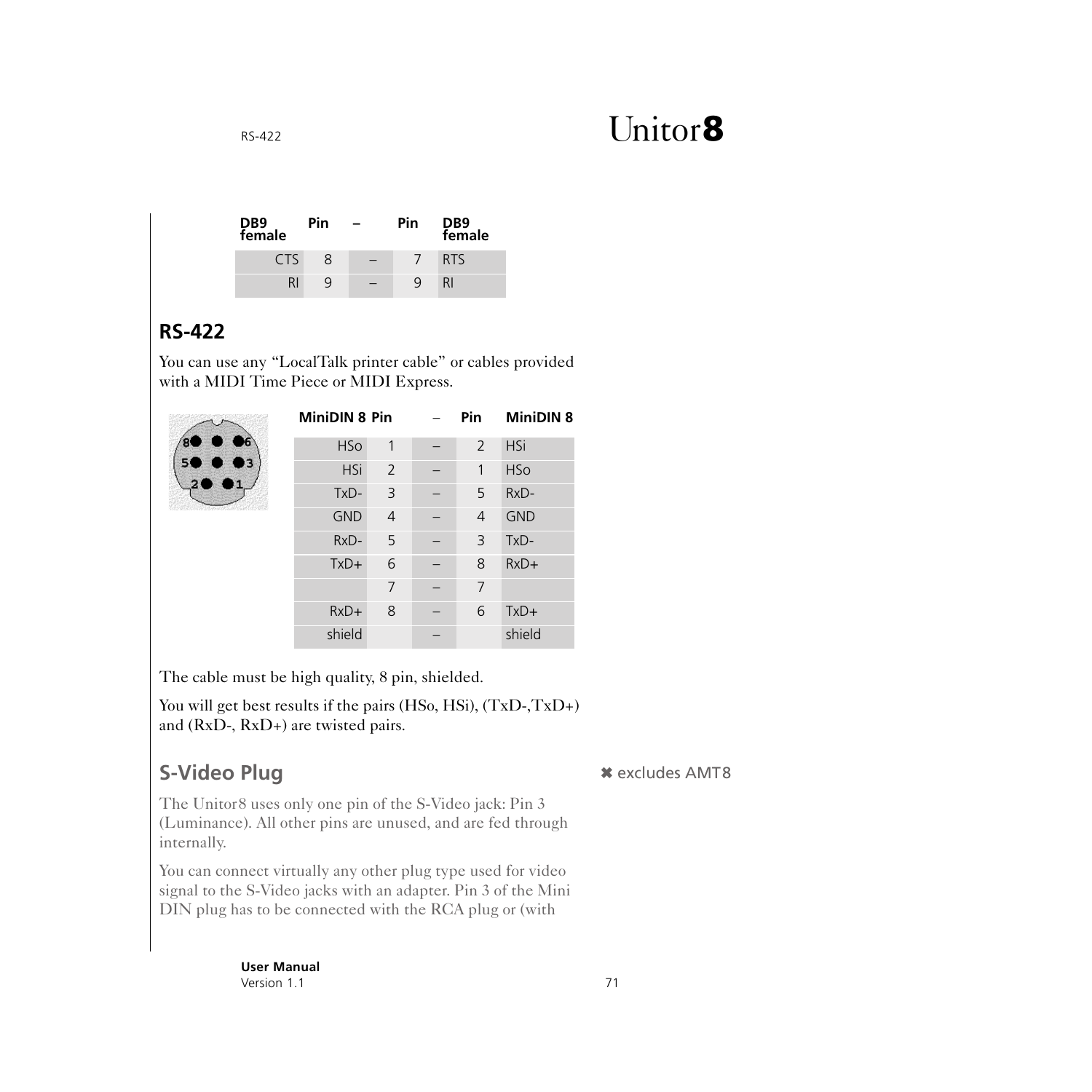### **Appendix**

SCART plugs) to a pin named "Video In" or "Video Out", depending on whether the adapter serves as Input or Output.

### **The Mini DIN 4 Jacks of Unitor8.**

The pin assignment of Input and Output is identical. (View on the Jack).



S-Video: Y=3 with GND=1 Normal Video: Video=3, GND=1  $C=4$  with  $GND=2$ 

### **RCA Adaptor**

The connections of a Mini DIN 4 to RCA Video Adaptor:



### **SCART Pin Assignment**

The relevant Pins of an SCART connector: (The meaning in case of S-Video is shown in brackets)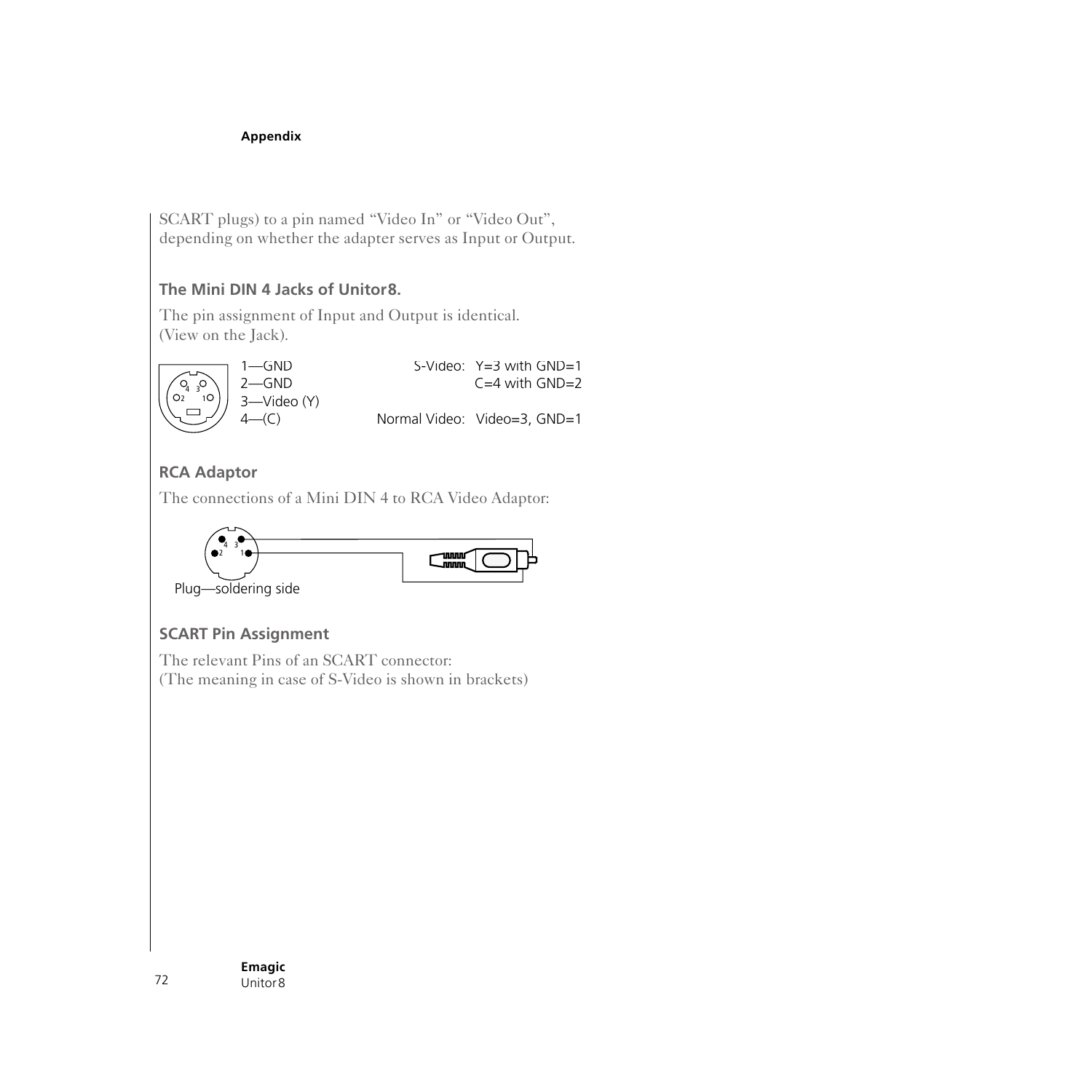# Unitor<sub>8</sub>



## **A.4 Tips for the Windows Driver**

- The driver features multi-client operation: Several MIDI applications can access the Unitor8 simultaneously. In this case, MIDI commands are merged and dispatched properly.
- MIDI Time Code (MTC, F1 xx), Song Position Pointer (SPP, F2 xx xx), MIDI Clock (F8), Start (FA), Stop (FB) and Continue (FC) are always routed to port "Unitor In 1". All other messages are routed to the port of the respective Input.
- The driver supports Time Stamps (Information about reception time of a MIDI message). This is only relevant for software packages which decode the Time Stamps.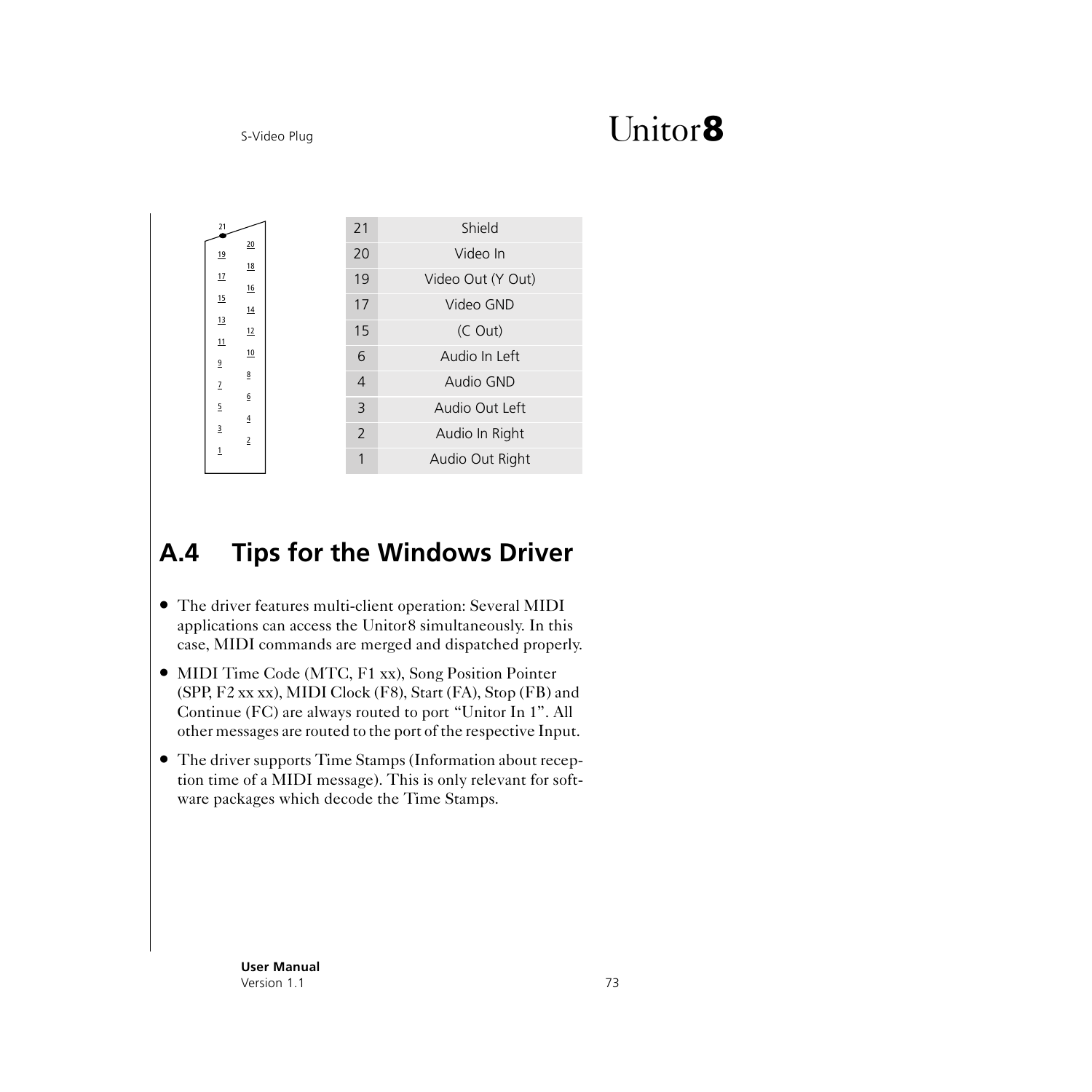## **A.5 Troubleshooting**

## **Platform-independent Problems**

- <span id="page-73-1"></span>? SMPTE does not work, however MIDI does.
- ! You are using the wrong power adapter.

\* Please use the provided power adapter or one with comparable values. It is important that it generates  $9V \sim (AC, alternat$ ing current) and at least 8.1 VA. Most power adapters however generate DC (direct current), and should not be used with the Unitor8.

- ? When switching to Patch Mode, the Patch Mode LED flashes only briefly, and the Unitor8 resets to Computer Mode.
- ! The computer is running a program which has MIDI Thru activated, or generates MIDI events in another way. Any MIDI message (except certain SysEx messages) received by the RS 232 or RS 422 connector causes the Unitor8 to switch to Computer Mode.
- \* While the Unitor8 is running in Patch Mode, no MIDI software should be run on the computer (except Unitor8) Control). If you run SoundDiver with the Unitor8 Module instead of Unitor8 Control, or use Unitor8 Control in AutoLink mode, make sure that MIDI Thru is switched off.
- <span id="page-73-0"></span>? The phases for the Click Input Setup are transmitted incorrectly for the foot switch (I press the foot switch, but Unitor8 sends the message for phase 2 or 4 instead of phase 1 or 3).
- ✖ excludes AMT8

✖ excludes AMT8

! The foot switch is an "Opener", and you connected it after powering-up the Unitor8. Thus, the Unitor8 could not recognize the foot switch type.

**Emagic** 74 Unitor8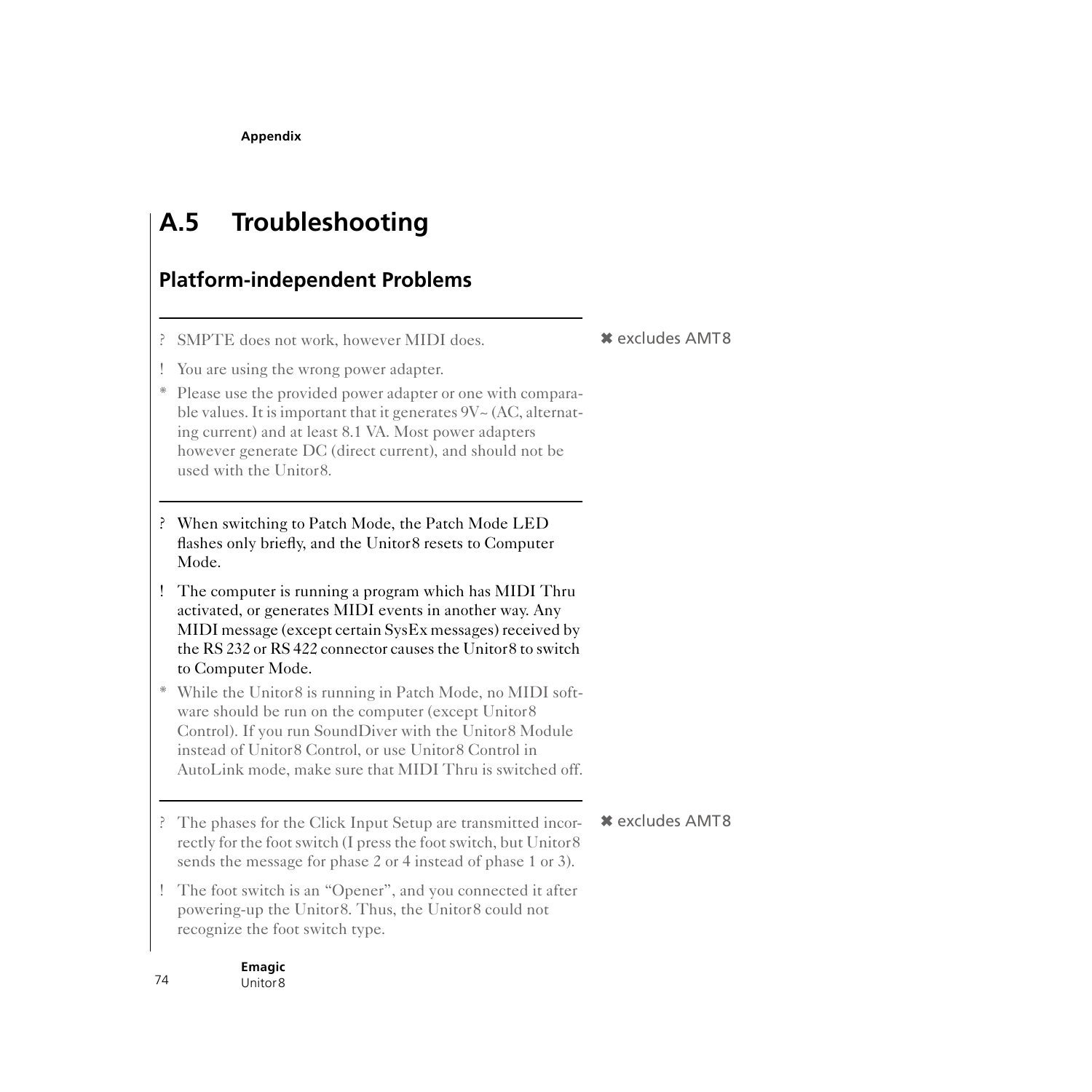# $Unitor8$

- First connect the foot switch, then switch on the Unitor8.
- ? After power-up, several MIDI In LEDs are illuminated constantly, and the unit does not respond at all.
- <span id="page-74-0"></span>**1** Please don't confuse this problem with the frequent flashing of a MIDI In LED when a device sends Active Sensing or MIDI Clock, which is not a bug.
- <span id="page-74-2"></span>! There is a hardware problem inside the unit.
- \* Power down the unit, and then power it up again. If this does not help, please contact your Emagic distributor.
- ? After powering down a Unitor8, other powered-up Unitor8 units won't work anymore.
- ! The last powered-up unit in the chain tries to forward data to the powered-down unit, which no longer reacts.
- \* After a Unitor8 within a chain has been powered up, it should not be powered down separately.
- \* Quit all MIDI programs, power-down all Unitor8 units, then power them up, and launch the MIDI programs again.
- ? I have connected a Unitor8 to a different computer port, or to a different Unitor8, but it is not recognized.
- ! The Unitor8 units have not recognized the new cabling. The cabling between the Unitor8 units and to the computer ports is recognized only at power-up.
- \* Before changing the cabling, you should quit all MIDI programs, and power down all Unitor8 units.

## **Problems with MacOS**

<span id="page-74-3"></span><span id="page-74-1"></span>? The Unitor8 is not recognized on the Modem Port of my Mac IIfx, Quadra 900 or Quadra 950.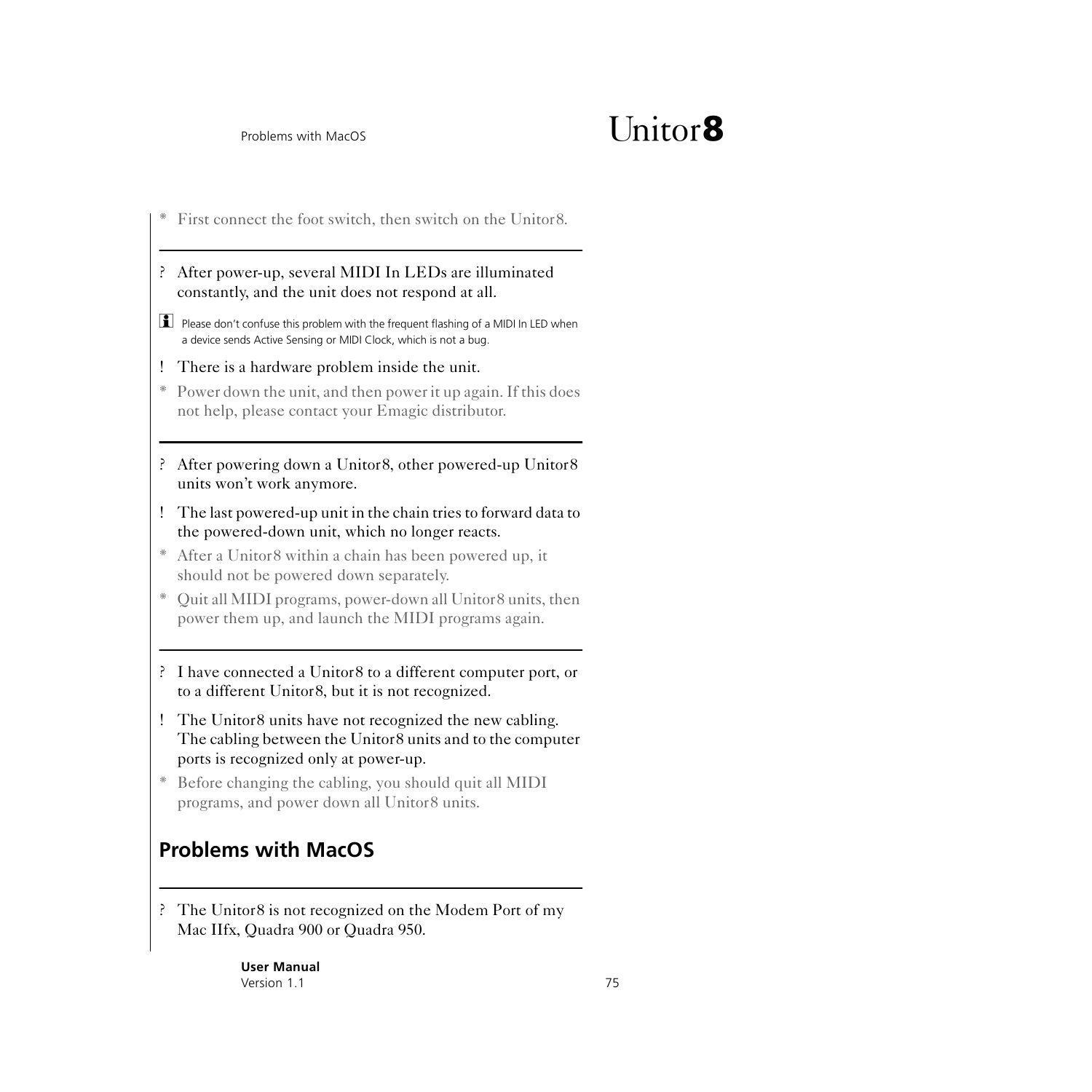- ! These Mac models have a serial chip which has two modes. The Unitor<sup>8</sup> can be used only in "compatible" mode.
- <span id="page-75-2"></span>\* Install the control panel "Serial Switch", and set it to "compatible".
- <span id="page-75-4"></span>? The Unitor8 is not recognized on USB.
- ! Your USB PCI card used is not supported by Apple.
- \* Use a different USB card.
- ! The software does not support the Unitor8 connected to USB directly.
- <span id="page-75-3"></span><span id="page-75-0"></span>\* If you use Logic Audio: update to version 4.0.1 or higher
- <span id="page-75-1"></span>\* If you use SoundDiver: update to version 2.0.7 or higher
- \* If you use other software: install the OMS driver (see the [section "OMS Driver" on page 22](#page-21-0)), and run the software in OMS mode.
- ? I have connected several Unitor8 units to USB, but only one is recognized.
- ! Only one Unitor8 may be connected to USB.
- \* Inter-connect the other units with the first unit. Also, see the [section "Stacking via USB" on page 20](#page-19-0) and the [section "Can](#page-17-0)  [I Connect Several Unitor8 Chains to USB?" on page 18](#page-17-0).
- ? Only the Unitor8 connected via USB is recognized, but not the cascaded units.
- The cascade cabling is wrong.
- \* Connect the second unit with the first via RS-422, not RS-232. See the [section "Stacking via USB" on page 20](#page-19-0).
- ? Some programs don't work with Unitor8 (at least not with 1 MHz).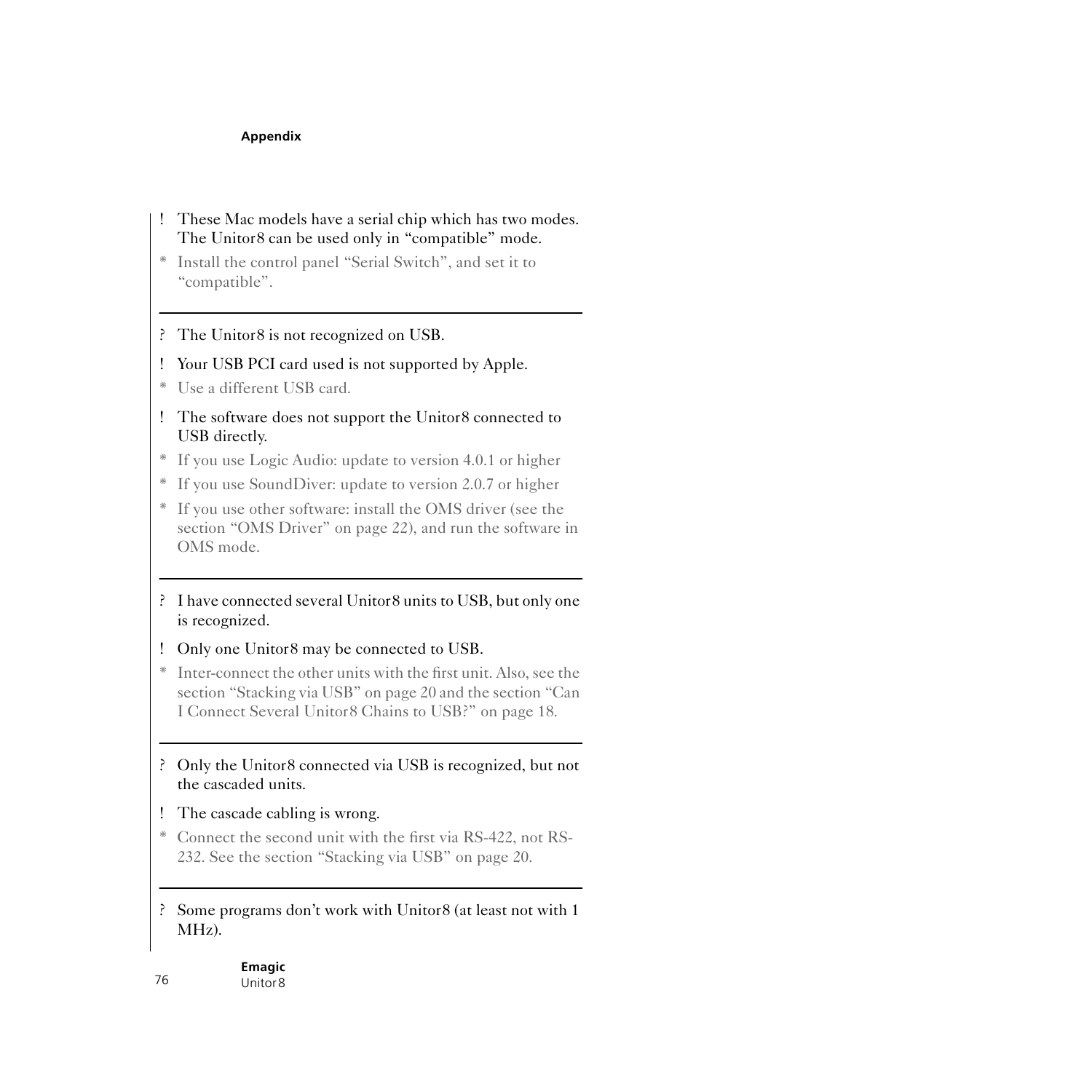# $\overline{\mathrm{Uniform}}$

- ! This problem only occurs with Unitor8 Mk. 1 hardware revision 1 and 2, but not with revision 3, Mk.2 or AMT8. The RS 422 cable is too long and thus acts as a low-pass filter. It sounds strange, but the signals transmitted in 1 MHz mode have higher frequencies than those transmitted in Fast Mode.
- <span id="page-76-0"></span>\* Use the provided cable. If this is not possible, use the highest quality cable possible(individually shielded cores). The Unitor8 Mk1. Rev 1 and 2 can be retrofitted to ameliorate this problem. Please contact Emagic.
- ? Fast Mode cannot be established in Logic (or another MTP compatible program).
- You have switched on the Unitor 8 after starting the program.
- Press the Panic/Patch button, then try again.
- ? Unitor8 Control and Logic don't run together. An error message appears that a serial port is already in use by another application.
- ! Logic is not configured correctly.
- \* Enable the option "Use AutoLink with SoundSurfer/Diver" in Logic's preferences.
- ! Unitor8 Control has been started before Logic and therefore has opened the serial ports.
- Always start Logic first, then Unitor8 Control.
- <span id="page-76-1"></span>? Unitor8 Control does not work with OMS. An error message appears that a serial port is already in use by another application.
- ! Unitor8 Control is not configured correctly.
- Set the option "Use OMS if available" in the preferences to "Always".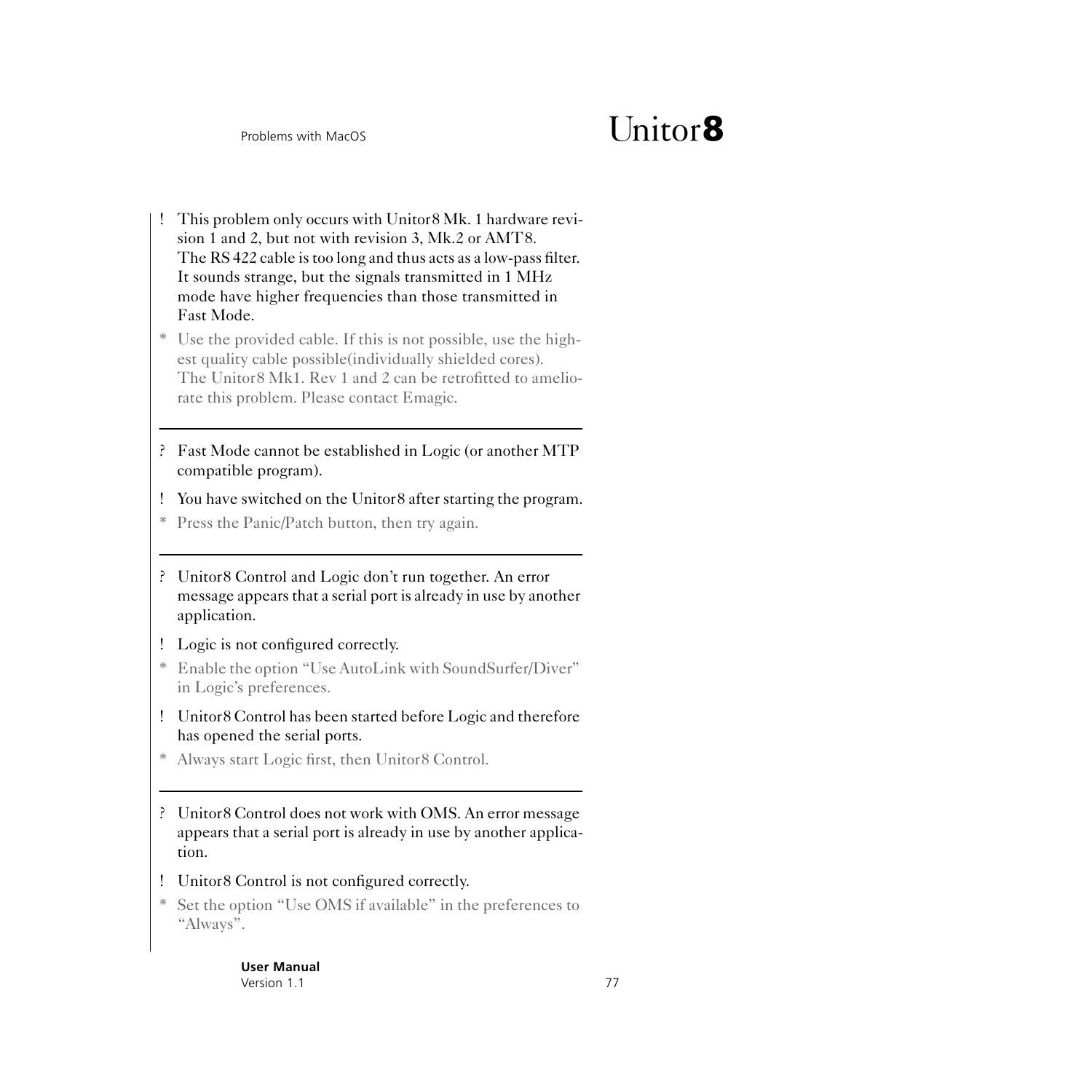- <span id="page-77-0"></span>? Under OMS, only the first Unitor8 is recognized.
- ! The MTP driver which comes with OMS supports only one interface unit.
- \* Install the Unitor8 OMS driver. See the [section "OMS](#page-21-0)  [Driver" on page 22](#page-21-0).

### **Problems with Windows**

- <span id="page-77-1"></span>? The Unitor8 connected to USB is not recognized
- ! USB is currently supported only on MacOS, not on Windows.
- \* Read the readme file on the provided CD-ROM to see if this has changed. Also, visit our web site www.emagic.de. Also visit our web site www.emagic.de/english/support/download.
- \* Connect the Unitor8 to a COM port. See the [section](#page-23-0)  ["Setup—COM Port" on page 24](#page-23-0).

? System crash after installation of additional MIDI hardware.

- ! TOn Windows 95 systems, the maximum number of 11 MIDI ports has been exceeded. This is due to a bug in Windows 95 (which will be fixed in Windows 98). The number of installed ports is reduced automatically with the setup of the Unitor8 driver on Windows 95 systems. If additional hardware is installed later on, the Unitor8 driver is unable to detect this.
- \* Start Windows in "Safe Mode" (Press F8 during Start and select "Safe Mode"), delete the Unitor8 from the system (control panel "System", Device Manager). Reboot your PC (now in standard mode), and reinstall the Unitor8 driver.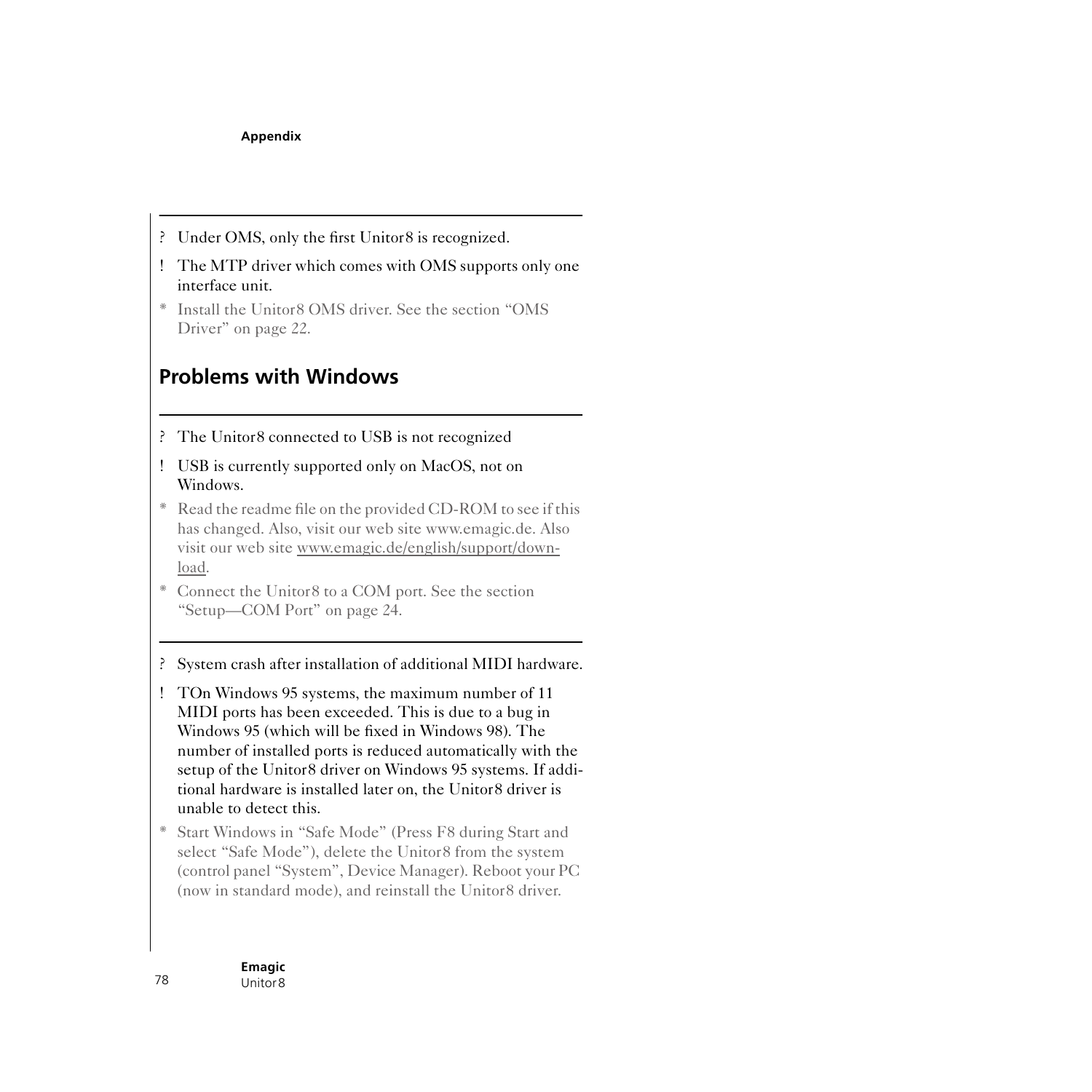# $\overline{\mathrm{Uniform}}$

- <span id="page-78-1"></span>? Error message MMSYSTEM 003, or no MIDI input or output.
- ! The Unitor8 is not recognized by the driver, because the cabling is not correct, or the unit is not switched on.
- \* Make sure the Unitor8 is switched on before starting MIDI applications.
- \* Use only the provided cable. You may use a Sub-D 9 pin extension cable, but not replace the cable completely, as it is a "null-modem" cable, which has swapped wires.
- \* Do not insert a dongle (such as the Logic dongle) between the Unitor8 and the computer.

**1** With Logic version 3.6 or newer, you can connect the Unitor8 to the Logic dongle.

- ! You have a modem connected to the same COM port, and the modem driver has already occupied the COM port.
- \* Remove the modem driver from the Device Manager of the System control panel.
- <span id="page-78-2"></span>? Error message MMSYSTEM 007 when I try to run several MIDI applications simultaneously.

! This is a bug in Unitor8 driver version 1.26 and older.

- Please update the Unitor8 driver to version 1.27 or newer.
- <span id="page-78-4"></span><span id="page-78-0"></span>? Cubase crashes when it sends SysEx.
- ! This is a bug in Unitor8 driver version 1.26 and older.
- Please update the Unitor8 driver to version 1.27 or newer.
- <span id="page-78-3"></span>? SoundDiver: with specific devices (e.g. D-50, DX7), requesting several but not all entries of a bank results in the same data for every entry.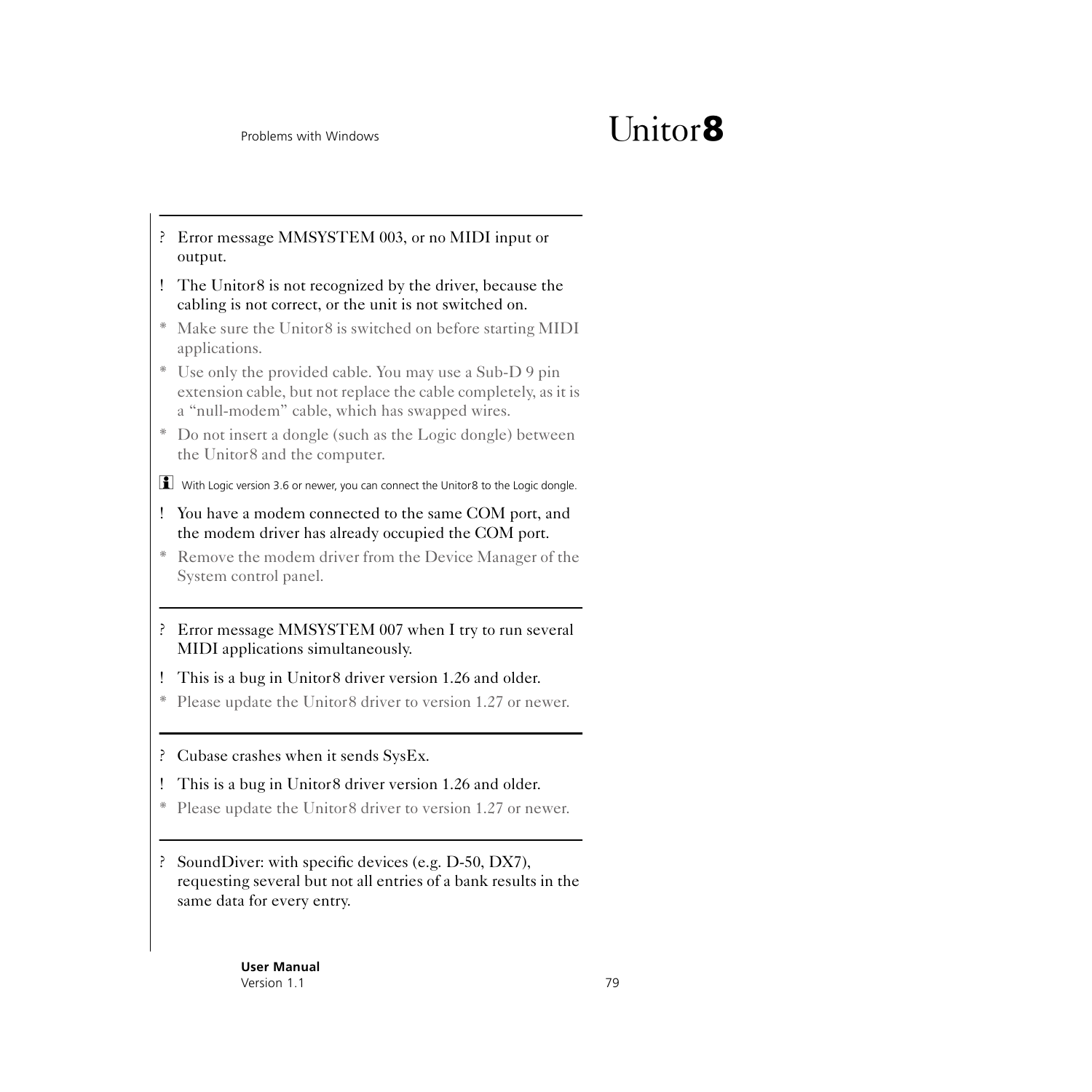- ! This is a bug in Unitor8 driver version 1.25 and older (Running Status was not reset correctly).
- \* Please update the Unitor8 driver to version 1.26 or newer.

## **A.6 Windows Driver Details**

## **Driver Revisions**

Every driver revision consists of 4 files:

- Uni<sub>x</sub> xx.inf (x xx is revision number) required for installation. Up to revisions 1.26, this file was always named "Unitor08.INF".
- Unitor08 dll Property Sheet Provider (used in System control panel, Device Manager)
- Unitor08.drv MMSYSTEM driver, the interface between the VxD and the Windows MME system.
- Unitor08.VxD Low Level driver

### **1.24 (97/12/11)**

Initial release

#### **1.25 (98/01/26)**

• Improvements in output of large SysEx messages

#### **1.26 (98/02/14)**

• Transmitting SysEx messages did not clear the Running Status

**Emagic** 80 Unitor8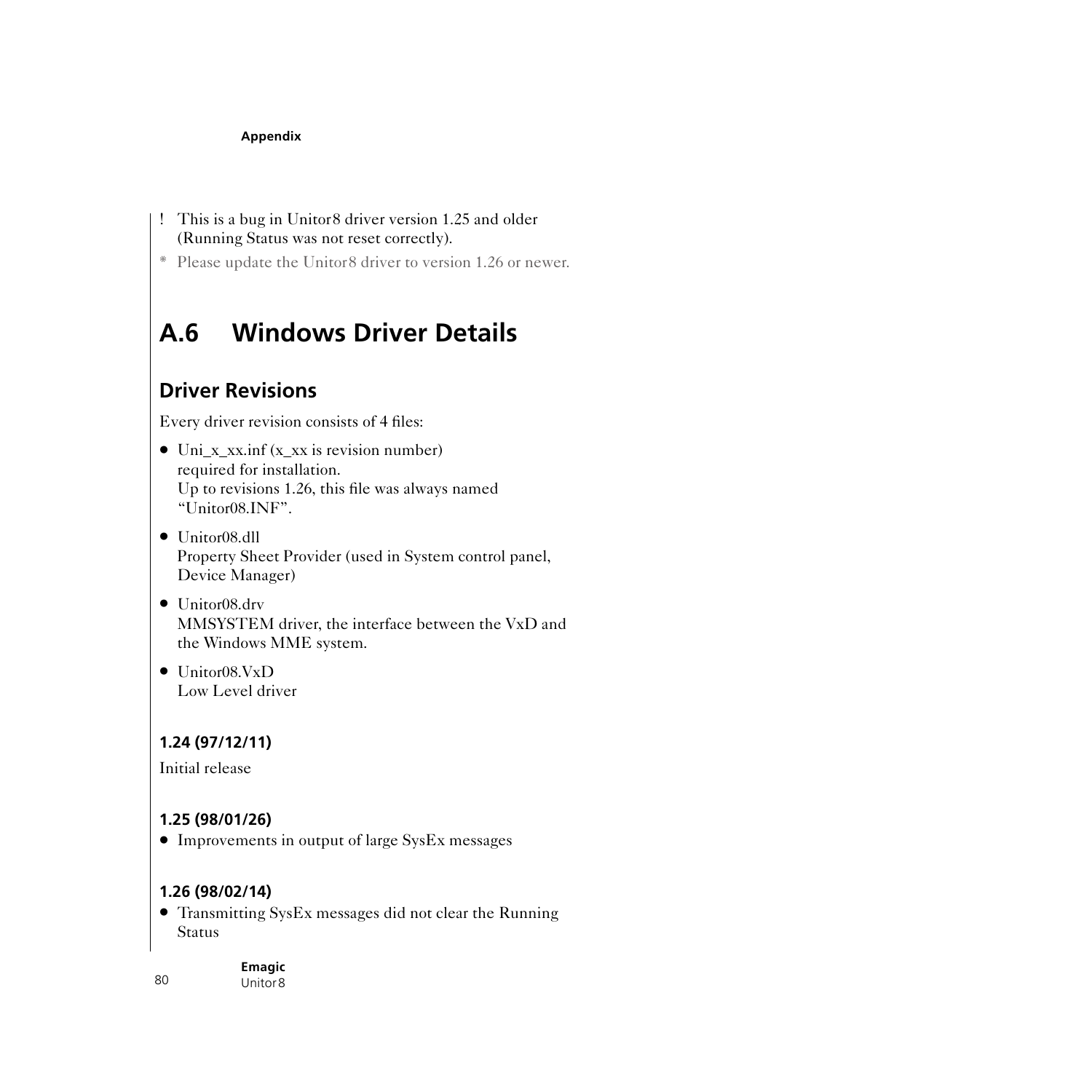# I Initor<sup>8</sup>

### **1.27 (98/02/23)**

- INF file now has the version number in the file name. This allows driver updates without the need to deinstall the old driver. However, this makes a Windows restart necessary.
- Messages transmitted with midiOutLongMsg now handle the Running Status correctly: 80-EF: updates Running Status F0-F7: clears Running Status F8-FF: retains Running Status
- The Control Panel now tests the Windows version. Beginning with build 1650 (Windows 98 Beta 1) the in/out port number warning is skipped.

### **1.30 (Dec. 98)**

• Adjustments to modular VxD Kernel

#### **1.31 (99/01/13)**

- Unitor8 is switched back to Patch Mode when driver is disabled
- MIDI In/Out ports can now be renamed in the Control Panel

#### **1.32 (99/01/20)**

• asymmetric opening/closing by several clients (e.g. client A start, client B starts, client A quits, client B quits) could cause a crash

#### **1.33 (99/01/21)**

- The ALL port can be recognized by the client (different) product ID)
- Support for requesting the Unitor<sup>8</sup> hardware version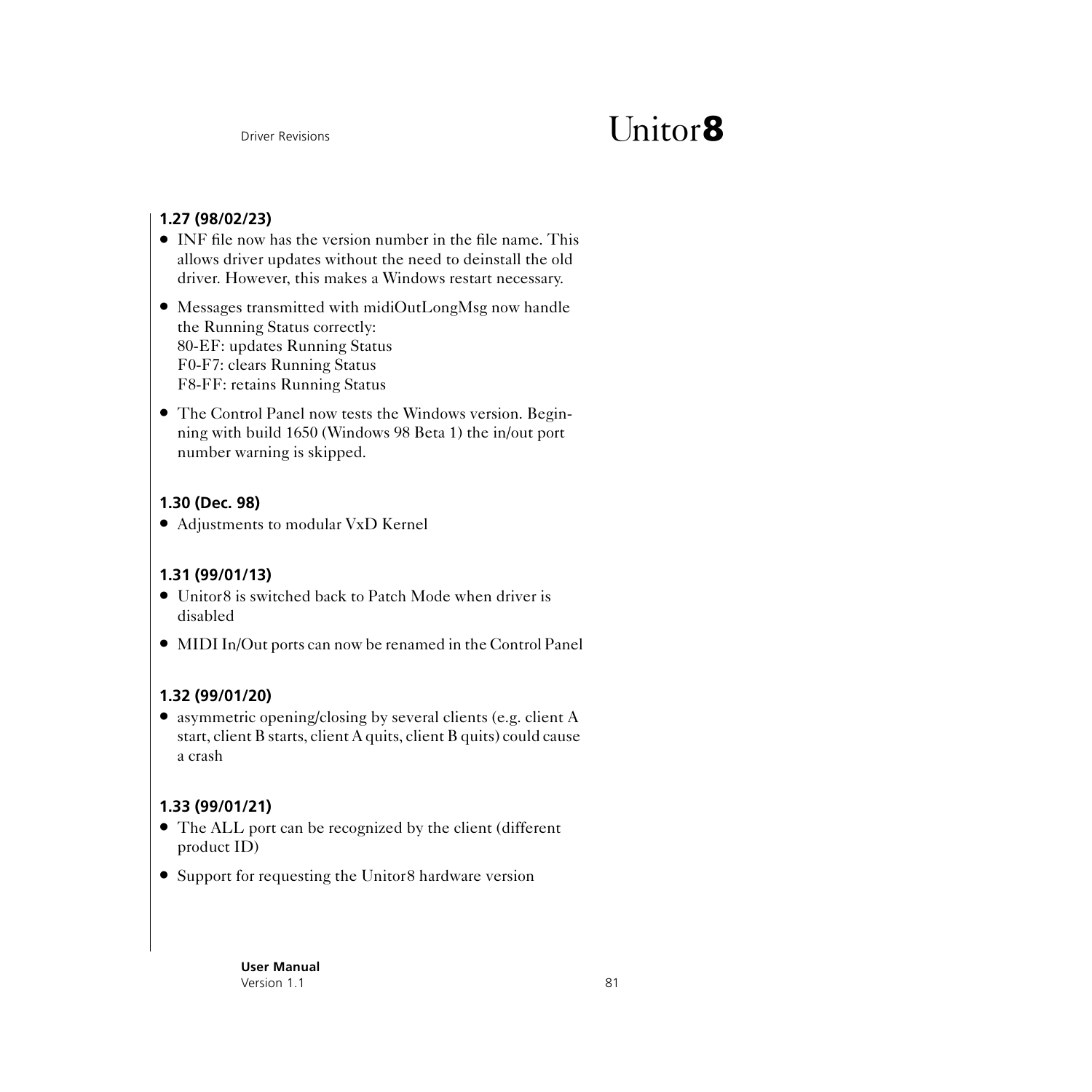### **1.34 (99/02/03)**

- F4 and F6 (Tune Request) now don't require an additional data byte
- <span id="page-81-0"></span>• F5 is now transparent (required for AMT)

### **1.35 (99/03/25)**

• Running Status is now cleared every 2 seconds. This prevents MIDI devices from reacting to incoming MIDI, if they are powered-on after the driver was opened.

### **1.36 (99/03/29)**

• Running Status is now managed separately for each port.

#### **1.37 (99/04/03)**

• Incoming MTC is now read correctly.

#### **1.38 (99/04/22)**

• When closing the driver, Note Offs were transmitted to the ports. This has been removed, as it takes a long time.

#### **1.39 (99/06/15)**

• Removed debug messages

## **Information for Windows Developers**

#### **IDs**

Beginning with driver version 1.31, the following IDs are provided:

The manufacturer code (MIDIINCAPS/MIDIOUT-CAPS.wMid) of Emagic is 0xD0 (208 decimal).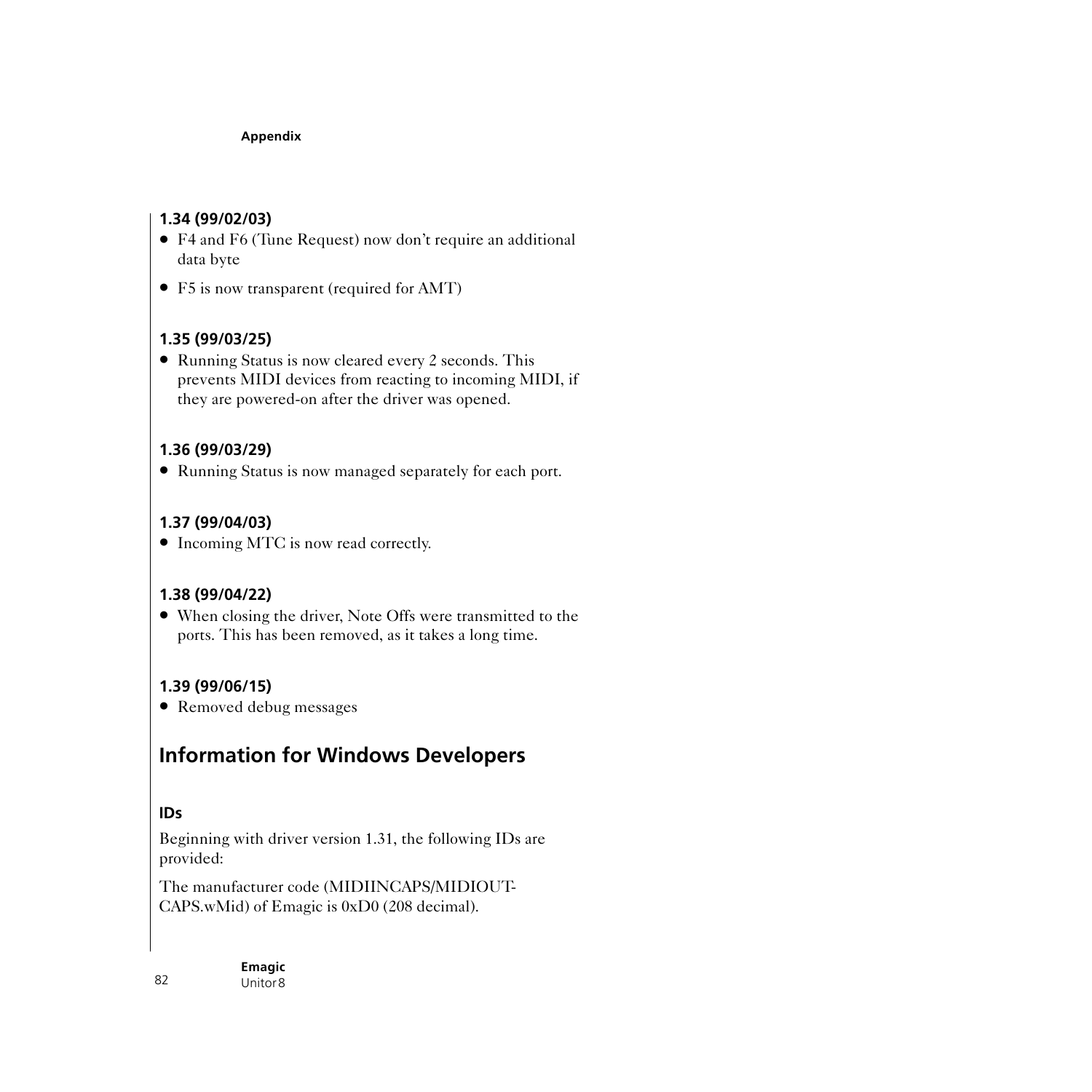## Unitor<sup>8</sup>

MIDIINCAPS/MIDIOUTCAPS.wPid is 0x01 (1 decimal) for the Unitor8 driver. Exception: for output port 0 (All Ports), MIDIOUTCAPS.wPid is 0x101 (257 decimal).

With versions older than 1.31, you should scan the port's name for the text "Unitor".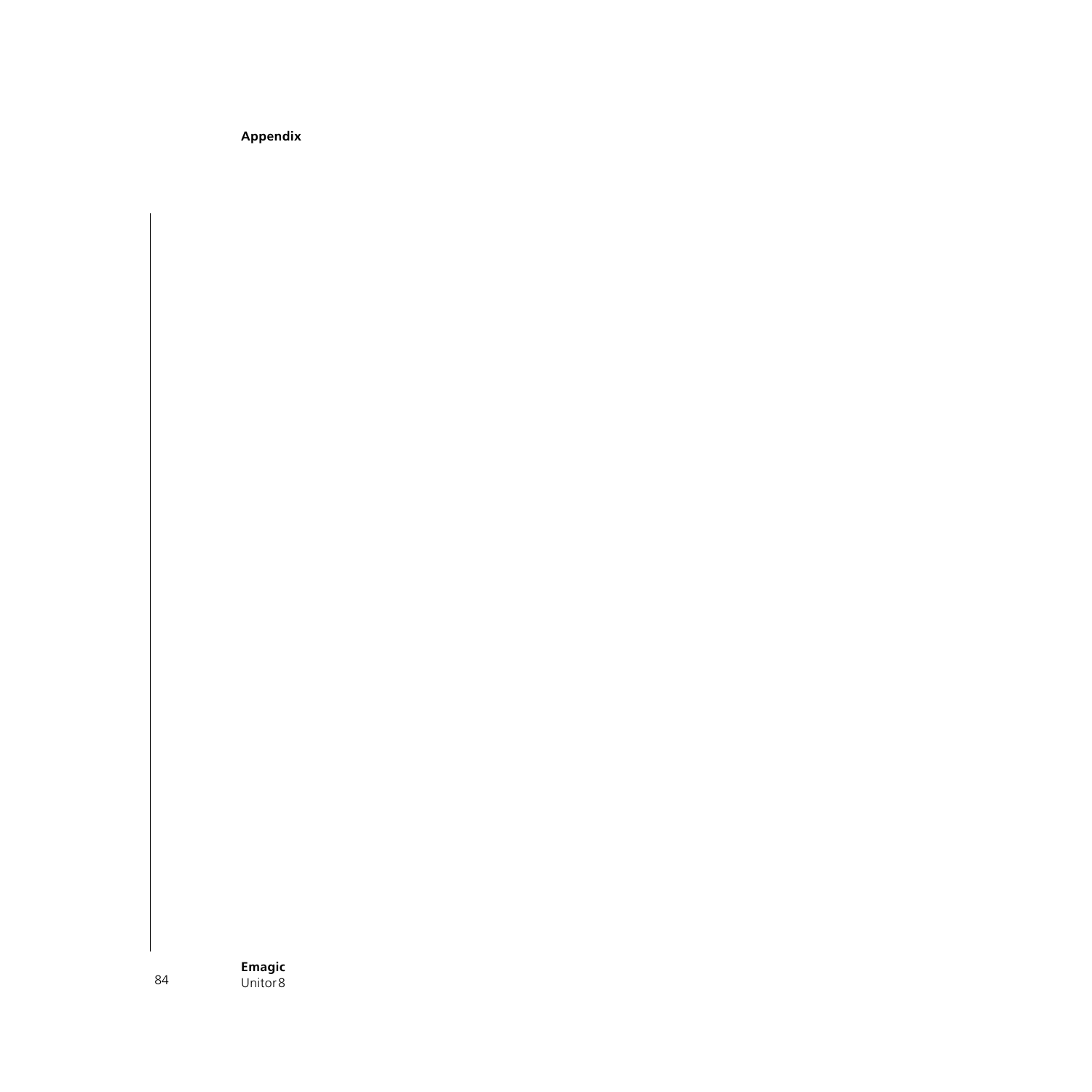# Unitor<sup>8</sup>

## **A**

| <b>Active Sense</b>   | 38, 75        |
|-----------------------|---------------|
| <b>Active Sensing</b> |               |
| filter $\sim$         | 55            |
| All Notes Off         | 10,38         |
| AMT                   | 8, 17, 18, 82 |
| <b>Audio Input</b>    | 12            |

## **B**

| <b>Bi-directional cabling</b> | 15 |
|-------------------------------|----|
| <b>BIOS</b>                   | 23 |
| <b>Burn-in</b>                | 11 |
| <b>Burn-in window</b>         | 54 |

## **C**

| Click Input                | 12             |
|----------------------------|----------------|
| Click Input Setup          | 46, 74         |
| Clock master               | 41             |
| Coax                       | 16             |
| Compatibility              | 9              |
| <b>Computer Mode</b>       | 10, 38, 39, 46 |
| <b>Computer Mode Setup</b> | 46, 56         |
| Continue                   | 41             |
| Copy                       |                |
| parameter groups           | 49             |
| Patches                    | 51             |
| port settings              | 49             |
| Cubase                     | 8, 79          |

## **D**

| Data filter   | 55 |
|---------------|----|
| distributor   | 14 |
| <b>Driver</b> |    |

| Configuration | 28 |
|---------------|----|
| Update        | 31 |

## **E**

| <b>EEPROM</b>             | 10.12.33 |
|---------------------------|----------|
| <b>Emagic distributor</b> | 14       |
| <b>Enable MTC Out</b>     | 55       |
| <b>EPROM</b> version      | 34       |
|                           |          |

## **F**

| Fast Mode                 | 9, 18, 77 |
|---------------------------|-----------|
| <b>Firmware update</b>    | 12, 33    |
| Foot switch               | 12        |
| <b>Frame Rate</b>         | 53        |
| FreeMidi                  | q         |
| Freewheeling              | 11, 54    |
| <b>Full Frame Message</b> | 55        |
|                           |           |

## **G**

| G3                        | 18, 19, 20 |
|---------------------------|------------|
| Galaxy                    | 40         |
| Global Setup              | 46         |
| qPort                     | 18, 20     |
| <b>Griffin Technology</b> | 20         |

## **H**

## **I**

| iMac                | 18 |
|---------------------|----|
| Initialize          | 35 |
| <b>Input Filter</b> | 55 |

**User Manual** Version 1.1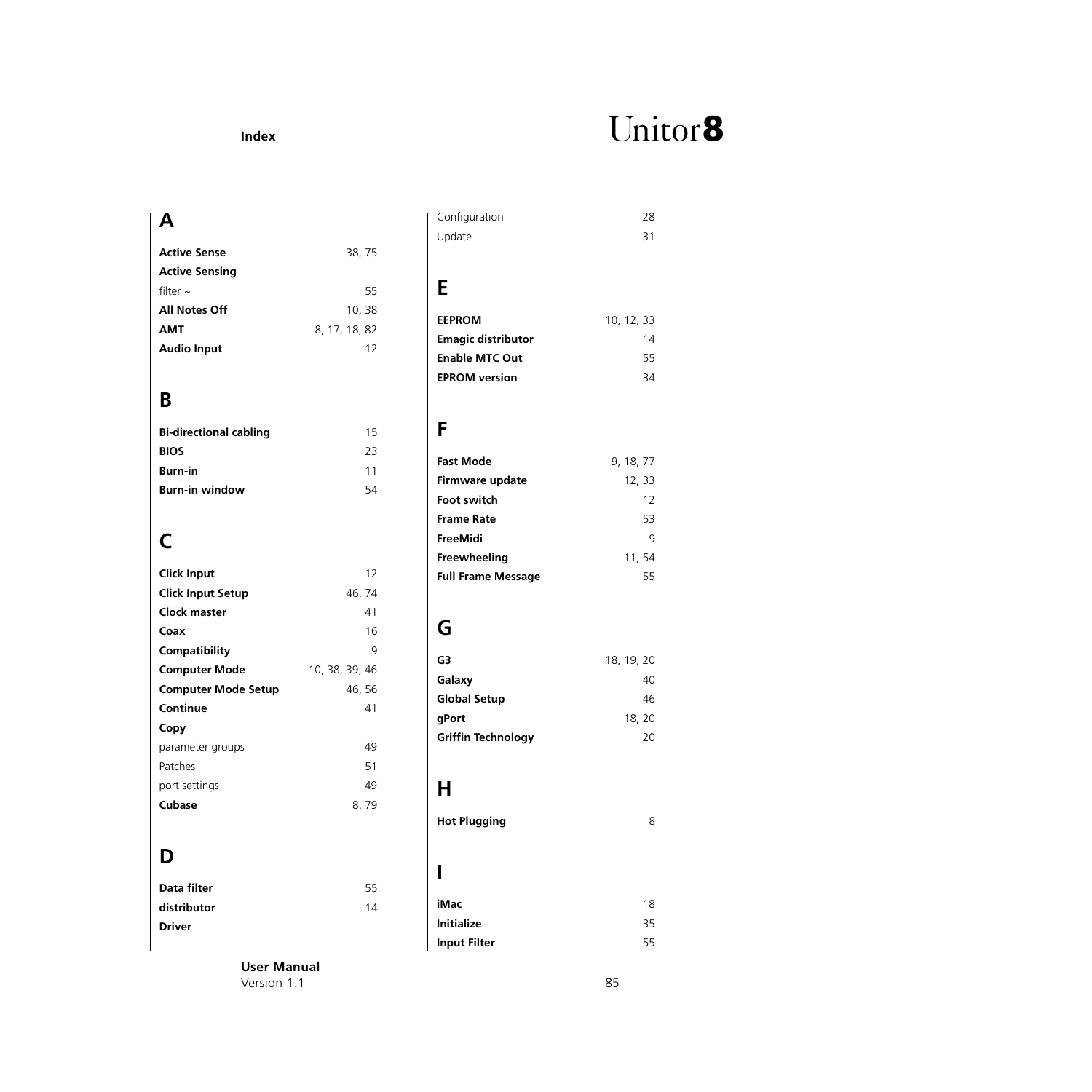**IntelliMouse** [24](#page-23-1)

| Κ                                     |        |
|---------------------------------------|--------|
| <b>KeySpan</b>                        | 21     |
|                                       |        |
| L                                     |        |
| <b>Link Windows</b>                   | 50     |
| Logic                                 | 23, 33 |
| Logic Audio<br>16, 18, 24, 29, 30, 76 |        |
| <b>Longitudinal Time Code</b>         | 52     |
| LTC<br>12, 13, 15, 37, 52, 53, 55, 56 |        |
| Output                                | 56     |
| Output Level                          | 56     |
| Read LED                              | 38     |
| Striping                              | 56     |
| Synchronizer                          | 10     |
| Write LED                             | 38     |
| <b>LTC</b> Input                      | 15     |
| LTC Out                               | 15     |
| <b>LTC-EBU</b>                        | 52     |
| <b>LTC-SMPTE</b>                      | 52     |
|                                       |        |
| Μ                                     |        |
| <b>Mac Ilfx</b>                       | 21,75  |
| <b>MacOS</b>                          | 7, 19  |
| <b>Matrix</b>                         | 48     |
| <b>Memory Manager</b>                 | 46     |
| <b>MIDI Clock</b>                     | 41,75  |
| <b>MIDI Express</b>                   | 71     |
| MIDI In                               | 15     |
| <b>MIDI In LEDs</b>                   | 38     |
| <b>MIDI Interface</b>                 | 8      |
| <b>MIDI Out</b>                       | 15     |

| <b>MIDI Time Piece</b>      | 9, 71  |
|-----------------------------|--------|
|                             |        |
| MMF                         | 9      |
| <b>MME</b> driver           | 25     |
| MMSYSTEM 003                | 79     |
| MMSYSTEM 007                | 79     |
| Modem                       | 21, 24 |
| MTC                         | 55     |
| filter $\sim$               | 55     |
| <b>MTC Out</b>              |        |
| Enable $\sim$               | 55     |
| MTP                         | 9, 40  |
| <b>Multimedia Extension</b> | 9      |

**N**

| NTSC<br>$\sim$<br>$\sim$ | 54 |
|--------------------------|----|
|                          |    |

## **O**

| OMS                      | 9, 16, 22, 39, 77, 78 |
|--------------------------|-----------------------|
| <b>OMS</b> driver        | 76                    |
| On-line help             | 48                    |
| Opcode MIDI System       | 22                    |
| <b>Open Music System</b> | 22                    |
| <b>Output Filter</b>     | 55                    |
| Output level             |                       |
| $ITC \sim$               |                       |

**P**

| PAL                       | 54         |
|---------------------------|------------|
| <b>Panic button</b>       | 47         |
| <b>Panic/Patch button</b> | 10, 38, 48 |
| Parameter column          | 47         |
| Patch                     | 10, 46     |
| Editing $\sim$            | 48         |
| Name                      | 50         |
|                           |            |

**MIDI Out LEDs** [38](#page-37-5)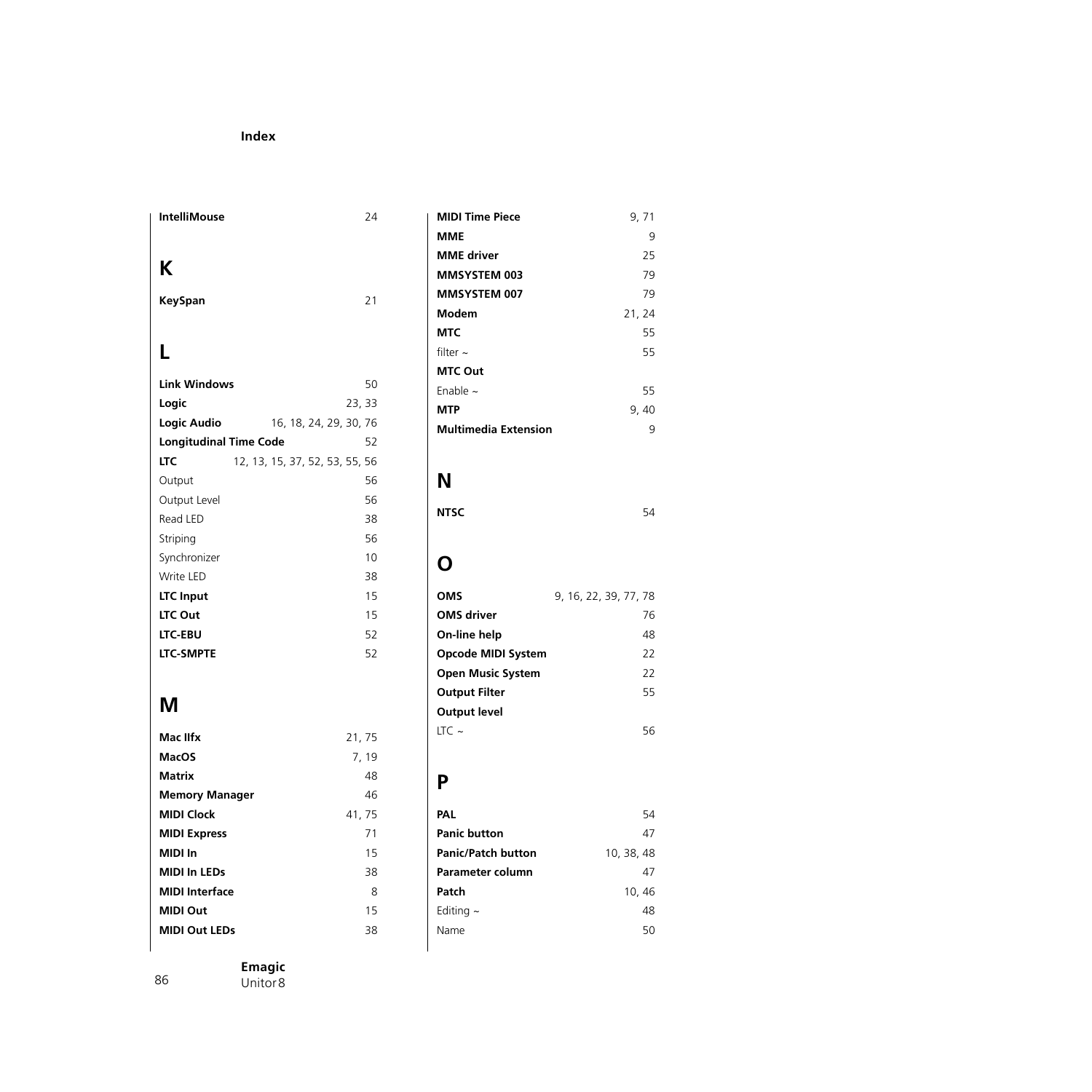## Unitor8

| Patch Mode                | 10, 17, 38, 39, 46, 48 |
|---------------------------|------------------------|
| Patch Mode Setup          | 46, 51                 |
| Patch Select              | 55                     |
| <b>Power Macintosh G3</b> | 20                     |
| power supply              | 13                     |
| <b>Power Switch</b>       | 37                     |
| Preferences               | 44                     |
| Printer                   | 21                     |
| Program Change            | 10, 55                 |
| PS/2                      | 23                     |

## **Q**

| <b>Quadra 900/950</b>         | 21, 75 |
|-------------------------------|--------|
| <b>Quarter Frame Messages</b> | 55     |

## **R**

| <b>Read Lines</b>         | 53         |
|---------------------------|------------|
| <b>Real-time</b>          |            |
| filter $\sim$             | 55         |
| <b>Real-Time messages</b> | 41         |
| Refresh                   | 52         |
| <b>Registration card</b>  | 13         |
| Reorder                   |            |
| Patches                   | 51         |
| Request                   | 43         |
| <b>RS-232</b>             | 70         |
| RS-232 cable              | 13, 21, 24 |
| RS-232 LED                | 39         |
| <b>RS-422</b>             | 71         |
| RS-422 cable              | 13, 20, 21 |
| <b>RS-422 LED</b>         | 39         |

### **S**

**Scan** [53](#page-52-3)

| Scart                                      | 16         |
|--------------------------------------------|------------|
| <b>Serial Switch</b>                       | 21,76      |
| <b>SMPTE</b>                               | 10,74      |
| <b>SMPTE Mode</b>                          | 52         |
| <b>Song Position Pointer</b>               | 41         |
| <b>Song Select</b>                         |            |
| filter $\sim$                              | 55         |
| SoundDiver 15, 16, 18, 29, 30, 33, 34, 35, |            |
| 40,                                        | 43, 76, 79 |
| <b>Stacking</b>                            | 9          |
| <b>Stand-alone operation</b>               | 10         |
| <b>Standard MIDI File</b>                  | 33         |
| <b>Start</b>                               | 41         |
| Striping                                   | 57         |
| <b>Start Time code</b>                     | 56         |
| <b>Stealth</b>                             | 18         |
| <b>Steinberg</b>                           | 8          |
| Stop                                       | 41         |
| <b>Stripe</b>                              |            |
| $\sim$ time code                           | 56         |
| <b>Striping</b>                            |            |
| LTC                                        | 56         |
| Start                                      | 57         |
| <b>Support</b>                             | 14         |
| S-Video                                    | 16         |
| Swap                                       |            |
| Patches                                    | 51         |
| Synchronization                            |            |
| Patch Mode                                 | 51         |
| <b>SysEx</b>                               | 79         |
| filter $\sim$                              | 55         |
| <b>System Reset</b>                        |            |
| filter $\sim$                              | 55         |
|                                            |            |

## **T**

| Time code      |    |
|----------------|----|
| $\sim$ burn-in | 11 |